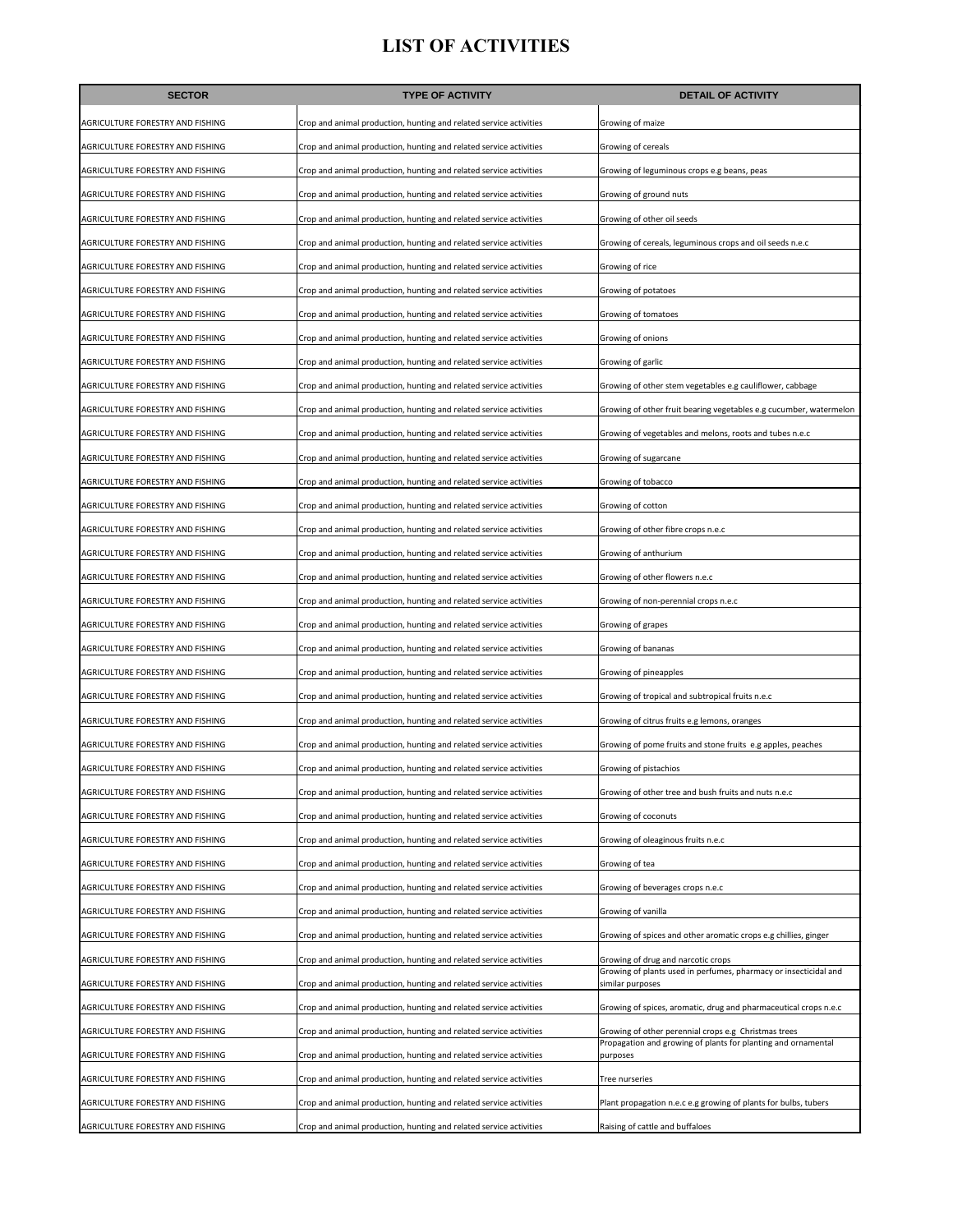| <b>SECTOR</b>                                                               | <b>TYPE OF ACTIVITY</b>                                                                        | <b>DETAIL OF ACTIVITY</b>                                                                                      |
|-----------------------------------------------------------------------------|------------------------------------------------------------------------------------------------|----------------------------------------------------------------------------------------------------------------|
| AGRICULTURE FORESTRY AND FISHING                                            | Crop and animal production, hunting and related service activities                             | Production of raw cow milk from cows and buffaloes                                                             |
| AGRICULTURE FORESTRY AND FISHING                                            | Crop and animal production, hunting and related service activities                             | Raising of horses and other equines                                                                            |
| AGRICULTURE FORESTRY AND FISHING                                            | Crop and animal production, hunting and related service activities                             | Raising of camels and camelids                                                                                 |
| AGRICULTURE FORESTRY AND FISHING                                            | Crop and animal production, hunting and related service activities                             | Raising of sheep and goats                                                                                     |
| AGRICULTURE FORESTRY AND FISHING                                            | Crop and animal production, hunting and related service activities                             | Production of raw sheep and goat milk                                                                          |
| AGRICULTURE FORESTRY AND FISHING                                            | Crop and animal production, hunting and related service activities                             | Raising of swine and pigs                                                                                      |
| AGRICULTURE FORESTRY AND FISHING                                            | Crop and animal production, hunting and related service activities                             | Raising of poultry                                                                                             |
| AGRICULTURE FORESTRY AND FISHING                                            | Crop and animal production, hunting and related service activities                             | Production of eggs                                                                                             |
| AGRICULTURE FORESTRY AND FISHING                                            | Crop and animal production, hunting and related service activities                             | Operation of poultry hatcheries                                                                                |
| AGRICULTURE FORESTRY AND FISHING                                            | Crop and animal production, hunting and related service activities                             | Raising of deer                                                                                                |
| AGRICULTURE FORESTRY AND FISHING                                            | Crop and animal production, hunting and related service activities                             | Bee-keeping                                                                                                    |
| AGRICULTURE FORESTRY AND FISHING                                            | Crop and animal production, hunting and related service activities                             | Raising of reptiles, birds, rabbits etc                                                                        |
| AGRICULTURE FORESTRY AND FISHING                                            | Crop and animal production, hunting and related service activities                             | Raising of monkeys                                                                                             |
| AGRICULTURE FORESTRY AND FISHING                                            | Crop and animal production, hunting and related service activities                             | Raising of other animals n.e.c                                                                                 |
| AGRICULTURE FORESTRY AND FISHING                                            | Crop and animal production, hunting and related service activities                             | Mixed farming                                                                                                  |
| AGRICULTURE FORESTRY AND FISHING                                            | Crop and animal production, hunting and related service activities                             | Field preparation                                                                                              |
| AGRICULTURE FORESTRY AND FISHING                                            | Crop and animal production, hunting and related service activities                             | Treatment of crops                                                                                             |
| AGRICULTURE FORESTRY AND FISHING                                            | Crop and animal production, hunting and related service activities                             | Operation of irrigation equipment                                                                              |
| AGRICULTURE FORESTRY AND FISHING                                            | Crop and animal production, hunting and related service activities                             | Provision of agricultural machinery with operator                                                              |
| AGRICULTURE FORESTRY AND FISHING                                            | Crop and animal production, hunting and related service activities                             | Pest control (agriculture)                                                                                     |
| AGRICULTURE FORESTRY AND FISHING                                            | Crop and animal production, hunting and related service activities                             | Planting and establishing of crops                                                                             |
| AGRICULTURE FORESTRY AND FISHING                                            | Crop and animal production, hunting and related service activities                             | Support services for crop production n.e.c                                                                     |
| AGRICULTURE FORESTRY AND FISHING                                            | Crop and animal production, hunting and related service activities                             | Support activities for animal production except veterinary activities                                          |
| AGRICULTURE FORESTRY AND FISHING                                            | Crop and animal production, hunting and related service activities                             | Post harvest crop activities e.g cleaning, grading                                                             |
| AGRICULTURE FORESTRY AND FISHING                                            | Crop and animal production, hunting and related service activities                             | Seed processing for propagation                                                                                |
| AGRICULTURE FORESTRY AND FISHING                                            | Crop and animal production, hunting and related service activities                             | Hunting and trapping on a commercial basis<br>Hunting, trapping and other related service activities n.e.c e.g |
| AGRICULTURE FORESTRY AND FISHING                                            | Crop and animal production, hunting and related service activities                             | production of fur skins                                                                                        |
| <b>AGRICULTURE FORESTRY AND FISHING</b><br>AGRICULTURE FORESTRY AND FISHING | Forestry and logging<br>Forestry and logging                                                   | Silviculture and other forestry activities<br>Logging                                                          |
| AGRICULTURE FORESTRY AND FISHING                                            | Forestry and logging                                                                           | Gathering of non-wood forest products                                                                          |
| AGRICULTURE FORESTRY AND FISHING<br>AGRICULTURE FORESTRY AND FISHING        | Forestry and logging<br>Fishing and aquaculture                                                | Support services and forestry<br>Artisanal fishing (marine-coastal)                                            |
| AGRICULTURE FORESTRY AND FISHING                                            | Fishing and aquaculture                                                                        | Taking of crustaceans and molluscs (marine)                                                                    |
| AGRICULTURE FORESTRY AND FISHING                                            | Fishing and aquaculture                                                                        | Tuna fishing                                                                                                   |
| AGRICULTURE FORESTRY AND FISHING                                            | Fishing and aquaculture                                                                        | <b>Bank fishing</b>                                                                                            |
| AGRICULTURE FORESTRY AND FISHING<br>AGRICULTURE FORESTRY AND FISHING        | Fishing and aquaculture<br>Fishing and aquaculture                                             | High seas fishing n.e.c<br>Gathering of marine material e.g coral, algae                                       |
| AGRICULTURE FORESTRY AND FISHING                                            | Fishing and aquaculture                                                                        | Marine fishing n.e.c                                                                                           |
| AGRICULTURE FORESTRY AND FISHING                                            | Fishing and aquaculture                                                                        | Fishing in inland waters (freshwater)                                                                          |
| AGRICULTURE FORESTRY AND FISHING                                            | Fishing and aquaculture                                                                        | Taking of freshwater crustaceans and molluscs                                                                  |
| AGRICULTURE FORESTRY AND FISHING                                            | Fishing and aquaculture                                                                        | Freshwater fishing n.e.c<br>Fish farming (marine)                                                              |
| AGRICULTURE FORESTRY AND FISHING                                            | Fishing and aquaculture                                                                        | Production of crustaceans, molluscs and other aquatic animals                                                  |
| AGRICULTURE FORESTRY AND FISHING                                            | Fishing and aquaculture                                                                        | (marine)                                                                                                       |
| AGRICULTURE FORESTRY AND FISHING                                            | Fishing and aquaculture                                                                        | Operation of fish hatcheries (marine)                                                                          |
| AGRICULTURE FORESTRY AND FISHING                                            | Fishing and aquaculture                                                                        | Fish farming (freshwater)<br>Production of crustaceans, molluscs and other aquatic animals                     |
| AGRICULTURE FORESTRY AND FISHING                                            | Fishing and aquaculture                                                                        | (freshwater) e.g crocodiles                                                                                    |
| AGRICULTURE FORESTRY AND FISHING                                            | Fishing and aquaculture                                                                        | Operation of fish hatcheries (freshwater)                                                                      |
| AGRICULTURE FORESTRY AND FISHING                                            | Fishing and aquaculture                                                                        | Fresh water aquaculture n.e.c                                                                                  |
| MINING AND QUARRYING                                                        | Mining of coal and lignite                                                                     | Mining of hard coal                                                                                            |
| MINING AND QUARRYING                                                        | Mining of coal and lignite                                                                     | Mining of lignite                                                                                              |
| MINING AND QUARRYING<br>MINING AND QUARRYING                                | Extraction of crude petroleum and natural gas<br>Extraction of crude petroleum and natural gas | Extraction of crude petroleum<br>Extraction of natural gas                                                     |
| MINING AND QUARRYING                                                        | Mining of metal ores                                                                           | Mining of metal ores                                                                                           |
| MINING AND QUARRYING                                                        | Mining of metal ores                                                                           | Mining of uranium and thorium ores                                                                             |
| MINING AND QUARRYING                                                        | Mining of metal ores                                                                           | Mining of other non-ferrous metal ores                                                                         |
| MINING AND QUARRYING<br>MINING AND QUARRYING                                | Other mining and quarrying<br>Other mining and quarrying                                       | Quarrying of stone including breaking and crushing of stone<br>Quarrying of sand                               |
| MINING AND QUARRYING                                                        | Other mining and quarrying                                                                     | Quarrying of limestone                                                                                         |
|                                                                             |                                                                                                |                                                                                                                |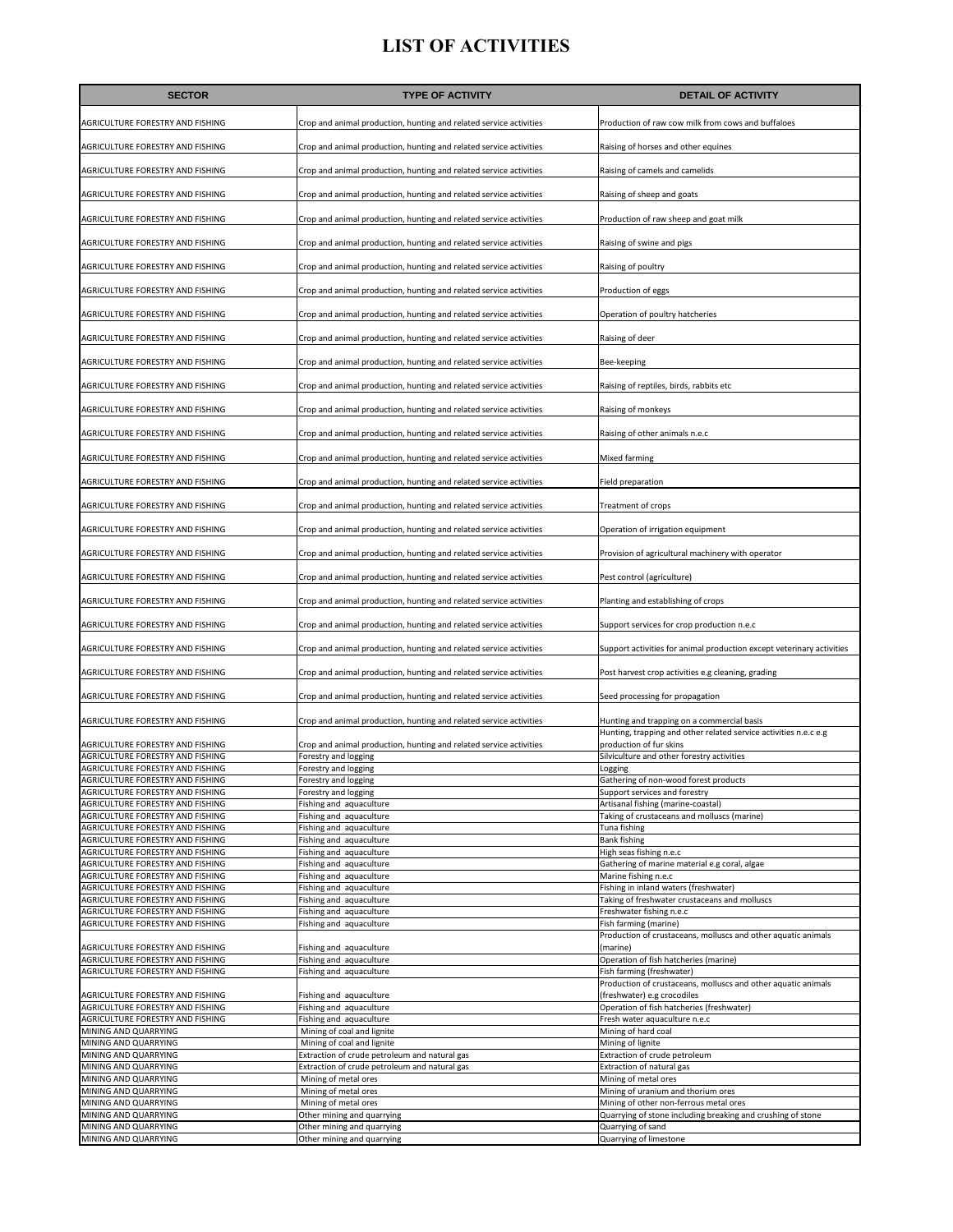| MINING AND QUARRYING<br>Other mining and quarrying<br>Other quarrying n.e.c<br>MINING AND QUARRYING<br>Other mining and quarrying<br>Mining of chemical and fertiliser minerals<br>MINING AND QUARRYING<br>Other mining and quarrying<br>Extraction of peat<br>MINING AND QUARRYING<br>Other mining and quarrying<br>Extraction of salt (including refining by producer)<br>MINING AND QUARRYING<br>Other mining and quarrying<br>Mining and quarrying n.e.c<br>Support activities for petroleum and natural gas extraction e.g<br>MINING AND QUARRYING<br>Mining support service activities<br>exploration services, test drilling<br>MINING AND QUARRYING<br>Support activities for other mining and quarrying<br>Mining support service activities<br>MANUFACTURING<br>Manufacture of food products<br>Processing and preserving of poultry<br>MANUFACTURING<br>Manufacture of food products<br>Processing and preserving of other meat<br>MANUFACTURING<br>Manufacture of food products<br>Production of meat products e.g sausages<br>MANUFACTURING<br>Manufacture of food products<br>Slaughterhouse<br>MANUFACTURING<br>Manufacture of food products<br>Processing and preserving of meat n.e.c e.g production of hides<br>MANUFACTURING<br>Manufacture of food products<br>Processing and preserving of fish<br>MANUFACTURING<br>Manufacture of food products<br>Processing and preserving of other seafood products<br>MANUFACTURING<br>Manufacture of food products<br>Processing and preserving of fruits and vegetables<br>MANUFACTURING<br>Manufacture of food products<br>Manufacture of vegetable and animal oils and fats<br>MANUFACTURING<br>Manufacture of food products<br>Manufacture of yoghurt<br>MANUFACTURING<br>Manufacture of food products<br>Manufacture of ice cream and sorbet<br>MANUFACTURING<br>Manufacture of food products<br>Manufacture of dairy products n.e.c<br>MANUFACTURING<br>Manufacture of food products<br>Manufacture of grain mill products<br>MANUFACTURING<br>Manufacture of food products<br>Manufacture of starches and starch products<br>MANUFACTURING<br>Manufacture of food products<br>Manufacture of bread (with or without pastry)<br>MANUFACTURING<br>Manufacture of food products<br>Manufacture of pastries and cakes<br>MANUFACTURING<br>Manufacture of food products<br>Manufacture of biscuits and other dry bakery products<br>MANUFACTURING<br>Manufacture of food products<br>Manufacture of other bakery products n.e.c<br>MANUFACTURING<br>Manufacture of food products<br>Manufacture of sugar<br>MANUFACTURING<br>Manufacture of food products<br>Manufacture of cocoa, chocolate and sugar confectionery<br>Manufacture of macaroni, noodles, couscous and similar farinaceous<br>MANUFACTURING<br>Manufacture of food products<br>products<br>Manufacture of prepared meals and dishes (not for immediate<br>MANUFACTURING<br>Manufacture of food products<br>consumption)<br>MANUFACTURING<br>Manufacture of food products<br>Manufacture of tea<br>MANUFACTURING<br>Manufacture of food products<br>Manufacture of spirit vinegar<br>MANUFACTURING<br>Manufacture of food products<br>Manufacture of spices, sauces and condiments<br>MANUFACTURING<br>Manufacture of food products<br>Manufacture of other food products n.e.c<br>MANUFACTURING<br>Manufacture of food products<br>Manufacture of animal feed<br>MANUFACTURING<br>Manufacture of beverages<br>Manufacture of distilled potable alcoholic beverages<br>MANUFACTURING<br>Manufacture of beverages<br>Manufacture of wines<br>MANUFACTURING<br>Manufacture of beverages<br>Manufacture of malt liquors and malt including non alcoholic beer<br>MANUFACTURING<br>Manufacture of beverages<br>Manufacture of soft drinks and non alcoholic beverages<br>MANUFACTURING<br>Manufacture of beverages<br>Production of mineral and bottled waters<br>MANUFACTURING<br>Manufacture of tobacco products<br>Manufacture of tobacco products<br>MANUFACTURING<br>Manufacture of textiles<br>Yarn spinning only<br>MANUFACTURING<br>Manufacture of textiles<br>Thread spinning only<br>MANUFACTURING<br>Manufacture of textiles<br>Preparation and spinning of textile fibres n.e.c<br>MANUFACTURING<br>Weaving of textile<br>Manufacture of textiles<br>MANUFACTURING<br>Manufacture of textiles<br>Bleaching and dyeing of textile fabrics and articles<br>MANUFACTURING<br>Silkscreen printing on textiles and wearing apparel<br>Manufacture of textiles<br>MANUFACTURING<br>Manufacture of textiles<br>Finishing of textiles n.e.c<br>MANUFACTURING<br>Manufacture of textiles<br>Manufacture of knitted and crocheted fabrics<br>Manufacture of made-up textile articles e.g bedsheets, blankets,<br>MANUFACTURING<br>Manufacture of textiles<br>pillows<br>Manufacture of made-up furnishing articles e.g curtains, sails, tents,<br>MANUFACTURING<br>Manufacture of textiles<br>Tiags<br>Manufacture of other made-up textile articles except apparel n.e.c<br>MANUFACTURING<br>Manufacture of textiles<br>e.g hand woven tapestries<br>MANUFACTURING<br>Manufacture of textiles<br>Manufacture of carpets and rugs<br>MANUFACTURING<br>Manufacture of cordage, rope twine and netting<br>Manufacture of textiles<br>MANUFACTURING<br>Manufacture of woven labels<br>Manufacture of textiles<br>MANUFACTURING<br>Manufacture of textiles<br>Embroidery in the piece, strips or motifs<br>MANUFACTURING<br>Manufacture of textiles<br>Manufacture of textiles n.e.c<br>Manufacture of ready made garments other than woollen (e.g shirts,<br>MANUFACTURING<br>Manufacture of wearing apparel<br>trousers, skirts, dresses, sport clothes)<br>MANUFACTURING<br>Manufacture of leather garments<br>Manufacture of wearing apparel<br>MANUFACTURING<br>Manufacture of clothing accessories e.g ties, belts, shawls<br>Manufacture of wearing apparel<br>MANUFACTURING<br>Manufacture of wearing apparel<br>Manufacture of wearing apparel, except fur apparel n.e.c<br>MANUFACTURING<br>Manufacture of wearing apparel<br>Manufacture of articles of fur including wearing apparel<br>Manufacture of knitted and crocheted apparel e.g pullovers, socks,<br>MANUFACTURING<br>Manufacture of wearing apparel<br>cardigans<br>MANUFACTURING<br>Manufacture of leather and related products<br>Tanning and dressing of leather; dressing and dyeing of fur<br>MANUFACTURING<br>Manufacture of leather and related products<br>Manufacture of leather watch straps and bracelet<br>Manufacture of leather luggage, handbags and the like, saddlery and<br>MANUFACTURING<br>Manufacture of leather and related products<br>harness<br>Manufacture of luggage, handbags and the like, saddlery and harness<br>MANUFACTURING<br>Manufacture of leather and related products<br>(not of leather)<br>MANUFACTURING<br>Manufacture of footwear - leather<br>Manufacture of leather and related products<br>MANUFACTURING<br>Manufacture of leather and related products<br>Manufacture of footwear - plastic<br>MANUFACTURING<br>Manufacture of leather and related products<br>Manufacture of footwear - rubber<br>MANUFACTURING<br>Manufacture of leather and related products<br>Manufacture of footwear n.e.c e.g leather parts of footwear<br>Manufacture of wood and of products of wood & cork, except furniture;<br>manufacture of articles of straw and plaiting materials<br>MANUFACTURING<br>Sawmilling and planing of wood | <b>SECTOR</b> | <b>TYPE OF ACTIVITY</b> | <b>DETAIL OF ACTIVITY</b> |
|------------------------------------------------------------------------------------------------------------------------------------------------------------------------------------------------------------------------------------------------------------------------------------------------------------------------------------------------------------------------------------------------------------------------------------------------------------------------------------------------------------------------------------------------------------------------------------------------------------------------------------------------------------------------------------------------------------------------------------------------------------------------------------------------------------------------------------------------------------------------------------------------------------------------------------------------------------------------------------------------------------------------------------------------------------------------------------------------------------------------------------------------------------------------------------------------------------------------------------------------------------------------------------------------------------------------------------------------------------------------------------------------------------------------------------------------------------------------------------------------------------------------------------------------------------------------------------------------------------------------------------------------------------------------------------------------------------------------------------------------------------------------------------------------------------------------------------------------------------------------------------------------------------------------------------------------------------------------------------------------------------------------------------------------------------------------------------------------------------------------------------------------------------------------------------------------------------------------------------------------------------------------------------------------------------------------------------------------------------------------------------------------------------------------------------------------------------------------------------------------------------------------------------------------------------------------------------------------------------------------------------------------------------------------------------------------------------------------------------------------------------------------------------------------------------------------------------------------------------------------------------------------------------------------------------------------------------------------------------------------------------------------------------------------------------------------------------------------------------------------------------------------------------------------------------------------------------------------------------------------------------------------------------------------------------------------------------------------------------------------------------------------------------------------------------------------------------------------------------------------------------------------------------------------------------------------------------------------------------------------------------------------------------------------------------------------------------------------------------------------------------------------------------------------------------------------------------------------------------------------------------------------------------------------------------------------------------------------------------------------------------------------------------------------------------------------------------------------------------------------------------------------------------------------------------------------------------------------------------------------------------------------------------------------------------------------------------------------------------------------------------------------------------------------------------------------------------------------------------------------------------------------------------------------------------------------------------------------------------------------------------------------------------------------------------------------------------------------------------------------------------------------------------------------------------------------------------------------------------------------------------------------------------------------------------------------------------------------------------------------------------------------------------------------------------------------------------------------------------------------------------------------------------------------------------------------------------------------------------------------------------------------------------------------------------------------------------------------------------------------------------------------------------------------------------------------------------------------------------------------------------------------------------------------------------------------------------------------------------------------------------------------------------------------------------------------------------------------------------------------------------------------------------------------------------------------------------------------------------------------------------------------------------------------------------------------------------------------------------------------------------------------------------------------------------------------------------------------------------------------------------------------------------------------------------------------------------------------------------------------------------------------------------------------------------------------------------------------------------------------------------------------------------------------------------------------------------------------------------------------------------------------------------------------------------------------------------------------------------------------------------------------------------------------------------------------------------------------------------------------------------------------------------------------------------------------------------------------------------------------------------------------------------------------------------------------------------------------------------------------------------------------------------------------------------------------------------------------------------------------------------------------------------------------------------------------------------------------------------------------------------------------------------------------------------------------------------------------------------------------------------------------------------------------------------------------------------------|---------------|-------------------------|---------------------------|
|                                                                                                                                                                                                                                                                                                                                                                                                                                                                                                                                                                                                                                                                                                                                                                                                                                                                                                                                                                                                                                                                                                                                                                                                                                                                                                                                                                                                                                                                                                                                                                                                                                                                                                                                                                                                                                                                                                                                                                                                                                                                                                                                                                                                                                                                                                                                                                                                                                                                                                                                                                                                                                                                                                                                                                                                                                                                                                                                                                                                                                                                                                                                                                                                                                                                                                                                                                                                                                                                                                                                                                                                                                                                                                                                                                                                                                                                                                                                                                                                                                                                                                                                                                                                                                                                                                                                                                                                                                                                                                                                                                                                                                                                                                                                                                                                                                                                                                                                                                                                                                                                                                                                                                                                                                                                                                                                                                                                                                                                                                                                                                                                                                                                                                                                                                                                                                                                                                                                                                                                                                                                                                                                                                                                                                                                                                                                                                                                                                                                                                                                                                                                                                                                                                                                                                                                                                                                                                                                                                                                                                                                                                                                                                                                                                                                                                                                                                                                                                                                  |               |                         |                           |
|                                                                                                                                                                                                                                                                                                                                                                                                                                                                                                                                                                                                                                                                                                                                                                                                                                                                                                                                                                                                                                                                                                                                                                                                                                                                                                                                                                                                                                                                                                                                                                                                                                                                                                                                                                                                                                                                                                                                                                                                                                                                                                                                                                                                                                                                                                                                                                                                                                                                                                                                                                                                                                                                                                                                                                                                                                                                                                                                                                                                                                                                                                                                                                                                                                                                                                                                                                                                                                                                                                                                                                                                                                                                                                                                                                                                                                                                                                                                                                                                                                                                                                                                                                                                                                                                                                                                                                                                                                                                                                                                                                                                                                                                                                                                                                                                                                                                                                                                                                                                                                                                                                                                                                                                                                                                                                                                                                                                                                                                                                                                                                                                                                                                                                                                                                                                                                                                                                                                                                                                                                                                                                                                                                                                                                                                                                                                                                                                                                                                                                                                                                                                                                                                                                                                                                                                                                                                                                                                                                                                                                                                                                                                                                                                                                                                                                                                                                                                                                                                  |               |                         |                           |
|                                                                                                                                                                                                                                                                                                                                                                                                                                                                                                                                                                                                                                                                                                                                                                                                                                                                                                                                                                                                                                                                                                                                                                                                                                                                                                                                                                                                                                                                                                                                                                                                                                                                                                                                                                                                                                                                                                                                                                                                                                                                                                                                                                                                                                                                                                                                                                                                                                                                                                                                                                                                                                                                                                                                                                                                                                                                                                                                                                                                                                                                                                                                                                                                                                                                                                                                                                                                                                                                                                                                                                                                                                                                                                                                                                                                                                                                                                                                                                                                                                                                                                                                                                                                                                                                                                                                                                                                                                                                                                                                                                                                                                                                                                                                                                                                                                                                                                                                                                                                                                                                                                                                                                                                                                                                                                                                                                                                                                                                                                                                                                                                                                                                                                                                                                                                                                                                                                                                                                                                                                                                                                                                                                                                                                                                                                                                                                                                                                                                                                                                                                                                                                                                                                                                                                                                                                                                                                                                                                                                                                                                                                                                                                                                                                                                                                                                                                                                                                                                  |               |                         |                           |
|                                                                                                                                                                                                                                                                                                                                                                                                                                                                                                                                                                                                                                                                                                                                                                                                                                                                                                                                                                                                                                                                                                                                                                                                                                                                                                                                                                                                                                                                                                                                                                                                                                                                                                                                                                                                                                                                                                                                                                                                                                                                                                                                                                                                                                                                                                                                                                                                                                                                                                                                                                                                                                                                                                                                                                                                                                                                                                                                                                                                                                                                                                                                                                                                                                                                                                                                                                                                                                                                                                                                                                                                                                                                                                                                                                                                                                                                                                                                                                                                                                                                                                                                                                                                                                                                                                                                                                                                                                                                                                                                                                                                                                                                                                                                                                                                                                                                                                                                                                                                                                                                                                                                                                                                                                                                                                                                                                                                                                                                                                                                                                                                                                                                                                                                                                                                                                                                                                                                                                                                                                                                                                                                                                                                                                                                                                                                                                                                                                                                                                                                                                                                                                                                                                                                                                                                                                                                                                                                                                                                                                                                                                                                                                                                                                                                                                                                                                                                                                                                  |               |                         |                           |
|                                                                                                                                                                                                                                                                                                                                                                                                                                                                                                                                                                                                                                                                                                                                                                                                                                                                                                                                                                                                                                                                                                                                                                                                                                                                                                                                                                                                                                                                                                                                                                                                                                                                                                                                                                                                                                                                                                                                                                                                                                                                                                                                                                                                                                                                                                                                                                                                                                                                                                                                                                                                                                                                                                                                                                                                                                                                                                                                                                                                                                                                                                                                                                                                                                                                                                                                                                                                                                                                                                                                                                                                                                                                                                                                                                                                                                                                                                                                                                                                                                                                                                                                                                                                                                                                                                                                                                                                                                                                                                                                                                                                                                                                                                                                                                                                                                                                                                                                                                                                                                                                                                                                                                                                                                                                                                                                                                                                                                                                                                                                                                                                                                                                                                                                                                                                                                                                                                                                                                                                                                                                                                                                                                                                                                                                                                                                                                                                                                                                                                                                                                                                                                                                                                                                                                                                                                                                                                                                                                                                                                                                                                                                                                                                                                                                                                                                                                                                                                                                  |               |                         |                           |
|                                                                                                                                                                                                                                                                                                                                                                                                                                                                                                                                                                                                                                                                                                                                                                                                                                                                                                                                                                                                                                                                                                                                                                                                                                                                                                                                                                                                                                                                                                                                                                                                                                                                                                                                                                                                                                                                                                                                                                                                                                                                                                                                                                                                                                                                                                                                                                                                                                                                                                                                                                                                                                                                                                                                                                                                                                                                                                                                                                                                                                                                                                                                                                                                                                                                                                                                                                                                                                                                                                                                                                                                                                                                                                                                                                                                                                                                                                                                                                                                                                                                                                                                                                                                                                                                                                                                                                                                                                                                                                                                                                                                                                                                                                                                                                                                                                                                                                                                                                                                                                                                                                                                                                                                                                                                                                                                                                                                                                                                                                                                                                                                                                                                                                                                                                                                                                                                                                                                                                                                                                                                                                                                                                                                                                                                                                                                                                                                                                                                                                                                                                                                                                                                                                                                                                                                                                                                                                                                                                                                                                                                                                                                                                                                                                                                                                                                                                                                                                                                  |               |                         |                           |
|                                                                                                                                                                                                                                                                                                                                                                                                                                                                                                                                                                                                                                                                                                                                                                                                                                                                                                                                                                                                                                                                                                                                                                                                                                                                                                                                                                                                                                                                                                                                                                                                                                                                                                                                                                                                                                                                                                                                                                                                                                                                                                                                                                                                                                                                                                                                                                                                                                                                                                                                                                                                                                                                                                                                                                                                                                                                                                                                                                                                                                                                                                                                                                                                                                                                                                                                                                                                                                                                                                                                                                                                                                                                                                                                                                                                                                                                                                                                                                                                                                                                                                                                                                                                                                                                                                                                                                                                                                                                                                                                                                                                                                                                                                                                                                                                                                                                                                                                                                                                                                                                                                                                                                                                                                                                                                                                                                                                                                                                                                                                                                                                                                                                                                                                                                                                                                                                                                                                                                                                                                                                                                                                                                                                                                                                                                                                                                                                                                                                                                                                                                                                                                                                                                                                                                                                                                                                                                                                                                                                                                                                                                                                                                                                                                                                                                                                                                                                                                                                  |               |                         |                           |
|                                                                                                                                                                                                                                                                                                                                                                                                                                                                                                                                                                                                                                                                                                                                                                                                                                                                                                                                                                                                                                                                                                                                                                                                                                                                                                                                                                                                                                                                                                                                                                                                                                                                                                                                                                                                                                                                                                                                                                                                                                                                                                                                                                                                                                                                                                                                                                                                                                                                                                                                                                                                                                                                                                                                                                                                                                                                                                                                                                                                                                                                                                                                                                                                                                                                                                                                                                                                                                                                                                                                                                                                                                                                                                                                                                                                                                                                                                                                                                                                                                                                                                                                                                                                                                                                                                                                                                                                                                                                                                                                                                                                                                                                                                                                                                                                                                                                                                                                                                                                                                                                                                                                                                                                                                                                                                                                                                                                                                                                                                                                                                                                                                                                                                                                                                                                                                                                                                                                                                                                                                                                                                                                                                                                                                                                                                                                                                                                                                                                                                                                                                                                                                                                                                                                                                                                                                                                                                                                                                                                                                                                                                                                                                                                                                                                                                                                                                                                                                                                  |               |                         |                           |
|                                                                                                                                                                                                                                                                                                                                                                                                                                                                                                                                                                                                                                                                                                                                                                                                                                                                                                                                                                                                                                                                                                                                                                                                                                                                                                                                                                                                                                                                                                                                                                                                                                                                                                                                                                                                                                                                                                                                                                                                                                                                                                                                                                                                                                                                                                                                                                                                                                                                                                                                                                                                                                                                                                                                                                                                                                                                                                                                                                                                                                                                                                                                                                                                                                                                                                                                                                                                                                                                                                                                                                                                                                                                                                                                                                                                                                                                                                                                                                                                                                                                                                                                                                                                                                                                                                                                                                                                                                                                                                                                                                                                                                                                                                                                                                                                                                                                                                                                                                                                                                                                                                                                                                                                                                                                                                                                                                                                                                                                                                                                                                                                                                                                                                                                                                                                                                                                                                                                                                                                                                                                                                                                                                                                                                                                                                                                                                                                                                                                                                                                                                                                                                                                                                                                                                                                                                                                                                                                                                                                                                                                                                                                                                                                                                                                                                                                                                                                                                                                  |               |                         |                           |
|                                                                                                                                                                                                                                                                                                                                                                                                                                                                                                                                                                                                                                                                                                                                                                                                                                                                                                                                                                                                                                                                                                                                                                                                                                                                                                                                                                                                                                                                                                                                                                                                                                                                                                                                                                                                                                                                                                                                                                                                                                                                                                                                                                                                                                                                                                                                                                                                                                                                                                                                                                                                                                                                                                                                                                                                                                                                                                                                                                                                                                                                                                                                                                                                                                                                                                                                                                                                                                                                                                                                                                                                                                                                                                                                                                                                                                                                                                                                                                                                                                                                                                                                                                                                                                                                                                                                                                                                                                                                                                                                                                                                                                                                                                                                                                                                                                                                                                                                                                                                                                                                                                                                                                                                                                                                                                                                                                                                                                                                                                                                                                                                                                                                                                                                                                                                                                                                                                                                                                                                                                                                                                                                                                                                                                                                                                                                                                                                                                                                                                                                                                                                                                                                                                                                                                                                                                                                                                                                                                                                                                                                                                                                                                                                                                                                                                                                                                                                                                                                  |               |                         |                           |
|                                                                                                                                                                                                                                                                                                                                                                                                                                                                                                                                                                                                                                                                                                                                                                                                                                                                                                                                                                                                                                                                                                                                                                                                                                                                                                                                                                                                                                                                                                                                                                                                                                                                                                                                                                                                                                                                                                                                                                                                                                                                                                                                                                                                                                                                                                                                                                                                                                                                                                                                                                                                                                                                                                                                                                                                                                                                                                                                                                                                                                                                                                                                                                                                                                                                                                                                                                                                                                                                                                                                                                                                                                                                                                                                                                                                                                                                                                                                                                                                                                                                                                                                                                                                                                                                                                                                                                                                                                                                                                                                                                                                                                                                                                                                                                                                                                                                                                                                                                                                                                                                                                                                                                                                                                                                                                                                                                                                                                                                                                                                                                                                                                                                                                                                                                                                                                                                                                                                                                                                                                                                                                                                                                                                                                                                                                                                                                                                                                                                                                                                                                                                                                                                                                                                                                                                                                                                                                                                                                                                                                                                                                                                                                                                                                                                                                                                                                                                                                                                  |               |                         |                           |
|                                                                                                                                                                                                                                                                                                                                                                                                                                                                                                                                                                                                                                                                                                                                                                                                                                                                                                                                                                                                                                                                                                                                                                                                                                                                                                                                                                                                                                                                                                                                                                                                                                                                                                                                                                                                                                                                                                                                                                                                                                                                                                                                                                                                                                                                                                                                                                                                                                                                                                                                                                                                                                                                                                                                                                                                                                                                                                                                                                                                                                                                                                                                                                                                                                                                                                                                                                                                                                                                                                                                                                                                                                                                                                                                                                                                                                                                                                                                                                                                                                                                                                                                                                                                                                                                                                                                                                                                                                                                                                                                                                                                                                                                                                                                                                                                                                                                                                                                                                                                                                                                                                                                                                                                                                                                                                                                                                                                                                                                                                                                                                                                                                                                                                                                                                                                                                                                                                                                                                                                                                                                                                                                                                                                                                                                                                                                                                                                                                                                                                                                                                                                                                                                                                                                                                                                                                                                                                                                                                                                                                                                                                                                                                                                                                                                                                                                                                                                                                                                  |               |                         |                           |
|                                                                                                                                                                                                                                                                                                                                                                                                                                                                                                                                                                                                                                                                                                                                                                                                                                                                                                                                                                                                                                                                                                                                                                                                                                                                                                                                                                                                                                                                                                                                                                                                                                                                                                                                                                                                                                                                                                                                                                                                                                                                                                                                                                                                                                                                                                                                                                                                                                                                                                                                                                                                                                                                                                                                                                                                                                                                                                                                                                                                                                                                                                                                                                                                                                                                                                                                                                                                                                                                                                                                                                                                                                                                                                                                                                                                                                                                                                                                                                                                                                                                                                                                                                                                                                                                                                                                                                                                                                                                                                                                                                                                                                                                                                                                                                                                                                                                                                                                                                                                                                                                                                                                                                                                                                                                                                                                                                                                                                                                                                                                                                                                                                                                                                                                                                                                                                                                                                                                                                                                                                                                                                                                                                                                                                                                                                                                                                                                                                                                                                                                                                                                                                                                                                                                                                                                                                                                                                                                                                                                                                                                                                                                                                                                                                                                                                                                                                                                                                                                  |               |                         |                           |
|                                                                                                                                                                                                                                                                                                                                                                                                                                                                                                                                                                                                                                                                                                                                                                                                                                                                                                                                                                                                                                                                                                                                                                                                                                                                                                                                                                                                                                                                                                                                                                                                                                                                                                                                                                                                                                                                                                                                                                                                                                                                                                                                                                                                                                                                                                                                                                                                                                                                                                                                                                                                                                                                                                                                                                                                                                                                                                                                                                                                                                                                                                                                                                                                                                                                                                                                                                                                                                                                                                                                                                                                                                                                                                                                                                                                                                                                                                                                                                                                                                                                                                                                                                                                                                                                                                                                                                                                                                                                                                                                                                                                                                                                                                                                                                                                                                                                                                                                                                                                                                                                                                                                                                                                                                                                                                                                                                                                                                                                                                                                                                                                                                                                                                                                                                                                                                                                                                                                                                                                                                                                                                                                                                                                                                                                                                                                                                                                                                                                                                                                                                                                                                                                                                                                                                                                                                                                                                                                                                                                                                                                                                                                                                                                                                                                                                                                                                                                                                                                  |               |                         |                           |
|                                                                                                                                                                                                                                                                                                                                                                                                                                                                                                                                                                                                                                                                                                                                                                                                                                                                                                                                                                                                                                                                                                                                                                                                                                                                                                                                                                                                                                                                                                                                                                                                                                                                                                                                                                                                                                                                                                                                                                                                                                                                                                                                                                                                                                                                                                                                                                                                                                                                                                                                                                                                                                                                                                                                                                                                                                                                                                                                                                                                                                                                                                                                                                                                                                                                                                                                                                                                                                                                                                                                                                                                                                                                                                                                                                                                                                                                                                                                                                                                                                                                                                                                                                                                                                                                                                                                                                                                                                                                                                                                                                                                                                                                                                                                                                                                                                                                                                                                                                                                                                                                                                                                                                                                                                                                                                                                                                                                                                                                                                                                                                                                                                                                                                                                                                                                                                                                                                                                                                                                                                                                                                                                                                                                                                                                                                                                                                                                                                                                                                                                                                                                                                                                                                                                                                                                                                                                                                                                                                                                                                                                                                                                                                                                                                                                                                                                                                                                                                                                  |               |                         |                           |
|                                                                                                                                                                                                                                                                                                                                                                                                                                                                                                                                                                                                                                                                                                                                                                                                                                                                                                                                                                                                                                                                                                                                                                                                                                                                                                                                                                                                                                                                                                                                                                                                                                                                                                                                                                                                                                                                                                                                                                                                                                                                                                                                                                                                                                                                                                                                                                                                                                                                                                                                                                                                                                                                                                                                                                                                                                                                                                                                                                                                                                                                                                                                                                                                                                                                                                                                                                                                                                                                                                                                                                                                                                                                                                                                                                                                                                                                                                                                                                                                                                                                                                                                                                                                                                                                                                                                                                                                                                                                                                                                                                                                                                                                                                                                                                                                                                                                                                                                                                                                                                                                                                                                                                                                                                                                                                                                                                                                                                                                                                                                                                                                                                                                                                                                                                                                                                                                                                                                                                                                                                                                                                                                                                                                                                                                                                                                                                                                                                                                                                                                                                                                                                                                                                                                                                                                                                                                                                                                                                                                                                                                                                                                                                                                                                                                                                                                                                                                                                                                  |               |                         |                           |
|                                                                                                                                                                                                                                                                                                                                                                                                                                                                                                                                                                                                                                                                                                                                                                                                                                                                                                                                                                                                                                                                                                                                                                                                                                                                                                                                                                                                                                                                                                                                                                                                                                                                                                                                                                                                                                                                                                                                                                                                                                                                                                                                                                                                                                                                                                                                                                                                                                                                                                                                                                                                                                                                                                                                                                                                                                                                                                                                                                                                                                                                                                                                                                                                                                                                                                                                                                                                                                                                                                                                                                                                                                                                                                                                                                                                                                                                                                                                                                                                                                                                                                                                                                                                                                                                                                                                                                                                                                                                                                                                                                                                                                                                                                                                                                                                                                                                                                                                                                                                                                                                                                                                                                                                                                                                                                                                                                                                                                                                                                                                                                                                                                                                                                                                                                                                                                                                                                                                                                                                                                                                                                                                                                                                                                                                                                                                                                                                                                                                                                                                                                                                                                                                                                                                                                                                                                                                                                                                                                                                                                                                                                                                                                                                                                                                                                                                                                                                                                                                  |               |                         |                           |
|                                                                                                                                                                                                                                                                                                                                                                                                                                                                                                                                                                                                                                                                                                                                                                                                                                                                                                                                                                                                                                                                                                                                                                                                                                                                                                                                                                                                                                                                                                                                                                                                                                                                                                                                                                                                                                                                                                                                                                                                                                                                                                                                                                                                                                                                                                                                                                                                                                                                                                                                                                                                                                                                                                                                                                                                                                                                                                                                                                                                                                                                                                                                                                                                                                                                                                                                                                                                                                                                                                                                                                                                                                                                                                                                                                                                                                                                                                                                                                                                                                                                                                                                                                                                                                                                                                                                                                                                                                                                                                                                                                                                                                                                                                                                                                                                                                                                                                                                                                                                                                                                                                                                                                                                                                                                                                                                                                                                                                                                                                                                                                                                                                                                                                                                                                                                                                                                                                                                                                                                                                                                                                                                                                                                                                                                                                                                                                                                                                                                                                                                                                                                                                                                                                                                                                                                                                                                                                                                                                                                                                                                                                                                                                                                                                                                                                                                                                                                                                                                  |               |                         |                           |
|                                                                                                                                                                                                                                                                                                                                                                                                                                                                                                                                                                                                                                                                                                                                                                                                                                                                                                                                                                                                                                                                                                                                                                                                                                                                                                                                                                                                                                                                                                                                                                                                                                                                                                                                                                                                                                                                                                                                                                                                                                                                                                                                                                                                                                                                                                                                                                                                                                                                                                                                                                                                                                                                                                                                                                                                                                                                                                                                                                                                                                                                                                                                                                                                                                                                                                                                                                                                                                                                                                                                                                                                                                                                                                                                                                                                                                                                                                                                                                                                                                                                                                                                                                                                                                                                                                                                                                                                                                                                                                                                                                                                                                                                                                                                                                                                                                                                                                                                                                                                                                                                                                                                                                                                                                                                                                                                                                                                                                                                                                                                                                                                                                                                                                                                                                                                                                                                                                                                                                                                                                                                                                                                                                                                                                                                                                                                                                                                                                                                                                                                                                                                                                                                                                                                                                                                                                                                                                                                                                                                                                                                                                                                                                                                                                                                                                                                                                                                                                                                  |               |                         |                           |
|                                                                                                                                                                                                                                                                                                                                                                                                                                                                                                                                                                                                                                                                                                                                                                                                                                                                                                                                                                                                                                                                                                                                                                                                                                                                                                                                                                                                                                                                                                                                                                                                                                                                                                                                                                                                                                                                                                                                                                                                                                                                                                                                                                                                                                                                                                                                                                                                                                                                                                                                                                                                                                                                                                                                                                                                                                                                                                                                                                                                                                                                                                                                                                                                                                                                                                                                                                                                                                                                                                                                                                                                                                                                                                                                                                                                                                                                                                                                                                                                                                                                                                                                                                                                                                                                                                                                                                                                                                                                                                                                                                                                                                                                                                                                                                                                                                                                                                                                                                                                                                                                                                                                                                                                                                                                                                                                                                                                                                                                                                                                                                                                                                                                                                                                                                                                                                                                                                                                                                                                                                                                                                                                                                                                                                                                                                                                                                                                                                                                                                                                                                                                                                                                                                                                                                                                                                                                                                                                                                                                                                                                                                                                                                                                                                                                                                                                                                                                                                                                  |               |                         |                           |
|                                                                                                                                                                                                                                                                                                                                                                                                                                                                                                                                                                                                                                                                                                                                                                                                                                                                                                                                                                                                                                                                                                                                                                                                                                                                                                                                                                                                                                                                                                                                                                                                                                                                                                                                                                                                                                                                                                                                                                                                                                                                                                                                                                                                                                                                                                                                                                                                                                                                                                                                                                                                                                                                                                                                                                                                                                                                                                                                                                                                                                                                                                                                                                                                                                                                                                                                                                                                                                                                                                                                                                                                                                                                                                                                                                                                                                                                                                                                                                                                                                                                                                                                                                                                                                                                                                                                                                                                                                                                                                                                                                                                                                                                                                                                                                                                                                                                                                                                                                                                                                                                                                                                                                                                                                                                                                                                                                                                                                                                                                                                                                                                                                                                                                                                                                                                                                                                                                                                                                                                                                                                                                                                                                                                                                                                                                                                                                                                                                                                                                                                                                                                                                                                                                                                                                                                                                                                                                                                                                                                                                                                                                                                                                                                                                                                                                                                                                                                                                                                  |               |                         |                           |
|                                                                                                                                                                                                                                                                                                                                                                                                                                                                                                                                                                                                                                                                                                                                                                                                                                                                                                                                                                                                                                                                                                                                                                                                                                                                                                                                                                                                                                                                                                                                                                                                                                                                                                                                                                                                                                                                                                                                                                                                                                                                                                                                                                                                                                                                                                                                                                                                                                                                                                                                                                                                                                                                                                                                                                                                                                                                                                                                                                                                                                                                                                                                                                                                                                                                                                                                                                                                                                                                                                                                                                                                                                                                                                                                                                                                                                                                                                                                                                                                                                                                                                                                                                                                                                                                                                                                                                                                                                                                                                                                                                                                                                                                                                                                                                                                                                                                                                                                                                                                                                                                                                                                                                                                                                                                                                                                                                                                                                                                                                                                                                                                                                                                                                                                                                                                                                                                                                                                                                                                                                                                                                                                                                                                                                                                                                                                                                                                                                                                                                                                                                                                                                                                                                                                                                                                                                                                                                                                                                                                                                                                                                                                                                                                                                                                                                                                                                                                                                                                  |               |                         |                           |
|                                                                                                                                                                                                                                                                                                                                                                                                                                                                                                                                                                                                                                                                                                                                                                                                                                                                                                                                                                                                                                                                                                                                                                                                                                                                                                                                                                                                                                                                                                                                                                                                                                                                                                                                                                                                                                                                                                                                                                                                                                                                                                                                                                                                                                                                                                                                                                                                                                                                                                                                                                                                                                                                                                                                                                                                                                                                                                                                                                                                                                                                                                                                                                                                                                                                                                                                                                                                                                                                                                                                                                                                                                                                                                                                                                                                                                                                                                                                                                                                                                                                                                                                                                                                                                                                                                                                                                                                                                                                                                                                                                                                                                                                                                                                                                                                                                                                                                                                                                                                                                                                                                                                                                                                                                                                                                                                                                                                                                                                                                                                                                                                                                                                                                                                                                                                                                                                                                                                                                                                                                                                                                                                                                                                                                                                                                                                                                                                                                                                                                                                                                                                                                                                                                                                                                                                                                                                                                                                                                                                                                                                                                                                                                                                                                                                                                                                                                                                                                                                  |               |                         |                           |
|                                                                                                                                                                                                                                                                                                                                                                                                                                                                                                                                                                                                                                                                                                                                                                                                                                                                                                                                                                                                                                                                                                                                                                                                                                                                                                                                                                                                                                                                                                                                                                                                                                                                                                                                                                                                                                                                                                                                                                                                                                                                                                                                                                                                                                                                                                                                                                                                                                                                                                                                                                                                                                                                                                                                                                                                                                                                                                                                                                                                                                                                                                                                                                                                                                                                                                                                                                                                                                                                                                                                                                                                                                                                                                                                                                                                                                                                                                                                                                                                                                                                                                                                                                                                                                                                                                                                                                                                                                                                                                                                                                                                                                                                                                                                                                                                                                                                                                                                                                                                                                                                                                                                                                                                                                                                                                                                                                                                                                                                                                                                                                                                                                                                                                                                                                                                                                                                                                                                                                                                                                                                                                                                                                                                                                                                                                                                                                                                                                                                                                                                                                                                                                                                                                                                                                                                                                                                                                                                                                                                                                                                                                                                                                                                                                                                                                                                                                                                                                                                  |               |                         |                           |
|                                                                                                                                                                                                                                                                                                                                                                                                                                                                                                                                                                                                                                                                                                                                                                                                                                                                                                                                                                                                                                                                                                                                                                                                                                                                                                                                                                                                                                                                                                                                                                                                                                                                                                                                                                                                                                                                                                                                                                                                                                                                                                                                                                                                                                                                                                                                                                                                                                                                                                                                                                                                                                                                                                                                                                                                                                                                                                                                                                                                                                                                                                                                                                                                                                                                                                                                                                                                                                                                                                                                                                                                                                                                                                                                                                                                                                                                                                                                                                                                                                                                                                                                                                                                                                                                                                                                                                                                                                                                                                                                                                                                                                                                                                                                                                                                                                                                                                                                                                                                                                                                                                                                                                                                                                                                                                                                                                                                                                                                                                                                                                                                                                                                                                                                                                                                                                                                                                                                                                                                                                                                                                                                                                                                                                                                                                                                                                                                                                                                                                                                                                                                                                                                                                                                                                                                                                                                                                                                                                                                                                                                                                                                                                                                                                                                                                                                                                                                                                                                  |               |                         |                           |
|                                                                                                                                                                                                                                                                                                                                                                                                                                                                                                                                                                                                                                                                                                                                                                                                                                                                                                                                                                                                                                                                                                                                                                                                                                                                                                                                                                                                                                                                                                                                                                                                                                                                                                                                                                                                                                                                                                                                                                                                                                                                                                                                                                                                                                                                                                                                                                                                                                                                                                                                                                                                                                                                                                                                                                                                                                                                                                                                                                                                                                                                                                                                                                                                                                                                                                                                                                                                                                                                                                                                                                                                                                                                                                                                                                                                                                                                                                                                                                                                                                                                                                                                                                                                                                                                                                                                                                                                                                                                                                                                                                                                                                                                                                                                                                                                                                                                                                                                                                                                                                                                                                                                                                                                                                                                                                                                                                                                                                                                                                                                                                                                                                                                                                                                                                                                                                                                                                                                                                                                                                                                                                                                                                                                                                                                                                                                                                                                                                                                                                                                                                                                                                                                                                                                                                                                                                                                                                                                                                                                                                                                                                                                                                                                                                                                                                                                                                                                                                                                  |               |                         |                           |
|                                                                                                                                                                                                                                                                                                                                                                                                                                                                                                                                                                                                                                                                                                                                                                                                                                                                                                                                                                                                                                                                                                                                                                                                                                                                                                                                                                                                                                                                                                                                                                                                                                                                                                                                                                                                                                                                                                                                                                                                                                                                                                                                                                                                                                                                                                                                                                                                                                                                                                                                                                                                                                                                                                                                                                                                                                                                                                                                                                                                                                                                                                                                                                                                                                                                                                                                                                                                                                                                                                                                                                                                                                                                                                                                                                                                                                                                                                                                                                                                                                                                                                                                                                                                                                                                                                                                                                                                                                                                                                                                                                                                                                                                                                                                                                                                                                                                                                                                                                                                                                                                                                                                                                                                                                                                                                                                                                                                                                                                                                                                                                                                                                                                                                                                                                                                                                                                                                                                                                                                                                                                                                                                                                                                                                                                                                                                                                                                                                                                                                                                                                                                                                                                                                                                                                                                                                                                                                                                                                                                                                                                                                                                                                                                                                                                                                                                                                                                                                                                  |               |                         |                           |
|                                                                                                                                                                                                                                                                                                                                                                                                                                                                                                                                                                                                                                                                                                                                                                                                                                                                                                                                                                                                                                                                                                                                                                                                                                                                                                                                                                                                                                                                                                                                                                                                                                                                                                                                                                                                                                                                                                                                                                                                                                                                                                                                                                                                                                                                                                                                                                                                                                                                                                                                                                                                                                                                                                                                                                                                                                                                                                                                                                                                                                                                                                                                                                                                                                                                                                                                                                                                                                                                                                                                                                                                                                                                                                                                                                                                                                                                                                                                                                                                                                                                                                                                                                                                                                                                                                                                                                                                                                                                                                                                                                                                                                                                                                                                                                                                                                                                                                                                                                                                                                                                                                                                                                                                                                                                                                                                                                                                                                                                                                                                                                                                                                                                                                                                                                                                                                                                                                                                                                                                                                                                                                                                                                                                                                                                                                                                                                                                                                                                                                                                                                                                                                                                                                                                                                                                                                                                                                                                                                                                                                                                                                                                                                                                                                                                                                                                                                                                                                                                  |               |                         |                           |
|                                                                                                                                                                                                                                                                                                                                                                                                                                                                                                                                                                                                                                                                                                                                                                                                                                                                                                                                                                                                                                                                                                                                                                                                                                                                                                                                                                                                                                                                                                                                                                                                                                                                                                                                                                                                                                                                                                                                                                                                                                                                                                                                                                                                                                                                                                                                                                                                                                                                                                                                                                                                                                                                                                                                                                                                                                                                                                                                                                                                                                                                                                                                                                                                                                                                                                                                                                                                                                                                                                                                                                                                                                                                                                                                                                                                                                                                                                                                                                                                                                                                                                                                                                                                                                                                                                                                                                                                                                                                                                                                                                                                                                                                                                                                                                                                                                                                                                                                                                                                                                                                                                                                                                                                                                                                                                                                                                                                                                                                                                                                                                                                                                                                                                                                                                                                                                                                                                                                                                                                                                                                                                                                                                                                                                                                                                                                                                                                                                                                                                                                                                                                                                                                                                                                                                                                                                                                                                                                                                                                                                                                                                                                                                                                                                                                                                                                                                                                                                                                  |               |                         |                           |
|                                                                                                                                                                                                                                                                                                                                                                                                                                                                                                                                                                                                                                                                                                                                                                                                                                                                                                                                                                                                                                                                                                                                                                                                                                                                                                                                                                                                                                                                                                                                                                                                                                                                                                                                                                                                                                                                                                                                                                                                                                                                                                                                                                                                                                                                                                                                                                                                                                                                                                                                                                                                                                                                                                                                                                                                                                                                                                                                                                                                                                                                                                                                                                                                                                                                                                                                                                                                                                                                                                                                                                                                                                                                                                                                                                                                                                                                                                                                                                                                                                                                                                                                                                                                                                                                                                                                                                                                                                                                                                                                                                                                                                                                                                                                                                                                                                                                                                                                                                                                                                                                                                                                                                                                                                                                                                                                                                                                                                                                                                                                                                                                                                                                                                                                                                                                                                                                                                                                                                                                                                                                                                                                                                                                                                                                                                                                                                                                                                                                                                                                                                                                                                                                                                                                                                                                                                                                                                                                                                                                                                                                                                                                                                                                                                                                                                                                                                                                                                                                  |               |                         |                           |
|                                                                                                                                                                                                                                                                                                                                                                                                                                                                                                                                                                                                                                                                                                                                                                                                                                                                                                                                                                                                                                                                                                                                                                                                                                                                                                                                                                                                                                                                                                                                                                                                                                                                                                                                                                                                                                                                                                                                                                                                                                                                                                                                                                                                                                                                                                                                                                                                                                                                                                                                                                                                                                                                                                                                                                                                                                                                                                                                                                                                                                                                                                                                                                                                                                                                                                                                                                                                                                                                                                                                                                                                                                                                                                                                                                                                                                                                                                                                                                                                                                                                                                                                                                                                                                                                                                                                                                                                                                                                                                                                                                                                                                                                                                                                                                                                                                                                                                                                                                                                                                                                                                                                                                                                                                                                                                                                                                                                                                                                                                                                                                                                                                                                                                                                                                                                                                                                                                                                                                                                                                                                                                                                                                                                                                                                                                                                                                                                                                                                                                                                                                                                                                                                                                                                                                                                                                                                                                                                                                                                                                                                                                                                                                                                                                                                                                                                                                                                                                                                  |               |                         |                           |
|                                                                                                                                                                                                                                                                                                                                                                                                                                                                                                                                                                                                                                                                                                                                                                                                                                                                                                                                                                                                                                                                                                                                                                                                                                                                                                                                                                                                                                                                                                                                                                                                                                                                                                                                                                                                                                                                                                                                                                                                                                                                                                                                                                                                                                                                                                                                                                                                                                                                                                                                                                                                                                                                                                                                                                                                                                                                                                                                                                                                                                                                                                                                                                                                                                                                                                                                                                                                                                                                                                                                                                                                                                                                                                                                                                                                                                                                                                                                                                                                                                                                                                                                                                                                                                                                                                                                                                                                                                                                                                                                                                                                                                                                                                                                                                                                                                                                                                                                                                                                                                                                                                                                                                                                                                                                                                                                                                                                                                                                                                                                                                                                                                                                                                                                                                                                                                                                                                                                                                                                                                                                                                                                                                                                                                                                                                                                                                                                                                                                                                                                                                                                                                                                                                                                                                                                                                                                                                                                                                                                                                                                                                                                                                                                                                                                                                                                                                                                                                                                  |               |                         |                           |
|                                                                                                                                                                                                                                                                                                                                                                                                                                                                                                                                                                                                                                                                                                                                                                                                                                                                                                                                                                                                                                                                                                                                                                                                                                                                                                                                                                                                                                                                                                                                                                                                                                                                                                                                                                                                                                                                                                                                                                                                                                                                                                                                                                                                                                                                                                                                                                                                                                                                                                                                                                                                                                                                                                                                                                                                                                                                                                                                                                                                                                                                                                                                                                                                                                                                                                                                                                                                                                                                                                                                                                                                                                                                                                                                                                                                                                                                                                                                                                                                                                                                                                                                                                                                                                                                                                                                                                                                                                                                                                                                                                                                                                                                                                                                                                                                                                                                                                                                                                                                                                                                                                                                                                                                                                                                                                                                                                                                                                                                                                                                                                                                                                                                                                                                                                                                                                                                                                                                                                                                                                                                                                                                                                                                                                                                                                                                                                                                                                                                                                                                                                                                                                                                                                                                                                                                                                                                                                                                                                                                                                                                                                                                                                                                                                                                                                                                                                                                                                                                  |               |                         |                           |
|                                                                                                                                                                                                                                                                                                                                                                                                                                                                                                                                                                                                                                                                                                                                                                                                                                                                                                                                                                                                                                                                                                                                                                                                                                                                                                                                                                                                                                                                                                                                                                                                                                                                                                                                                                                                                                                                                                                                                                                                                                                                                                                                                                                                                                                                                                                                                                                                                                                                                                                                                                                                                                                                                                                                                                                                                                                                                                                                                                                                                                                                                                                                                                                                                                                                                                                                                                                                                                                                                                                                                                                                                                                                                                                                                                                                                                                                                                                                                                                                                                                                                                                                                                                                                                                                                                                                                                                                                                                                                                                                                                                                                                                                                                                                                                                                                                                                                                                                                                                                                                                                                                                                                                                                                                                                                                                                                                                                                                                                                                                                                                                                                                                                                                                                                                                                                                                                                                                                                                                                                                                                                                                                                                                                                                                                                                                                                                                                                                                                                                                                                                                                                                                                                                                                                                                                                                                                                                                                                                                                                                                                                                                                                                                                                                                                                                                                                                                                                                                                  |               |                         |                           |
|                                                                                                                                                                                                                                                                                                                                                                                                                                                                                                                                                                                                                                                                                                                                                                                                                                                                                                                                                                                                                                                                                                                                                                                                                                                                                                                                                                                                                                                                                                                                                                                                                                                                                                                                                                                                                                                                                                                                                                                                                                                                                                                                                                                                                                                                                                                                                                                                                                                                                                                                                                                                                                                                                                                                                                                                                                                                                                                                                                                                                                                                                                                                                                                                                                                                                                                                                                                                                                                                                                                                                                                                                                                                                                                                                                                                                                                                                                                                                                                                                                                                                                                                                                                                                                                                                                                                                                                                                                                                                                                                                                                                                                                                                                                                                                                                                                                                                                                                                                                                                                                                                                                                                                                                                                                                                                                                                                                                                                                                                                                                                                                                                                                                                                                                                                                                                                                                                                                                                                                                                                                                                                                                                                                                                                                                                                                                                                                                                                                                                                                                                                                                                                                                                                                                                                                                                                                                                                                                                                                                                                                                                                                                                                                                                                                                                                                                                                                                                                                                  |               |                         |                           |
|                                                                                                                                                                                                                                                                                                                                                                                                                                                                                                                                                                                                                                                                                                                                                                                                                                                                                                                                                                                                                                                                                                                                                                                                                                                                                                                                                                                                                                                                                                                                                                                                                                                                                                                                                                                                                                                                                                                                                                                                                                                                                                                                                                                                                                                                                                                                                                                                                                                                                                                                                                                                                                                                                                                                                                                                                                                                                                                                                                                                                                                                                                                                                                                                                                                                                                                                                                                                                                                                                                                                                                                                                                                                                                                                                                                                                                                                                                                                                                                                                                                                                                                                                                                                                                                                                                                                                                                                                                                                                                                                                                                                                                                                                                                                                                                                                                                                                                                                                                                                                                                                                                                                                                                                                                                                                                                                                                                                                                                                                                                                                                                                                                                                                                                                                                                                                                                                                                                                                                                                                                                                                                                                                                                                                                                                                                                                                                                                                                                                                                                                                                                                                                                                                                                                                                                                                                                                                                                                                                                                                                                                                                                                                                                                                                                                                                                                                                                                                                                                  |               |                         |                           |
|                                                                                                                                                                                                                                                                                                                                                                                                                                                                                                                                                                                                                                                                                                                                                                                                                                                                                                                                                                                                                                                                                                                                                                                                                                                                                                                                                                                                                                                                                                                                                                                                                                                                                                                                                                                                                                                                                                                                                                                                                                                                                                                                                                                                                                                                                                                                                                                                                                                                                                                                                                                                                                                                                                                                                                                                                                                                                                                                                                                                                                                                                                                                                                                                                                                                                                                                                                                                                                                                                                                                                                                                                                                                                                                                                                                                                                                                                                                                                                                                                                                                                                                                                                                                                                                                                                                                                                                                                                                                                                                                                                                                                                                                                                                                                                                                                                                                                                                                                                                                                                                                                                                                                                                                                                                                                                                                                                                                                                                                                                                                                                                                                                                                                                                                                                                                                                                                                                                                                                                                                                                                                                                                                                                                                                                                                                                                                                                                                                                                                                                                                                                                                                                                                                                                                                                                                                                                                                                                                                                                                                                                                                                                                                                                                                                                                                                                                                                                                                                                  |               |                         |                           |
|                                                                                                                                                                                                                                                                                                                                                                                                                                                                                                                                                                                                                                                                                                                                                                                                                                                                                                                                                                                                                                                                                                                                                                                                                                                                                                                                                                                                                                                                                                                                                                                                                                                                                                                                                                                                                                                                                                                                                                                                                                                                                                                                                                                                                                                                                                                                                                                                                                                                                                                                                                                                                                                                                                                                                                                                                                                                                                                                                                                                                                                                                                                                                                                                                                                                                                                                                                                                                                                                                                                                                                                                                                                                                                                                                                                                                                                                                                                                                                                                                                                                                                                                                                                                                                                                                                                                                                                                                                                                                                                                                                                                                                                                                                                                                                                                                                                                                                                                                                                                                                                                                                                                                                                                                                                                                                                                                                                                                                                                                                                                                                                                                                                                                                                                                                                                                                                                                                                                                                                                                                                                                                                                                                                                                                                                                                                                                                                                                                                                                                                                                                                                                                                                                                                                                                                                                                                                                                                                                                                                                                                                                                                                                                                                                                                                                                                                                                                                                                                                  |               |                         |                           |
|                                                                                                                                                                                                                                                                                                                                                                                                                                                                                                                                                                                                                                                                                                                                                                                                                                                                                                                                                                                                                                                                                                                                                                                                                                                                                                                                                                                                                                                                                                                                                                                                                                                                                                                                                                                                                                                                                                                                                                                                                                                                                                                                                                                                                                                                                                                                                                                                                                                                                                                                                                                                                                                                                                                                                                                                                                                                                                                                                                                                                                                                                                                                                                                                                                                                                                                                                                                                                                                                                                                                                                                                                                                                                                                                                                                                                                                                                                                                                                                                                                                                                                                                                                                                                                                                                                                                                                                                                                                                                                                                                                                                                                                                                                                                                                                                                                                                                                                                                                                                                                                                                                                                                                                                                                                                                                                                                                                                                                                                                                                                                                                                                                                                                                                                                                                                                                                                                                                                                                                                                                                                                                                                                                                                                                                                                                                                                                                                                                                                                                                                                                                                                                                                                                                                                                                                                                                                                                                                                                                                                                                                                                                                                                                                                                                                                                                                                                                                                                                                  |               |                         |                           |
|                                                                                                                                                                                                                                                                                                                                                                                                                                                                                                                                                                                                                                                                                                                                                                                                                                                                                                                                                                                                                                                                                                                                                                                                                                                                                                                                                                                                                                                                                                                                                                                                                                                                                                                                                                                                                                                                                                                                                                                                                                                                                                                                                                                                                                                                                                                                                                                                                                                                                                                                                                                                                                                                                                                                                                                                                                                                                                                                                                                                                                                                                                                                                                                                                                                                                                                                                                                                                                                                                                                                                                                                                                                                                                                                                                                                                                                                                                                                                                                                                                                                                                                                                                                                                                                                                                                                                                                                                                                                                                                                                                                                                                                                                                                                                                                                                                                                                                                                                                                                                                                                                                                                                                                                                                                                                                                                                                                                                                                                                                                                                                                                                                                                                                                                                                                                                                                                                                                                                                                                                                                                                                                                                                                                                                                                                                                                                                                                                                                                                                                                                                                                                                                                                                                                                                                                                                                                                                                                                                                                                                                                                                                                                                                                                                                                                                                                                                                                                                                                  |               |                         |                           |
|                                                                                                                                                                                                                                                                                                                                                                                                                                                                                                                                                                                                                                                                                                                                                                                                                                                                                                                                                                                                                                                                                                                                                                                                                                                                                                                                                                                                                                                                                                                                                                                                                                                                                                                                                                                                                                                                                                                                                                                                                                                                                                                                                                                                                                                                                                                                                                                                                                                                                                                                                                                                                                                                                                                                                                                                                                                                                                                                                                                                                                                                                                                                                                                                                                                                                                                                                                                                                                                                                                                                                                                                                                                                                                                                                                                                                                                                                                                                                                                                                                                                                                                                                                                                                                                                                                                                                                                                                                                                                                                                                                                                                                                                                                                                                                                                                                                                                                                                                                                                                                                                                                                                                                                                                                                                                                                                                                                                                                                                                                                                                                                                                                                                                                                                                                                                                                                                                                                                                                                                                                                                                                                                                                                                                                                                                                                                                                                                                                                                                                                                                                                                                                                                                                                                                                                                                                                                                                                                                                                                                                                                                                                                                                                                                                                                                                                                                                                                                                                                  |               |                         |                           |
|                                                                                                                                                                                                                                                                                                                                                                                                                                                                                                                                                                                                                                                                                                                                                                                                                                                                                                                                                                                                                                                                                                                                                                                                                                                                                                                                                                                                                                                                                                                                                                                                                                                                                                                                                                                                                                                                                                                                                                                                                                                                                                                                                                                                                                                                                                                                                                                                                                                                                                                                                                                                                                                                                                                                                                                                                                                                                                                                                                                                                                                                                                                                                                                                                                                                                                                                                                                                                                                                                                                                                                                                                                                                                                                                                                                                                                                                                                                                                                                                                                                                                                                                                                                                                                                                                                                                                                                                                                                                                                                                                                                                                                                                                                                                                                                                                                                                                                                                                                                                                                                                                                                                                                                                                                                                                                                                                                                                                                                                                                                                                                                                                                                                                                                                                                                                                                                                                                                                                                                                                                                                                                                                                                                                                                                                                                                                                                                                                                                                                                                                                                                                                                                                                                                                                                                                                                                                                                                                                                                                                                                                                                                                                                                                                                                                                                                                                                                                                                                                  |               |                         |                           |
|                                                                                                                                                                                                                                                                                                                                                                                                                                                                                                                                                                                                                                                                                                                                                                                                                                                                                                                                                                                                                                                                                                                                                                                                                                                                                                                                                                                                                                                                                                                                                                                                                                                                                                                                                                                                                                                                                                                                                                                                                                                                                                                                                                                                                                                                                                                                                                                                                                                                                                                                                                                                                                                                                                                                                                                                                                                                                                                                                                                                                                                                                                                                                                                                                                                                                                                                                                                                                                                                                                                                                                                                                                                                                                                                                                                                                                                                                                                                                                                                                                                                                                                                                                                                                                                                                                                                                                                                                                                                                                                                                                                                                                                                                                                                                                                                                                                                                                                                                                                                                                                                                                                                                                                                                                                                                                                                                                                                                                                                                                                                                                                                                                                                                                                                                                                                                                                                                                                                                                                                                                                                                                                                                                                                                                                                                                                                                                                                                                                                                                                                                                                                                                                                                                                                                                                                                                                                                                                                                                                                                                                                                                                                                                                                                                                                                                                                                                                                                                                                  |               |                         |                           |
|                                                                                                                                                                                                                                                                                                                                                                                                                                                                                                                                                                                                                                                                                                                                                                                                                                                                                                                                                                                                                                                                                                                                                                                                                                                                                                                                                                                                                                                                                                                                                                                                                                                                                                                                                                                                                                                                                                                                                                                                                                                                                                                                                                                                                                                                                                                                                                                                                                                                                                                                                                                                                                                                                                                                                                                                                                                                                                                                                                                                                                                                                                                                                                                                                                                                                                                                                                                                                                                                                                                                                                                                                                                                                                                                                                                                                                                                                                                                                                                                                                                                                                                                                                                                                                                                                                                                                                                                                                                                                                                                                                                                                                                                                                                                                                                                                                                                                                                                                                                                                                                                                                                                                                                                                                                                                                                                                                                                                                                                                                                                                                                                                                                                                                                                                                                                                                                                                                                                                                                                                                                                                                                                                                                                                                                                                                                                                                                                                                                                                                                                                                                                                                                                                                                                                                                                                                                                                                                                                                                                                                                                                                                                                                                                                                                                                                                                                                                                                                                                  |               |                         |                           |
|                                                                                                                                                                                                                                                                                                                                                                                                                                                                                                                                                                                                                                                                                                                                                                                                                                                                                                                                                                                                                                                                                                                                                                                                                                                                                                                                                                                                                                                                                                                                                                                                                                                                                                                                                                                                                                                                                                                                                                                                                                                                                                                                                                                                                                                                                                                                                                                                                                                                                                                                                                                                                                                                                                                                                                                                                                                                                                                                                                                                                                                                                                                                                                                                                                                                                                                                                                                                                                                                                                                                                                                                                                                                                                                                                                                                                                                                                                                                                                                                                                                                                                                                                                                                                                                                                                                                                                                                                                                                                                                                                                                                                                                                                                                                                                                                                                                                                                                                                                                                                                                                                                                                                                                                                                                                                                                                                                                                                                                                                                                                                                                                                                                                                                                                                                                                                                                                                                                                                                                                                                                                                                                                                                                                                                                                                                                                                                                                                                                                                                                                                                                                                                                                                                                                                                                                                                                                                                                                                                                                                                                                                                                                                                                                                                                                                                                                                                                                                                                                  |               |                         |                           |
|                                                                                                                                                                                                                                                                                                                                                                                                                                                                                                                                                                                                                                                                                                                                                                                                                                                                                                                                                                                                                                                                                                                                                                                                                                                                                                                                                                                                                                                                                                                                                                                                                                                                                                                                                                                                                                                                                                                                                                                                                                                                                                                                                                                                                                                                                                                                                                                                                                                                                                                                                                                                                                                                                                                                                                                                                                                                                                                                                                                                                                                                                                                                                                                                                                                                                                                                                                                                                                                                                                                                                                                                                                                                                                                                                                                                                                                                                                                                                                                                                                                                                                                                                                                                                                                                                                                                                                                                                                                                                                                                                                                                                                                                                                                                                                                                                                                                                                                                                                                                                                                                                                                                                                                                                                                                                                                                                                                                                                                                                                                                                                                                                                                                                                                                                                                                                                                                                                                                                                                                                                                                                                                                                                                                                                                                                                                                                                                                                                                                                                                                                                                                                                                                                                                                                                                                                                                                                                                                                                                                                                                                                                                                                                                                                                                                                                                                                                                                                                                                  |               |                         |                           |
|                                                                                                                                                                                                                                                                                                                                                                                                                                                                                                                                                                                                                                                                                                                                                                                                                                                                                                                                                                                                                                                                                                                                                                                                                                                                                                                                                                                                                                                                                                                                                                                                                                                                                                                                                                                                                                                                                                                                                                                                                                                                                                                                                                                                                                                                                                                                                                                                                                                                                                                                                                                                                                                                                                                                                                                                                                                                                                                                                                                                                                                                                                                                                                                                                                                                                                                                                                                                                                                                                                                                                                                                                                                                                                                                                                                                                                                                                                                                                                                                                                                                                                                                                                                                                                                                                                                                                                                                                                                                                                                                                                                                                                                                                                                                                                                                                                                                                                                                                                                                                                                                                                                                                                                                                                                                                                                                                                                                                                                                                                                                                                                                                                                                                                                                                                                                                                                                                                                                                                                                                                                                                                                                                                                                                                                                                                                                                                                                                                                                                                                                                                                                                                                                                                                                                                                                                                                                                                                                                                                                                                                                                                                                                                                                                                                                                                                                                                                                                                                                  |               |                         |                           |
|                                                                                                                                                                                                                                                                                                                                                                                                                                                                                                                                                                                                                                                                                                                                                                                                                                                                                                                                                                                                                                                                                                                                                                                                                                                                                                                                                                                                                                                                                                                                                                                                                                                                                                                                                                                                                                                                                                                                                                                                                                                                                                                                                                                                                                                                                                                                                                                                                                                                                                                                                                                                                                                                                                                                                                                                                                                                                                                                                                                                                                                                                                                                                                                                                                                                                                                                                                                                                                                                                                                                                                                                                                                                                                                                                                                                                                                                                                                                                                                                                                                                                                                                                                                                                                                                                                                                                                                                                                                                                                                                                                                                                                                                                                                                                                                                                                                                                                                                                                                                                                                                                                                                                                                                                                                                                                                                                                                                                                                                                                                                                                                                                                                                                                                                                                                                                                                                                                                                                                                                                                                                                                                                                                                                                                                                                                                                                                                                                                                                                                                                                                                                                                                                                                                                                                                                                                                                                                                                                                                                                                                                                                                                                                                                                                                                                                                                                                                                                                                                  |               |                         |                           |
|                                                                                                                                                                                                                                                                                                                                                                                                                                                                                                                                                                                                                                                                                                                                                                                                                                                                                                                                                                                                                                                                                                                                                                                                                                                                                                                                                                                                                                                                                                                                                                                                                                                                                                                                                                                                                                                                                                                                                                                                                                                                                                                                                                                                                                                                                                                                                                                                                                                                                                                                                                                                                                                                                                                                                                                                                                                                                                                                                                                                                                                                                                                                                                                                                                                                                                                                                                                                                                                                                                                                                                                                                                                                                                                                                                                                                                                                                                                                                                                                                                                                                                                                                                                                                                                                                                                                                                                                                                                                                                                                                                                                                                                                                                                                                                                                                                                                                                                                                                                                                                                                                                                                                                                                                                                                                                                                                                                                                                                                                                                                                                                                                                                                                                                                                                                                                                                                                                                                                                                                                                                                                                                                                                                                                                                                                                                                                                                                                                                                                                                                                                                                                                                                                                                                                                                                                                                                                                                                                                                                                                                                                                                                                                                                                                                                                                                                                                                                                                                                  |               |                         |                           |
|                                                                                                                                                                                                                                                                                                                                                                                                                                                                                                                                                                                                                                                                                                                                                                                                                                                                                                                                                                                                                                                                                                                                                                                                                                                                                                                                                                                                                                                                                                                                                                                                                                                                                                                                                                                                                                                                                                                                                                                                                                                                                                                                                                                                                                                                                                                                                                                                                                                                                                                                                                                                                                                                                                                                                                                                                                                                                                                                                                                                                                                                                                                                                                                                                                                                                                                                                                                                                                                                                                                                                                                                                                                                                                                                                                                                                                                                                                                                                                                                                                                                                                                                                                                                                                                                                                                                                                                                                                                                                                                                                                                                                                                                                                                                                                                                                                                                                                                                                                                                                                                                                                                                                                                                                                                                                                                                                                                                                                                                                                                                                                                                                                                                                                                                                                                                                                                                                                                                                                                                                                                                                                                                                                                                                                                                                                                                                                                                                                                                                                                                                                                                                                                                                                                                                                                                                                                                                                                                                                                                                                                                                                                                                                                                                                                                                                                                                                                                                                                                  |               |                         |                           |
|                                                                                                                                                                                                                                                                                                                                                                                                                                                                                                                                                                                                                                                                                                                                                                                                                                                                                                                                                                                                                                                                                                                                                                                                                                                                                                                                                                                                                                                                                                                                                                                                                                                                                                                                                                                                                                                                                                                                                                                                                                                                                                                                                                                                                                                                                                                                                                                                                                                                                                                                                                                                                                                                                                                                                                                                                                                                                                                                                                                                                                                                                                                                                                                                                                                                                                                                                                                                                                                                                                                                                                                                                                                                                                                                                                                                                                                                                                                                                                                                                                                                                                                                                                                                                                                                                                                                                                                                                                                                                                                                                                                                                                                                                                                                                                                                                                                                                                                                                                                                                                                                                                                                                                                                                                                                                                                                                                                                                                                                                                                                                                                                                                                                                                                                                                                                                                                                                                                                                                                                                                                                                                                                                                                                                                                                                                                                                                                                                                                                                                                                                                                                                                                                                                                                                                                                                                                                                                                                                                                                                                                                                                                                                                                                                                                                                                                                                                                                                                                                  |               |                         |                           |
|                                                                                                                                                                                                                                                                                                                                                                                                                                                                                                                                                                                                                                                                                                                                                                                                                                                                                                                                                                                                                                                                                                                                                                                                                                                                                                                                                                                                                                                                                                                                                                                                                                                                                                                                                                                                                                                                                                                                                                                                                                                                                                                                                                                                                                                                                                                                                                                                                                                                                                                                                                                                                                                                                                                                                                                                                                                                                                                                                                                                                                                                                                                                                                                                                                                                                                                                                                                                                                                                                                                                                                                                                                                                                                                                                                                                                                                                                                                                                                                                                                                                                                                                                                                                                                                                                                                                                                                                                                                                                                                                                                                                                                                                                                                                                                                                                                                                                                                                                                                                                                                                                                                                                                                                                                                                                                                                                                                                                                                                                                                                                                                                                                                                                                                                                                                                                                                                                                                                                                                                                                                                                                                                                                                                                                                                                                                                                                                                                                                                                                                                                                                                                                                                                                                                                                                                                                                                                                                                                                                                                                                                                                                                                                                                                                                                                                                                                                                                                                                                  |               |                         |                           |
|                                                                                                                                                                                                                                                                                                                                                                                                                                                                                                                                                                                                                                                                                                                                                                                                                                                                                                                                                                                                                                                                                                                                                                                                                                                                                                                                                                                                                                                                                                                                                                                                                                                                                                                                                                                                                                                                                                                                                                                                                                                                                                                                                                                                                                                                                                                                                                                                                                                                                                                                                                                                                                                                                                                                                                                                                                                                                                                                                                                                                                                                                                                                                                                                                                                                                                                                                                                                                                                                                                                                                                                                                                                                                                                                                                                                                                                                                                                                                                                                                                                                                                                                                                                                                                                                                                                                                                                                                                                                                                                                                                                                                                                                                                                                                                                                                                                                                                                                                                                                                                                                                                                                                                                                                                                                                                                                                                                                                                                                                                                                                                                                                                                                                                                                                                                                                                                                                                                                                                                                                                                                                                                                                                                                                                                                                                                                                                                                                                                                                                                                                                                                                                                                                                                                                                                                                                                                                                                                                                                                                                                                                                                                                                                                                                                                                                                                                                                                                                                                  |               |                         |                           |
|                                                                                                                                                                                                                                                                                                                                                                                                                                                                                                                                                                                                                                                                                                                                                                                                                                                                                                                                                                                                                                                                                                                                                                                                                                                                                                                                                                                                                                                                                                                                                                                                                                                                                                                                                                                                                                                                                                                                                                                                                                                                                                                                                                                                                                                                                                                                                                                                                                                                                                                                                                                                                                                                                                                                                                                                                                                                                                                                                                                                                                                                                                                                                                                                                                                                                                                                                                                                                                                                                                                                                                                                                                                                                                                                                                                                                                                                                                                                                                                                                                                                                                                                                                                                                                                                                                                                                                                                                                                                                                                                                                                                                                                                                                                                                                                                                                                                                                                                                                                                                                                                                                                                                                                                                                                                                                                                                                                                                                                                                                                                                                                                                                                                                                                                                                                                                                                                                                                                                                                                                                                                                                                                                                                                                                                                                                                                                                                                                                                                                                                                                                                                                                                                                                                                                                                                                                                                                                                                                                                                                                                                                                                                                                                                                                                                                                                                                                                                                                                                  |               |                         |                           |
|                                                                                                                                                                                                                                                                                                                                                                                                                                                                                                                                                                                                                                                                                                                                                                                                                                                                                                                                                                                                                                                                                                                                                                                                                                                                                                                                                                                                                                                                                                                                                                                                                                                                                                                                                                                                                                                                                                                                                                                                                                                                                                                                                                                                                                                                                                                                                                                                                                                                                                                                                                                                                                                                                                                                                                                                                                                                                                                                                                                                                                                                                                                                                                                                                                                                                                                                                                                                                                                                                                                                                                                                                                                                                                                                                                                                                                                                                                                                                                                                                                                                                                                                                                                                                                                                                                                                                                                                                                                                                                                                                                                                                                                                                                                                                                                                                                                                                                                                                                                                                                                                                                                                                                                                                                                                                                                                                                                                                                                                                                                                                                                                                                                                                                                                                                                                                                                                                                                                                                                                                                                                                                                                                                                                                                                                                                                                                                                                                                                                                                                                                                                                                                                                                                                                                                                                                                                                                                                                                                                                                                                                                                                                                                                                                                                                                                                                                                                                                                                                  |               |                         |                           |
|                                                                                                                                                                                                                                                                                                                                                                                                                                                                                                                                                                                                                                                                                                                                                                                                                                                                                                                                                                                                                                                                                                                                                                                                                                                                                                                                                                                                                                                                                                                                                                                                                                                                                                                                                                                                                                                                                                                                                                                                                                                                                                                                                                                                                                                                                                                                                                                                                                                                                                                                                                                                                                                                                                                                                                                                                                                                                                                                                                                                                                                                                                                                                                                                                                                                                                                                                                                                                                                                                                                                                                                                                                                                                                                                                                                                                                                                                                                                                                                                                                                                                                                                                                                                                                                                                                                                                                                                                                                                                                                                                                                                                                                                                                                                                                                                                                                                                                                                                                                                                                                                                                                                                                                                                                                                                                                                                                                                                                                                                                                                                                                                                                                                                                                                                                                                                                                                                                                                                                                                                                                                                                                                                                                                                                                                                                                                                                                                                                                                                                                                                                                                                                                                                                                                                                                                                                                                                                                                                                                                                                                                                                                                                                                                                                                                                                                                                                                                                                                                  |               |                         |                           |
|                                                                                                                                                                                                                                                                                                                                                                                                                                                                                                                                                                                                                                                                                                                                                                                                                                                                                                                                                                                                                                                                                                                                                                                                                                                                                                                                                                                                                                                                                                                                                                                                                                                                                                                                                                                                                                                                                                                                                                                                                                                                                                                                                                                                                                                                                                                                                                                                                                                                                                                                                                                                                                                                                                                                                                                                                                                                                                                                                                                                                                                                                                                                                                                                                                                                                                                                                                                                                                                                                                                                                                                                                                                                                                                                                                                                                                                                                                                                                                                                                                                                                                                                                                                                                                                                                                                                                                                                                                                                                                                                                                                                                                                                                                                                                                                                                                                                                                                                                                                                                                                                                                                                                                                                                                                                                                                                                                                                                                                                                                                                                                                                                                                                                                                                                                                                                                                                                                                                                                                                                                                                                                                                                                                                                                                                                                                                                                                                                                                                                                                                                                                                                                                                                                                                                                                                                                                                                                                                                                                                                                                                                                                                                                                                                                                                                                                                                                                                                                                                  |               |                         |                           |
|                                                                                                                                                                                                                                                                                                                                                                                                                                                                                                                                                                                                                                                                                                                                                                                                                                                                                                                                                                                                                                                                                                                                                                                                                                                                                                                                                                                                                                                                                                                                                                                                                                                                                                                                                                                                                                                                                                                                                                                                                                                                                                                                                                                                                                                                                                                                                                                                                                                                                                                                                                                                                                                                                                                                                                                                                                                                                                                                                                                                                                                                                                                                                                                                                                                                                                                                                                                                                                                                                                                                                                                                                                                                                                                                                                                                                                                                                                                                                                                                                                                                                                                                                                                                                                                                                                                                                                                                                                                                                                                                                                                                                                                                                                                                                                                                                                                                                                                                                                                                                                                                                                                                                                                                                                                                                                                                                                                                                                                                                                                                                                                                                                                                                                                                                                                                                                                                                                                                                                                                                                                                                                                                                                                                                                                                                                                                                                                                                                                                                                                                                                                                                                                                                                                                                                                                                                                                                                                                                                                                                                                                                                                                                                                                                                                                                                                                                                                                                                                                  |               |                         |                           |
|                                                                                                                                                                                                                                                                                                                                                                                                                                                                                                                                                                                                                                                                                                                                                                                                                                                                                                                                                                                                                                                                                                                                                                                                                                                                                                                                                                                                                                                                                                                                                                                                                                                                                                                                                                                                                                                                                                                                                                                                                                                                                                                                                                                                                                                                                                                                                                                                                                                                                                                                                                                                                                                                                                                                                                                                                                                                                                                                                                                                                                                                                                                                                                                                                                                                                                                                                                                                                                                                                                                                                                                                                                                                                                                                                                                                                                                                                                                                                                                                                                                                                                                                                                                                                                                                                                                                                                                                                                                                                                                                                                                                                                                                                                                                                                                                                                                                                                                                                                                                                                                                                                                                                                                                                                                                                                                                                                                                                                                                                                                                                                                                                                                                                                                                                                                                                                                                                                                                                                                                                                                                                                                                                                                                                                                                                                                                                                                                                                                                                                                                                                                                                                                                                                                                                                                                                                                                                                                                                                                                                                                                                                                                                                                                                                                                                                                                                                                                                                                                  |               |                         |                           |
|                                                                                                                                                                                                                                                                                                                                                                                                                                                                                                                                                                                                                                                                                                                                                                                                                                                                                                                                                                                                                                                                                                                                                                                                                                                                                                                                                                                                                                                                                                                                                                                                                                                                                                                                                                                                                                                                                                                                                                                                                                                                                                                                                                                                                                                                                                                                                                                                                                                                                                                                                                                                                                                                                                                                                                                                                                                                                                                                                                                                                                                                                                                                                                                                                                                                                                                                                                                                                                                                                                                                                                                                                                                                                                                                                                                                                                                                                                                                                                                                                                                                                                                                                                                                                                                                                                                                                                                                                                                                                                                                                                                                                                                                                                                                                                                                                                                                                                                                                                                                                                                                                                                                                                                                                                                                                                                                                                                                                                                                                                                                                                                                                                                                                                                                                                                                                                                                                                                                                                                                                                                                                                                                                                                                                                                                                                                                                                                                                                                                                                                                                                                                                                                                                                                                                                                                                                                                                                                                                                                                                                                                                                                                                                                                                                                                                                                                                                                                                                                                  |               |                         |                           |
|                                                                                                                                                                                                                                                                                                                                                                                                                                                                                                                                                                                                                                                                                                                                                                                                                                                                                                                                                                                                                                                                                                                                                                                                                                                                                                                                                                                                                                                                                                                                                                                                                                                                                                                                                                                                                                                                                                                                                                                                                                                                                                                                                                                                                                                                                                                                                                                                                                                                                                                                                                                                                                                                                                                                                                                                                                                                                                                                                                                                                                                                                                                                                                                                                                                                                                                                                                                                                                                                                                                                                                                                                                                                                                                                                                                                                                                                                                                                                                                                                                                                                                                                                                                                                                                                                                                                                                                                                                                                                                                                                                                                                                                                                                                                                                                                                                                                                                                                                                                                                                                                                                                                                                                                                                                                                                                                                                                                                                                                                                                                                                                                                                                                                                                                                                                                                                                                                                                                                                                                                                                                                                                                                                                                                                                                                                                                                                                                                                                                                                                                                                                                                                                                                                                                                                                                                                                                                                                                                                                                                                                                                                                                                                                                                                                                                                                                                                                                                                                                  |               |                         |                           |
|                                                                                                                                                                                                                                                                                                                                                                                                                                                                                                                                                                                                                                                                                                                                                                                                                                                                                                                                                                                                                                                                                                                                                                                                                                                                                                                                                                                                                                                                                                                                                                                                                                                                                                                                                                                                                                                                                                                                                                                                                                                                                                                                                                                                                                                                                                                                                                                                                                                                                                                                                                                                                                                                                                                                                                                                                                                                                                                                                                                                                                                                                                                                                                                                                                                                                                                                                                                                                                                                                                                                                                                                                                                                                                                                                                                                                                                                                                                                                                                                                                                                                                                                                                                                                                                                                                                                                                                                                                                                                                                                                                                                                                                                                                                                                                                                                                                                                                                                                                                                                                                                                                                                                                                                                                                                                                                                                                                                                                                                                                                                                                                                                                                                                                                                                                                                                                                                                                                                                                                                                                                                                                                                                                                                                                                                                                                                                                                                                                                                                                                                                                                                                                                                                                                                                                                                                                                                                                                                                                                                                                                                                                                                                                                                                                                                                                                                                                                                                                                                  |               |                         |                           |
|                                                                                                                                                                                                                                                                                                                                                                                                                                                                                                                                                                                                                                                                                                                                                                                                                                                                                                                                                                                                                                                                                                                                                                                                                                                                                                                                                                                                                                                                                                                                                                                                                                                                                                                                                                                                                                                                                                                                                                                                                                                                                                                                                                                                                                                                                                                                                                                                                                                                                                                                                                                                                                                                                                                                                                                                                                                                                                                                                                                                                                                                                                                                                                                                                                                                                                                                                                                                                                                                                                                                                                                                                                                                                                                                                                                                                                                                                                                                                                                                                                                                                                                                                                                                                                                                                                                                                                                                                                                                                                                                                                                                                                                                                                                                                                                                                                                                                                                                                                                                                                                                                                                                                                                                                                                                                                                                                                                                                                                                                                                                                                                                                                                                                                                                                                                                                                                                                                                                                                                                                                                                                                                                                                                                                                                                                                                                                                                                                                                                                                                                                                                                                                                                                                                                                                                                                                                                                                                                                                                                                                                                                                                                                                                                                                                                                                                                                                                                                                                                  |               |                         |                           |
|                                                                                                                                                                                                                                                                                                                                                                                                                                                                                                                                                                                                                                                                                                                                                                                                                                                                                                                                                                                                                                                                                                                                                                                                                                                                                                                                                                                                                                                                                                                                                                                                                                                                                                                                                                                                                                                                                                                                                                                                                                                                                                                                                                                                                                                                                                                                                                                                                                                                                                                                                                                                                                                                                                                                                                                                                                                                                                                                                                                                                                                                                                                                                                                                                                                                                                                                                                                                                                                                                                                                                                                                                                                                                                                                                                                                                                                                                                                                                                                                                                                                                                                                                                                                                                                                                                                                                                                                                                                                                                                                                                                                                                                                                                                                                                                                                                                                                                                                                                                                                                                                                                                                                                                                                                                                                                                                                                                                                                                                                                                                                                                                                                                                                                                                                                                                                                                                                                                                                                                                                                                                                                                                                                                                                                                                                                                                                                                                                                                                                                                                                                                                                                                                                                                                                                                                                                                                                                                                                                                                                                                                                                                                                                                                                                                                                                                                                                                                                                                                  |               |                         |                           |
|                                                                                                                                                                                                                                                                                                                                                                                                                                                                                                                                                                                                                                                                                                                                                                                                                                                                                                                                                                                                                                                                                                                                                                                                                                                                                                                                                                                                                                                                                                                                                                                                                                                                                                                                                                                                                                                                                                                                                                                                                                                                                                                                                                                                                                                                                                                                                                                                                                                                                                                                                                                                                                                                                                                                                                                                                                                                                                                                                                                                                                                                                                                                                                                                                                                                                                                                                                                                                                                                                                                                                                                                                                                                                                                                                                                                                                                                                                                                                                                                                                                                                                                                                                                                                                                                                                                                                                                                                                                                                                                                                                                                                                                                                                                                                                                                                                                                                                                                                                                                                                                                                                                                                                                                                                                                                                                                                                                                                                                                                                                                                                                                                                                                                                                                                                                                                                                                                                                                                                                                                                                                                                                                                                                                                                                                                                                                                                                                                                                                                                                                                                                                                                                                                                                                                                                                                                                                                                                                                                                                                                                                                                                                                                                                                                                                                                                                                                                                                                                                  |               |                         |                           |
|                                                                                                                                                                                                                                                                                                                                                                                                                                                                                                                                                                                                                                                                                                                                                                                                                                                                                                                                                                                                                                                                                                                                                                                                                                                                                                                                                                                                                                                                                                                                                                                                                                                                                                                                                                                                                                                                                                                                                                                                                                                                                                                                                                                                                                                                                                                                                                                                                                                                                                                                                                                                                                                                                                                                                                                                                                                                                                                                                                                                                                                                                                                                                                                                                                                                                                                                                                                                                                                                                                                                                                                                                                                                                                                                                                                                                                                                                                                                                                                                                                                                                                                                                                                                                                                                                                                                                                                                                                                                                                                                                                                                                                                                                                                                                                                                                                                                                                                                                                                                                                                                                                                                                                                                                                                                                                                                                                                                                                                                                                                                                                                                                                                                                                                                                                                                                                                                                                                                                                                                                                                                                                                                                                                                                                                                                                                                                                                                                                                                                                                                                                                                                                                                                                                                                                                                                                                                                                                                                                                                                                                                                                                                                                                                                                                                                                                                                                                                                                                                  |               |                         |                           |
|                                                                                                                                                                                                                                                                                                                                                                                                                                                                                                                                                                                                                                                                                                                                                                                                                                                                                                                                                                                                                                                                                                                                                                                                                                                                                                                                                                                                                                                                                                                                                                                                                                                                                                                                                                                                                                                                                                                                                                                                                                                                                                                                                                                                                                                                                                                                                                                                                                                                                                                                                                                                                                                                                                                                                                                                                                                                                                                                                                                                                                                                                                                                                                                                                                                                                                                                                                                                                                                                                                                                                                                                                                                                                                                                                                                                                                                                                                                                                                                                                                                                                                                                                                                                                                                                                                                                                                                                                                                                                                                                                                                                                                                                                                                                                                                                                                                                                                                                                                                                                                                                                                                                                                                                                                                                                                                                                                                                                                                                                                                                                                                                                                                                                                                                                                                                                                                                                                                                                                                                                                                                                                                                                                                                                                                                                                                                                                                                                                                                                                                                                                                                                                                                                                                                                                                                                                                                                                                                                                                                                                                                                                                                                                                                                                                                                                                                                                                                                                                                  |               |                         |                           |
|                                                                                                                                                                                                                                                                                                                                                                                                                                                                                                                                                                                                                                                                                                                                                                                                                                                                                                                                                                                                                                                                                                                                                                                                                                                                                                                                                                                                                                                                                                                                                                                                                                                                                                                                                                                                                                                                                                                                                                                                                                                                                                                                                                                                                                                                                                                                                                                                                                                                                                                                                                                                                                                                                                                                                                                                                                                                                                                                                                                                                                                                                                                                                                                                                                                                                                                                                                                                                                                                                                                                                                                                                                                                                                                                                                                                                                                                                                                                                                                                                                                                                                                                                                                                                                                                                                                                                                                                                                                                                                                                                                                                                                                                                                                                                                                                                                                                                                                                                                                                                                                                                                                                                                                                                                                                                                                                                                                                                                                                                                                                                                                                                                                                                                                                                                                                                                                                                                                                                                                                                                                                                                                                                                                                                                                                                                                                                                                                                                                                                                                                                                                                                                                                                                                                                                                                                                                                                                                                                                                                                                                                                                                                                                                                                                                                                                                                                                                                                                                                  |               |                         |                           |
|                                                                                                                                                                                                                                                                                                                                                                                                                                                                                                                                                                                                                                                                                                                                                                                                                                                                                                                                                                                                                                                                                                                                                                                                                                                                                                                                                                                                                                                                                                                                                                                                                                                                                                                                                                                                                                                                                                                                                                                                                                                                                                                                                                                                                                                                                                                                                                                                                                                                                                                                                                                                                                                                                                                                                                                                                                                                                                                                                                                                                                                                                                                                                                                                                                                                                                                                                                                                                                                                                                                                                                                                                                                                                                                                                                                                                                                                                                                                                                                                                                                                                                                                                                                                                                                                                                                                                                                                                                                                                                                                                                                                                                                                                                                                                                                                                                                                                                                                                                                                                                                                                                                                                                                                                                                                                                                                                                                                                                                                                                                                                                                                                                                                                                                                                                                                                                                                                                                                                                                                                                                                                                                                                                                                                                                                                                                                                                                                                                                                                                                                                                                                                                                                                                                                                                                                                                                                                                                                                                                                                                                                                                                                                                                                                                                                                                                                                                                                                                                                  |               |                         |                           |
|                                                                                                                                                                                                                                                                                                                                                                                                                                                                                                                                                                                                                                                                                                                                                                                                                                                                                                                                                                                                                                                                                                                                                                                                                                                                                                                                                                                                                                                                                                                                                                                                                                                                                                                                                                                                                                                                                                                                                                                                                                                                                                                                                                                                                                                                                                                                                                                                                                                                                                                                                                                                                                                                                                                                                                                                                                                                                                                                                                                                                                                                                                                                                                                                                                                                                                                                                                                                                                                                                                                                                                                                                                                                                                                                                                                                                                                                                                                                                                                                                                                                                                                                                                                                                                                                                                                                                                                                                                                                                                                                                                                                                                                                                                                                                                                                                                                                                                                                                                                                                                                                                                                                                                                                                                                                                                                                                                                                                                                                                                                                                                                                                                                                                                                                                                                                                                                                                                                                                                                                                                                                                                                                                                                                                                                                                                                                                                                                                                                                                                                                                                                                                                                                                                                                                                                                                                                                                                                                                                                                                                                                                                                                                                                                                                                                                                                                                                                                                                                                  |               |                         |                           |
|                                                                                                                                                                                                                                                                                                                                                                                                                                                                                                                                                                                                                                                                                                                                                                                                                                                                                                                                                                                                                                                                                                                                                                                                                                                                                                                                                                                                                                                                                                                                                                                                                                                                                                                                                                                                                                                                                                                                                                                                                                                                                                                                                                                                                                                                                                                                                                                                                                                                                                                                                                                                                                                                                                                                                                                                                                                                                                                                                                                                                                                                                                                                                                                                                                                                                                                                                                                                                                                                                                                                                                                                                                                                                                                                                                                                                                                                                                                                                                                                                                                                                                                                                                                                                                                                                                                                                                                                                                                                                                                                                                                                                                                                                                                                                                                                                                                                                                                                                                                                                                                                                                                                                                                                                                                                                                                                                                                                                                                                                                                                                                                                                                                                                                                                                                                                                                                                                                                                                                                                                                                                                                                                                                                                                                                                                                                                                                                                                                                                                                                                                                                                                                                                                                                                                                                                                                                                                                                                                                                                                                                                                                                                                                                                                                                                                                                                                                                                                                                                  |               |                         |                           |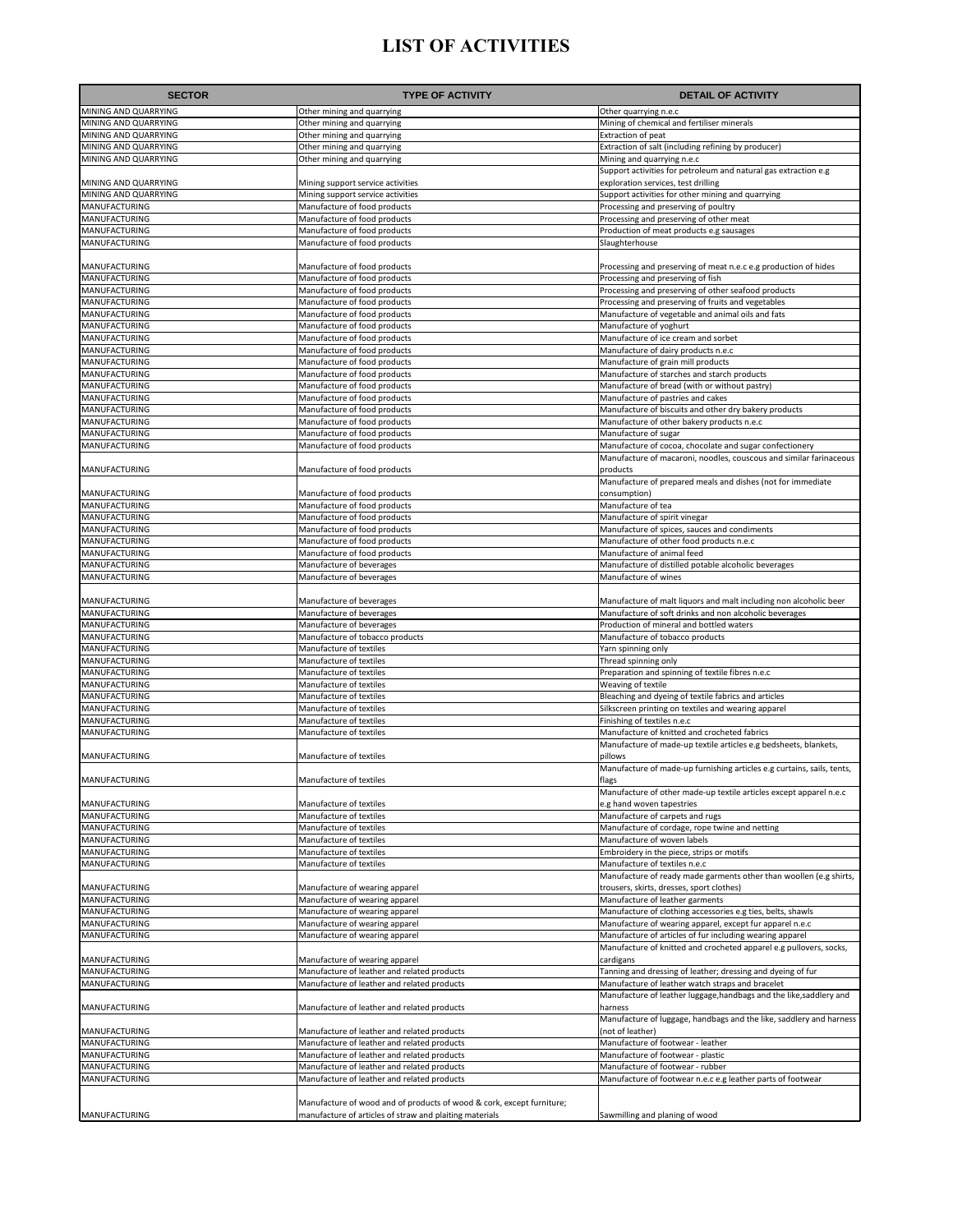| Manufacture of wood and of products of wood & cork, except furniture;<br>Sawmilling and planing of wood n.e.c e.g manufacture of wooden<br>manufacture of articles of straw and plaiting materials<br>MANUFACTURING<br>flooring, treatment of wood<br>Manufacture of wood and of products of wood & cork, except furniture;<br>MANUFACTURING<br>manufacture of articles of straw and plaiting materials<br>Manufacture of veneer sheets and wood based panels e.g plywood<br>Manufacture of wood and of products of wood & cork, except furniture;<br>Manufacture of wooden builders' carpentry and joinery e.g doors,<br>manufacture of articles of straw and plaiting materials<br>MANUFACTURING<br>windows, shutters, stairs<br>Manufacture of wood and of products of wood & cork, except furniture;<br>MANUFACTURING<br>manufacture of articles of straw and plaiting materials<br>Manufacture of wooden containers e.g boxes, drums, pallets<br>Manufacture of wood and of products of wood & cork, except furniture;<br>MANUFACTURING<br>manufacture of articles of straw and plaiting materials<br>Manufacture of maquettes, reduced ship models<br>Manufacture of wood and of products of wood & cork, except furniture;<br>MANUFACTURING<br>manufacture of articles of straw and plaiting materials<br>Manufacture of cork articles<br>Manufacture of wood and of products of wood & cork, except furniture;<br>MANUFACTURING<br>manufacture of articles of straw and plaiting materials<br>Manufacture of mirror and picture frames<br>Manufacture of wood and of products of wood & cork, except furniture;<br>Manufacture of other products of wood, cork, straw and plaiting<br>manufacture of articles of straw and plaiting materials<br>MANUFACTURING<br>materials n.e.c<br>MANUFACTURING<br>Manufacture of paper and paper products<br>Manufacture of pulp, paper and paperboard<br>Manufacture of paper and paperboard n.e.c e.g further processing of<br>MANUFACTURING<br>Manufacture of paper and paper products<br>paper and paperboard<br>MANUFACTURING<br>Manufacture of paper and paper products<br>Manufacture of corrugated paper and paperboard<br>Manufacture of corrugated paper and containers of paper and<br>MANUFACTURING<br>Manufacture of paper and paper products<br>paperboard n.e.c<br>Manufacture of printing and writing paper including computer<br>MANUFACTURING<br>Manufacture of paper and paper products<br>printout paper<br>MANUFACTURING<br>Manufacture of paper and paper products<br>Manufacture of paper labels<br>MANUFACTURING<br>Manufacture of paper and paper products<br>Manufacture of toilet paper, tissue, serviettes etc<br>Manufacture of other articles of paper and paperboard n.e.c e.g<br>MANUFACTURING<br>Manufacture of paper and paper products<br>envelopes<br>MANUFACTURING<br>Printing and reproduction of recorded media<br>Printing of newspapers, magazines, books etc<br>Printing and service activities related to printing n.e.c e.g printing on<br>MANUFACTURING<br>Printing and reproduction of recorded media<br>plastic, glass, metals, labels<br>MANUFACTURING<br>Printing and reproduction of recorded media<br>Service activities related to printing<br>MANUFACTURING<br>Printing and reproduction of recorded media<br>Reproduction of recorded media<br>MANUFACTURING<br>Manufacture of coke and refined petroleum products<br>Manufacture of coke oven products<br>MANUFACTURING<br>Manufacture of coke and refined petroleum products<br>Manufacture of liquid or gaseous fuels<br>Manufacture of petroleum products n.e.c e.g lubricating oil, greases,<br>or paraffin wax<br>MANUFACTURING<br>Manufacture of coke and refined petroleum products<br>Manufacture of basic chemicals<br>MANUFACTURING<br>Manufacture of chemicals and chemical products<br>MANUFACTURING<br>Manufacture of chemicals and chemical products<br>Manufacture of fertilizers and nitrogen compounds<br>Manufacture of chemicals and chemical products<br>MANUFACTURING<br>Manufacture of plastics and synthetic rubber in primary forms<br>MANUFACTURING<br>Manufacture of chemicals and chemical products<br>Manufacture of pesticides and other agro-chemical products<br>MANUFACTURING<br>Manufacture of chemicals and chemical products<br>Manufacture of ink for printing<br>MANUFACTURING<br>Manufacture of paints, varnishes and similar coatings<br>Manufacture of chemicals and chemical products<br>MANUFACTURING<br>Manufacture of chemicals and chemical products<br>Manufacture of mastics<br>Manufacture of paints, varnishes and similar coatings, printing ink<br>MANUFACTURING<br>Manufacture of chemicals and chemical products<br>and mastics n.e.c e.g dyes, solvents<br>MANUFACTURING<br>Manufacture of chemicals and chemical products<br>Manufacture of soap<br>MANUFACTURING<br>Manufacture of chemicals and chemical products<br>Manufacture of detergent and washing agents in solid or liquid form<br>Manufacture of polishing and cleaning preparations e.g wax, polish,<br>MANUFACTURING<br>Manufacture of chemicals and chemical products<br>scouring powders<br>MANUFACTURING<br>Manufacture of perfumes and toilet preparations<br>Manufacture of chemicals and chemical products<br>Manufacture of soap and detergents, cleaning and polishing<br>preparations, perfumes and toilet preparations n.e.c<br>MANUFACTURING<br>Manufacture of chemicals and chemical products<br>MANUFACTURING<br>Manufacture of chemicals and chemical products<br>Manufacture of glue and prepared adhesive<br>MANUFACTURING<br>Manufacture of chemicals and chemical products<br>Manufacture of matches<br>MANUFACTURING<br>Manufacture of chemicals and chemical products<br>Manufacture of chemical products n.e.c<br>MANUFACTURING<br>Manufacture of chemicals and chemical products<br>Manufacture of man-made fibres<br>Manufacture of basic pharmaceutical products and pharmaceutical<br>Manufacture of pharmaceuticals, medicinal products including<br>MANUFACTURING<br>homeopathic preparations<br>preparations<br>Manufacture of basic pharmaceutical products and pharmaceutical<br>MANUFACTURING<br>preparations<br>Preparation of botanical products for pharmaceutical use<br>MANUFACTURING<br>Manufacture of rubber and plastic products<br>Retreading and rebuilding of rubber tyres<br>MANUFACTURING<br>Manufacture of rubber and plastic products<br>Manufacture of rubber tyres and tubes<br>Manufacture of other rubber products e.g balloons, pipes,<br>Manufacture of rubber and plastic products<br>MANUFACTURING<br>transmission belts<br>MANUFACTURING<br>Manufacture of rubber and plastic products<br>Manufacture of plastic bags<br>MANUFACTURING<br>Manufacture of rubber and plastic products<br>Manufacture of plastic pipes tubes and fittings<br>Manufacture of builders' plastic wares e.g doors, frames, sanitary<br>MANUFACTURING<br>Manufacture of rubber and plastic products<br>wares<br>MANUFACTURING<br>Manufacture of rubber and plastic products<br>Manufacture of plastic tanks and reservoirs<br>Manufacture of plastic articles for packing of goods e.g containers,<br>MANUFACTURING<br>Manufacture of rubber and plastic products<br>boxes, bottles<br>MANUFACTURING<br>Manufacture of rubber and plastic products<br>Manufacture of plastic products n.e.c<br>MANUFACTURING<br>Manufacture of other non-metallic mineral products<br>Manufacture of glass fibres and products thereof<br>MANUFACTURING<br>Manufacture of other non-metallic mineral products<br>Manufacture of glass and glass products n.e.c<br>MANUFACTURING<br>Manufacture of refractory products<br>Manufacture of other non-metallic mineral products | <b>SECTOR</b> | <b>TYPE OF ACTIVITY</b> | <b>DETAIL OF ACTIVITY</b> |
|---------------------------------------------------------------------------------------------------------------------------------------------------------------------------------------------------------------------------------------------------------------------------------------------------------------------------------------------------------------------------------------------------------------------------------------------------------------------------------------------------------------------------------------------------------------------------------------------------------------------------------------------------------------------------------------------------------------------------------------------------------------------------------------------------------------------------------------------------------------------------------------------------------------------------------------------------------------------------------------------------------------------------------------------------------------------------------------------------------------------------------------------------------------------------------------------------------------------------------------------------------------------------------------------------------------------------------------------------------------------------------------------------------------------------------------------------------------------------------------------------------------------------------------------------------------------------------------------------------------------------------------------------------------------------------------------------------------------------------------------------------------------------------------------------------------------------------------------------------------------------------------------------------------------------------------------------------------------------------------------------------------------------------------------------------------------------------------------------------------------------------------------------------------------------------------------------------------------------------------------------------------------------------------------------------------------------------------------------------------------------------------------------------------------------------------------------------------------------------------------------------------------------------------------------------------------------------------------------------------------------------------------------------------------------------------------------------------------------------------------------------------------------------------------------------------------------------------------------------------------------------------------------------------------------------------------------------------------------------------------------------------------------------------------------------------------------------------------------------------------------------------------------------------------------------------------------------------------------------------------------------------------------------------------------------------------------------------------------------------------------------------------------------------------------------------------------------------------------------------------------------------------------------------------------------------------------------------------------------------------------------------------------------------------------------------------------------------------------------------------------------------------------------------------------------------------------------------------------------------------------------------------------------------------------------------------------------------------------------------------------------------------------------------------------------------------------------------------------------------------------------------------------------------------------------------------------------------------------------------------------------------------------------------------------------------------------------------------------------------------------------------------------------------------------------------------------------------------------------------------------------------------------------------------------------------------------------------------------------------------------------------------------------------------------------------------------------------------------------------------------------------------------------------------------------------------------------------------------------------------------------------------------------------------------------------------------------------------------------------------------------------------------------------------------------------------------------------------------------------------------------------------------------------------------------------------------------------------------------------------------------------------------------------------------------------------------------------------------------------------------------------------------------------------------------------------------------------------------------------------------------------------------------------------------------------------------------------------------------------------------------------------------------------------------------------------------------------------------------------------------------------------------------------------------------------------------------------------------------------------------------------------------------------------------------------------------------------------------------------------------------------------------------------------------------------------------------------------------------------------------------------------------------------------------------------------------------------------------------------------------------------------------------------------------------------------------------------------------------------------------------------------------------------------------------------------------------------------------------------------------------------------------------------------------------------------------------------------------------------------------------------------------------------------------------------------------------------------------------------------------------------------------------------------------------------------------------------------------------------------------------------------------------------------------------------------------------------------------------------------------------------------------------------------------------------------------------------------------------------------------------------------------------------------------------------------------------------------------------------------------------------------------------------------------------------------------------------------------------------------------------------------------------------------------------------------------------------------------------------------------------------------------------------------------------------------------------------------------------------------------------------------------------------------------------------------------------------------------------------------------------------------|---------------|-------------------------|---------------------------|
|                                                                                                                                                                                                                                                                                                                                                                                                                                                                                                                                                                                                                                                                                                                                                                                                                                                                                                                                                                                                                                                                                                                                                                                                                                                                                                                                                                                                                                                                                                                                                                                                                                                                                                                                                                                                                                                                                                                                                                                                                                                                                                                                                                                                                                                                                                                                                                                                                                                                                                                                                                                                                                                                                                                                                                                                                                                                                                                                                                                                                                                                                                                                                                                                                                                                                                                                                                                                                                                                                                                                                                                                                                                                                                                                                                                                                                                                                                                                                                                                                                                                                                                                                                                                                                                                                                                                                                                                                                                                                                                                                                                                                                                                                                                                                                                                                                                                                                                                                                                                                                                                                                                                                                                                                                                                                                                                                                                                                                                                                                                                                                                                                                                                                                                                                                                                                                                                                                                                                                                                                                                                                                                                                                                                                                                                                                                                                                                                                                                                                                                                                                                                                                                                                                                                                                                                                                                                                                                                                                                                                                                                                                                                                                                                                                                                                                                                                                                                                                                                                                                                                                                                                                                                                                                                                                     |               |                         |                           |
|                                                                                                                                                                                                                                                                                                                                                                                                                                                                                                                                                                                                                                                                                                                                                                                                                                                                                                                                                                                                                                                                                                                                                                                                                                                                                                                                                                                                                                                                                                                                                                                                                                                                                                                                                                                                                                                                                                                                                                                                                                                                                                                                                                                                                                                                                                                                                                                                                                                                                                                                                                                                                                                                                                                                                                                                                                                                                                                                                                                                                                                                                                                                                                                                                                                                                                                                                                                                                                                                                                                                                                                                                                                                                                                                                                                                                                                                                                                                                                                                                                                                                                                                                                                                                                                                                                                                                                                                                                                                                                                                                                                                                                                                                                                                                                                                                                                                                                                                                                                                                                                                                                                                                                                                                                                                                                                                                                                                                                                                                                                                                                                                                                                                                                                                                                                                                                                                                                                                                                                                                                                                                                                                                                                                                                                                                                                                                                                                                                                                                                                                                                                                                                                                                                                                                                                                                                                                                                                                                                                                                                                                                                                                                                                                                                                                                                                                                                                                                                                                                                                                                                                                                                                                                                                                                                     |               |                         |                           |
|                                                                                                                                                                                                                                                                                                                                                                                                                                                                                                                                                                                                                                                                                                                                                                                                                                                                                                                                                                                                                                                                                                                                                                                                                                                                                                                                                                                                                                                                                                                                                                                                                                                                                                                                                                                                                                                                                                                                                                                                                                                                                                                                                                                                                                                                                                                                                                                                                                                                                                                                                                                                                                                                                                                                                                                                                                                                                                                                                                                                                                                                                                                                                                                                                                                                                                                                                                                                                                                                                                                                                                                                                                                                                                                                                                                                                                                                                                                                                                                                                                                                                                                                                                                                                                                                                                                                                                                                                                                                                                                                                                                                                                                                                                                                                                                                                                                                                                                                                                                                                                                                                                                                                                                                                                                                                                                                                                                                                                                                                                                                                                                                                                                                                                                                                                                                                                                                                                                                                                                                                                                                                                                                                                                                                                                                                                                                                                                                                                                                                                                                                                                                                                                                                                                                                                                                                                                                                                                                                                                                                                                                                                                                                                                                                                                                                                                                                                                                                                                                                                                                                                                                                                                                                                                                                                     |               |                         |                           |
|                                                                                                                                                                                                                                                                                                                                                                                                                                                                                                                                                                                                                                                                                                                                                                                                                                                                                                                                                                                                                                                                                                                                                                                                                                                                                                                                                                                                                                                                                                                                                                                                                                                                                                                                                                                                                                                                                                                                                                                                                                                                                                                                                                                                                                                                                                                                                                                                                                                                                                                                                                                                                                                                                                                                                                                                                                                                                                                                                                                                                                                                                                                                                                                                                                                                                                                                                                                                                                                                                                                                                                                                                                                                                                                                                                                                                                                                                                                                                                                                                                                                                                                                                                                                                                                                                                                                                                                                                                                                                                                                                                                                                                                                                                                                                                                                                                                                                                                                                                                                                                                                                                                                                                                                                                                                                                                                                                                                                                                                                                                                                                                                                                                                                                                                                                                                                                                                                                                                                                                                                                                                                                                                                                                                                                                                                                                                                                                                                                                                                                                                                                                                                                                                                                                                                                                                                                                                                                                                                                                                                                                                                                                                                                                                                                                                                                                                                                                                                                                                                                                                                                                                                                                                                                                                                                     |               |                         |                           |
|                                                                                                                                                                                                                                                                                                                                                                                                                                                                                                                                                                                                                                                                                                                                                                                                                                                                                                                                                                                                                                                                                                                                                                                                                                                                                                                                                                                                                                                                                                                                                                                                                                                                                                                                                                                                                                                                                                                                                                                                                                                                                                                                                                                                                                                                                                                                                                                                                                                                                                                                                                                                                                                                                                                                                                                                                                                                                                                                                                                                                                                                                                                                                                                                                                                                                                                                                                                                                                                                                                                                                                                                                                                                                                                                                                                                                                                                                                                                                                                                                                                                                                                                                                                                                                                                                                                                                                                                                                                                                                                                                                                                                                                                                                                                                                                                                                                                                                                                                                                                                                                                                                                                                                                                                                                                                                                                                                                                                                                                                                                                                                                                                                                                                                                                                                                                                                                                                                                                                                                                                                                                                                                                                                                                                                                                                                                                                                                                                                                                                                                                                                                                                                                                                                                                                                                                                                                                                                                                                                                                                                                                                                                                                                                                                                                                                                                                                                                                                                                                                                                                                                                                                                                                                                                                                                     |               |                         |                           |
|                                                                                                                                                                                                                                                                                                                                                                                                                                                                                                                                                                                                                                                                                                                                                                                                                                                                                                                                                                                                                                                                                                                                                                                                                                                                                                                                                                                                                                                                                                                                                                                                                                                                                                                                                                                                                                                                                                                                                                                                                                                                                                                                                                                                                                                                                                                                                                                                                                                                                                                                                                                                                                                                                                                                                                                                                                                                                                                                                                                                                                                                                                                                                                                                                                                                                                                                                                                                                                                                                                                                                                                                                                                                                                                                                                                                                                                                                                                                                                                                                                                                                                                                                                                                                                                                                                                                                                                                                                                                                                                                                                                                                                                                                                                                                                                                                                                                                                                                                                                                                                                                                                                                                                                                                                                                                                                                                                                                                                                                                                                                                                                                                                                                                                                                                                                                                                                                                                                                                                                                                                                                                                                                                                                                                                                                                                                                                                                                                                                                                                                                                                                                                                                                                                                                                                                                                                                                                                                                                                                                                                                                                                                                                                                                                                                                                                                                                                                                                                                                                                                                                                                                                                                                                                                                                                     |               |                         |                           |
|                                                                                                                                                                                                                                                                                                                                                                                                                                                                                                                                                                                                                                                                                                                                                                                                                                                                                                                                                                                                                                                                                                                                                                                                                                                                                                                                                                                                                                                                                                                                                                                                                                                                                                                                                                                                                                                                                                                                                                                                                                                                                                                                                                                                                                                                                                                                                                                                                                                                                                                                                                                                                                                                                                                                                                                                                                                                                                                                                                                                                                                                                                                                                                                                                                                                                                                                                                                                                                                                                                                                                                                                                                                                                                                                                                                                                                                                                                                                                                                                                                                                                                                                                                                                                                                                                                                                                                                                                                                                                                                                                                                                                                                                                                                                                                                                                                                                                                                                                                                                                                                                                                                                                                                                                                                                                                                                                                                                                                                                                                                                                                                                                                                                                                                                                                                                                                                                                                                                                                                                                                                                                                                                                                                                                                                                                                                                                                                                                                                                                                                                                                                                                                                                                                                                                                                                                                                                                                                                                                                                                                                                                                                                                                                                                                                                                                                                                                                                                                                                                                                                                                                                                                                                                                                                                                     |               |                         |                           |
|                                                                                                                                                                                                                                                                                                                                                                                                                                                                                                                                                                                                                                                                                                                                                                                                                                                                                                                                                                                                                                                                                                                                                                                                                                                                                                                                                                                                                                                                                                                                                                                                                                                                                                                                                                                                                                                                                                                                                                                                                                                                                                                                                                                                                                                                                                                                                                                                                                                                                                                                                                                                                                                                                                                                                                                                                                                                                                                                                                                                                                                                                                                                                                                                                                                                                                                                                                                                                                                                                                                                                                                                                                                                                                                                                                                                                                                                                                                                                                                                                                                                                                                                                                                                                                                                                                                                                                                                                                                                                                                                                                                                                                                                                                                                                                                                                                                                                                                                                                                                                                                                                                                                                                                                                                                                                                                                                                                                                                                                                                                                                                                                                                                                                                                                                                                                                                                                                                                                                                                                                                                                                                                                                                                                                                                                                                                                                                                                                                                                                                                                                                                                                                                                                                                                                                                                                                                                                                                                                                                                                                                                                                                                                                                                                                                                                                                                                                                                                                                                                                                                                                                                                                                                                                                                                                     |               |                         |                           |
|                                                                                                                                                                                                                                                                                                                                                                                                                                                                                                                                                                                                                                                                                                                                                                                                                                                                                                                                                                                                                                                                                                                                                                                                                                                                                                                                                                                                                                                                                                                                                                                                                                                                                                                                                                                                                                                                                                                                                                                                                                                                                                                                                                                                                                                                                                                                                                                                                                                                                                                                                                                                                                                                                                                                                                                                                                                                                                                                                                                                                                                                                                                                                                                                                                                                                                                                                                                                                                                                                                                                                                                                                                                                                                                                                                                                                                                                                                                                                                                                                                                                                                                                                                                                                                                                                                                                                                                                                                                                                                                                                                                                                                                                                                                                                                                                                                                                                                                                                                                                                                                                                                                                                                                                                                                                                                                                                                                                                                                                                                                                                                                                                                                                                                                                                                                                                                                                                                                                                                                                                                                                                                                                                                                                                                                                                                                                                                                                                                                                                                                                                                                                                                                                                                                                                                                                                                                                                                                                                                                                                                                                                                                                                                                                                                                                                                                                                                                                                                                                                                                                                                                                                                                                                                                                                                     |               |                         |                           |
|                                                                                                                                                                                                                                                                                                                                                                                                                                                                                                                                                                                                                                                                                                                                                                                                                                                                                                                                                                                                                                                                                                                                                                                                                                                                                                                                                                                                                                                                                                                                                                                                                                                                                                                                                                                                                                                                                                                                                                                                                                                                                                                                                                                                                                                                                                                                                                                                                                                                                                                                                                                                                                                                                                                                                                                                                                                                                                                                                                                                                                                                                                                                                                                                                                                                                                                                                                                                                                                                                                                                                                                                                                                                                                                                                                                                                                                                                                                                                                                                                                                                                                                                                                                                                                                                                                                                                                                                                                                                                                                                                                                                                                                                                                                                                                                                                                                                                                                                                                                                                                                                                                                                                                                                                                                                                                                                                                                                                                                                                                                                                                                                                                                                                                                                                                                                                                                                                                                                                                                                                                                                                                                                                                                                                                                                                                                                                                                                                                                                                                                                                                                                                                                                                                                                                                                                                                                                                                                                                                                                                                                                                                                                                                                                                                                                                                                                                                                                                                                                                                                                                                                                                                                                                                                                                                     |               |                         |                           |
|                                                                                                                                                                                                                                                                                                                                                                                                                                                                                                                                                                                                                                                                                                                                                                                                                                                                                                                                                                                                                                                                                                                                                                                                                                                                                                                                                                                                                                                                                                                                                                                                                                                                                                                                                                                                                                                                                                                                                                                                                                                                                                                                                                                                                                                                                                                                                                                                                                                                                                                                                                                                                                                                                                                                                                                                                                                                                                                                                                                                                                                                                                                                                                                                                                                                                                                                                                                                                                                                                                                                                                                                                                                                                                                                                                                                                                                                                                                                                                                                                                                                                                                                                                                                                                                                                                                                                                                                                                                                                                                                                                                                                                                                                                                                                                                                                                                                                                                                                                                                                                                                                                                                                                                                                                                                                                                                                                                                                                                                                                                                                                                                                                                                                                                                                                                                                                                                                                                                                                                                                                                                                                                                                                                                                                                                                                                                                                                                                                                                                                                                                                                                                                                                                                                                                                                                                                                                                                                                                                                                                                                                                                                                                                                                                                                                                                                                                                                                                                                                                                                                                                                                                                                                                                                                                                     |               |                         |                           |
|                                                                                                                                                                                                                                                                                                                                                                                                                                                                                                                                                                                                                                                                                                                                                                                                                                                                                                                                                                                                                                                                                                                                                                                                                                                                                                                                                                                                                                                                                                                                                                                                                                                                                                                                                                                                                                                                                                                                                                                                                                                                                                                                                                                                                                                                                                                                                                                                                                                                                                                                                                                                                                                                                                                                                                                                                                                                                                                                                                                                                                                                                                                                                                                                                                                                                                                                                                                                                                                                                                                                                                                                                                                                                                                                                                                                                                                                                                                                                                                                                                                                                                                                                                                                                                                                                                                                                                                                                                                                                                                                                                                                                                                                                                                                                                                                                                                                                                                                                                                                                                                                                                                                                                                                                                                                                                                                                                                                                                                                                                                                                                                                                                                                                                                                                                                                                                                                                                                                                                                                                                                                                                                                                                                                                                                                                                                                                                                                                                                                                                                                                                                                                                                                                                                                                                                                                                                                                                                                                                                                                                                                                                                                                                                                                                                                                                                                                                                                                                                                                                                                                                                                                                                                                                                                                                     |               |                         |                           |
|                                                                                                                                                                                                                                                                                                                                                                                                                                                                                                                                                                                                                                                                                                                                                                                                                                                                                                                                                                                                                                                                                                                                                                                                                                                                                                                                                                                                                                                                                                                                                                                                                                                                                                                                                                                                                                                                                                                                                                                                                                                                                                                                                                                                                                                                                                                                                                                                                                                                                                                                                                                                                                                                                                                                                                                                                                                                                                                                                                                                                                                                                                                                                                                                                                                                                                                                                                                                                                                                                                                                                                                                                                                                                                                                                                                                                                                                                                                                                                                                                                                                                                                                                                                                                                                                                                                                                                                                                                                                                                                                                                                                                                                                                                                                                                                                                                                                                                                                                                                                                                                                                                                                                                                                                                                                                                                                                                                                                                                                                                                                                                                                                                                                                                                                                                                                                                                                                                                                                                                                                                                                                                                                                                                                                                                                                                                                                                                                                                                                                                                                                                                                                                                                                                                                                                                                                                                                                                                                                                                                                                                                                                                                                                                                                                                                                                                                                                                                                                                                                                                                                                                                                                                                                                                                                                     |               |                         |                           |
|                                                                                                                                                                                                                                                                                                                                                                                                                                                                                                                                                                                                                                                                                                                                                                                                                                                                                                                                                                                                                                                                                                                                                                                                                                                                                                                                                                                                                                                                                                                                                                                                                                                                                                                                                                                                                                                                                                                                                                                                                                                                                                                                                                                                                                                                                                                                                                                                                                                                                                                                                                                                                                                                                                                                                                                                                                                                                                                                                                                                                                                                                                                                                                                                                                                                                                                                                                                                                                                                                                                                                                                                                                                                                                                                                                                                                                                                                                                                                                                                                                                                                                                                                                                                                                                                                                                                                                                                                                                                                                                                                                                                                                                                                                                                                                                                                                                                                                                                                                                                                                                                                                                                                                                                                                                                                                                                                                                                                                                                                                                                                                                                                                                                                                                                                                                                                                                                                                                                                                                                                                                                                                                                                                                                                                                                                                                                                                                                                                                                                                                                                                                                                                                                                                                                                                                                                                                                                                                                                                                                                                                                                                                                                                                                                                                                                                                                                                                                                                                                                                                                                                                                                                                                                                                                                                     |               |                         |                           |
|                                                                                                                                                                                                                                                                                                                                                                                                                                                                                                                                                                                                                                                                                                                                                                                                                                                                                                                                                                                                                                                                                                                                                                                                                                                                                                                                                                                                                                                                                                                                                                                                                                                                                                                                                                                                                                                                                                                                                                                                                                                                                                                                                                                                                                                                                                                                                                                                                                                                                                                                                                                                                                                                                                                                                                                                                                                                                                                                                                                                                                                                                                                                                                                                                                                                                                                                                                                                                                                                                                                                                                                                                                                                                                                                                                                                                                                                                                                                                                                                                                                                                                                                                                                                                                                                                                                                                                                                                                                                                                                                                                                                                                                                                                                                                                                                                                                                                                                                                                                                                                                                                                                                                                                                                                                                                                                                                                                                                                                                                                                                                                                                                                                                                                                                                                                                                                                                                                                                                                                                                                                                                                                                                                                                                                                                                                                                                                                                                                                                                                                                                                                                                                                                                                                                                                                                                                                                                                                                                                                                                                                                                                                                                                                                                                                                                                                                                                                                                                                                                                                                                                                                                                                                                                                                                                     |               |                         |                           |
|                                                                                                                                                                                                                                                                                                                                                                                                                                                                                                                                                                                                                                                                                                                                                                                                                                                                                                                                                                                                                                                                                                                                                                                                                                                                                                                                                                                                                                                                                                                                                                                                                                                                                                                                                                                                                                                                                                                                                                                                                                                                                                                                                                                                                                                                                                                                                                                                                                                                                                                                                                                                                                                                                                                                                                                                                                                                                                                                                                                                                                                                                                                                                                                                                                                                                                                                                                                                                                                                                                                                                                                                                                                                                                                                                                                                                                                                                                                                                                                                                                                                                                                                                                                                                                                                                                                                                                                                                                                                                                                                                                                                                                                                                                                                                                                                                                                                                                                                                                                                                                                                                                                                                                                                                                                                                                                                                                                                                                                                                                                                                                                                                                                                                                                                                                                                                                                                                                                                                                                                                                                                                                                                                                                                                                                                                                                                                                                                                                                                                                                                                                                                                                                                                                                                                                                                                                                                                                                                                                                                                                                                                                                                                                                                                                                                                                                                                                                                                                                                                                                                                                                                                                                                                                                                                                     |               |                         |                           |
|                                                                                                                                                                                                                                                                                                                                                                                                                                                                                                                                                                                                                                                                                                                                                                                                                                                                                                                                                                                                                                                                                                                                                                                                                                                                                                                                                                                                                                                                                                                                                                                                                                                                                                                                                                                                                                                                                                                                                                                                                                                                                                                                                                                                                                                                                                                                                                                                                                                                                                                                                                                                                                                                                                                                                                                                                                                                                                                                                                                                                                                                                                                                                                                                                                                                                                                                                                                                                                                                                                                                                                                                                                                                                                                                                                                                                                                                                                                                                                                                                                                                                                                                                                                                                                                                                                                                                                                                                                                                                                                                                                                                                                                                                                                                                                                                                                                                                                                                                                                                                                                                                                                                                                                                                                                                                                                                                                                                                                                                                                                                                                                                                                                                                                                                                                                                                                                                                                                                                                                                                                                                                                                                                                                                                                                                                                                                                                                                                                                                                                                                                                                                                                                                                                                                                                                                                                                                                                                                                                                                                                                                                                                                                                                                                                                                                                                                                                                                                                                                                                                                                                                                                                                                                                                                                                     |               |                         |                           |
|                                                                                                                                                                                                                                                                                                                                                                                                                                                                                                                                                                                                                                                                                                                                                                                                                                                                                                                                                                                                                                                                                                                                                                                                                                                                                                                                                                                                                                                                                                                                                                                                                                                                                                                                                                                                                                                                                                                                                                                                                                                                                                                                                                                                                                                                                                                                                                                                                                                                                                                                                                                                                                                                                                                                                                                                                                                                                                                                                                                                                                                                                                                                                                                                                                                                                                                                                                                                                                                                                                                                                                                                                                                                                                                                                                                                                                                                                                                                                                                                                                                                                                                                                                                                                                                                                                                                                                                                                                                                                                                                                                                                                                                                                                                                                                                                                                                                                                                                                                                                                                                                                                                                                                                                                                                                                                                                                                                                                                                                                                                                                                                                                                                                                                                                                                                                                                                                                                                                                                                                                                                                                                                                                                                                                                                                                                                                                                                                                                                                                                                                                                                                                                                                                                                                                                                                                                                                                                                                                                                                                                                                                                                                                                                                                                                                                                                                                                                                                                                                                                                                                                                                                                                                                                                                                                     |               |                         |                           |
|                                                                                                                                                                                                                                                                                                                                                                                                                                                                                                                                                                                                                                                                                                                                                                                                                                                                                                                                                                                                                                                                                                                                                                                                                                                                                                                                                                                                                                                                                                                                                                                                                                                                                                                                                                                                                                                                                                                                                                                                                                                                                                                                                                                                                                                                                                                                                                                                                                                                                                                                                                                                                                                                                                                                                                                                                                                                                                                                                                                                                                                                                                                                                                                                                                                                                                                                                                                                                                                                                                                                                                                                                                                                                                                                                                                                                                                                                                                                                                                                                                                                                                                                                                                                                                                                                                                                                                                                                                                                                                                                                                                                                                                                                                                                                                                                                                                                                                                                                                                                                                                                                                                                                                                                                                                                                                                                                                                                                                                                                                                                                                                                                                                                                                                                                                                                                                                                                                                                                                                                                                                                                                                                                                                                                                                                                                                                                                                                                                                                                                                                                                                                                                                                                                                                                                                                                                                                                                                                                                                                                                                                                                                                                                                                                                                                                                                                                                                                                                                                                                                                                                                                                                                                                                                                                                     |               |                         |                           |
|                                                                                                                                                                                                                                                                                                                                                                                                                                                                                                                                                                                                                                                                                                                                                                                                                                                                                                                                                                                                                                                                                                                                                                                                                                                                                                                                                                                                                                                                                                                                                                                                                                                                                                                                                                                                                                                                                                                                                                                                                                                                                                                                                                                                                                                                                                                                                                                                                                                                                                                                                                                                                                                                                                                                                                                                                                                                                                                                                                                                                                                                                                                                                                                                                                                                                                                                                                                                                                                                                                                                                                                                                                                                                                                                                                                                                                                                                                                                                                                                                                                                                                                                                                                                                                                                                                                                                                                                                                                                                                                                                                                                                                                                                                                                                                                                                                                                                                                                                                                                                                                                                                                                                                                                                                                                                                                                                                                                                                                                                                                                                                                                                                                                                                                                                                                                                                                                                                                                                                                                                                                                                                                                                                                                                                                                                                                                                                                                                                                                                                                                                                                                                                                                                                                                                                                                                                                                                                                                                                                                                                                                                                                                                                                                                                                                                                                                                                                                                                                                                                                                                                                                                                                                                                                                                                     |               |                         |                           |
|                                                                                                                                                                                                                                                                                                                                                                                                                                                                                                                                                                                                                                                                                                                                                                                                                                                                                                                                                                                                                                                                                                                                                                                                                                                                                                                                                                                                                                                                                                                                                                                                                                                                                                                                                                                                                                                                                                                                                                                                                                                                                                                                                                                                                                                                                                                                                                                                                                                                                                                                                                                                                                                                                                                                                                                                                                                                                                                                                                                                                                                                                                                                                                                                                                                                                                                                                                                                                                                                                                                                                                                                                                                                                                                                                                                                                                                                                                                                                                                                                                                                                                                                                                                                                                                                                                                                                                                                                                                                                                                                                                                                                                                                                                                                                                                                                                                                                                                                                                                                                                                                                                                                                                                                                                                                                                                                                                                                                                                                                                                                                                                                                                                                                                                                                                                                                                                                                                                                                                                                                                                                                                                                                                                                                                                                                                                                                                                                                                                                                                                                                                                                                                                                                                                                                                                                                                                                                                                                                                                                                                                                                                                                                                                                                                                                                                                                                                                                                                                                                                                                                                                                                                                                                                                                                                     |               |                         |                           |
|                                                                                                                                                                                                                                                                                                                                                                                                                                                                                                                                                                                                                                                                                                                                                                                                                                                                                                                                                                                                                                                                                                                                                                                                                                                                                                                                                                                                                                                                                                                                                                                                                                                                                                                                                                                                                                                                                                                                                                                                                                                                                                                                                                                                                                                                                                                                                                                                                                                                                                                                                                                                                                                                                                                                                                                                                                                                                                                                                                                                                                                                                                                                                                                                                                                                                                                                                                                                                                                                                                                                                                                                                                                                                                                                                                                                                                                                                                                                                                                                                                                                                                                                                                                                                                                                                                                                                                                                                                                                                                                                                                                                                                                                                                                                                                                                                                                                                                                                                                                                                                                                                                                                                                                                                                                                                                                                                                                                                                                                                                                                                                                                                                                                                                                                                                                                                                                                                                                                                                                                                                                                                                                                                                                                                                                                                                                                                                                                                                                                                                                                                                                                                                                                                                                                                                                                                                                                                                                                                                                                                                                                                                                                                                                                                                                                                                                                                                                                                                                                                                                                                                                                                                                                                                                                                                     |               |                         |                           |
|                                                                                                                                                                                                                                                                                                                                                                                                                                                                                                                                                                                                                                                                                                                                                                                                                                                                                                                                                                                                                                                                                                                                                                                                                                                                                                                                                                                                                                                                                                                                                                                                                                                                                                                                                                                                                                                                                                                                                                                                                                                                                                                                                                                                                                                                                                                                                                                                                                                                                                                                                                                                                                                                                                                                                                                                                                                                                                                                                                                                                                                                                                                                                                                                                                                                                                                                                                                                                                                                                                                                                                                                                                                                                                                                                                                                                                                                                                                                                                                                                                                                                                                                                                                                                                                                                                                                                                                                                                                                                                                                                                                                                                                                                                                                                                                                                                                                                                                                                                                                                                                                                                                                                                                                                                                                                                                                                                                                                                                                                                                                                                                                                                                                                                                                                                                                                                                                                                                                                                                                                                                                                                                                                                                                                                                                                                                                                                                                                                                                                                                                                                                                                                                                                                                                                                                                                                                                                                                                                                                                                                                                                                                                                                                                                                                                                                                                                                                                                                                                                                                                                                                                                                                                                                                                                                     |               |                         |                           |
|                                                                                                                                                                                                                                                                                                                                                                                                                                                                                                                                                                                                                                                                                                                                                                                                                                                                                                                                                                                                                                                                                                                                                                                                                                                                                                                                                                                                                                                                                                                                                                                                                                                                                                                                                                                                                                                                                                                                                                                                                                                                                                                                                                                                                                                                                                                                                                                                                                                                                                                                                                                                                                                                                                                                                                                                                                                                                                                                                                                                                                                                                                                                                                                                                                                                                                                                                                                                                                                                                                                                                                                                                                                                                                                                                                                                                                                                                                                                                                                                                                                                                                                                                                                                                                                                                                                                                                                                                                                                                                                                                                                                                                                                                                                                                                                                                                                                                                                                                                                                                                                                                                                                                                                                                                                                                                                                                                                                                                                                                                                                                                                                                                                                                                                                                                                                                                                                                                                                                                                                                                                                                                                                                                                                                                                                                                                                                                                                                                                                                                                                                                                                                                                                                                                                                                                                                                                                                                                                                                                                                                                                                                                                                                                                                                                                                                                                                                                                                                                                                                                                                                                                                                                                                                                                                                     |               |                         |                           |
|                                                                                                                                                                                                                                                                                                                                                                                                                                                                                                                                                                                                                                                                                                                                                                                                                                                                                                                                                                                                                                                                                                                                                                                                                                                                                                                                                                                                                                                                                                                                                                                                                                                                                                                                                                                                                                                                                                                                                                                                                                                                                                                                                                                                                                                                                                                                                                                                                                                                                                                                                                                                                                                                                                                                                                                                                                                                                                                                                                                                                                                                                                                                                                                                                                                                                                                                                                                                                                                                                                                                                                                                                                                                                                                                                                                                                                                                                                                                                                                                                                                                                                                                                                                                                                                                                                                                                                                                                                                                                                                                                                                                                                                                                                                                                                                                                                                                                                                                                                                                                                                                                                                                                                                                                                                                                                                                                                                                                                                                                                                                                                                                                                                                                                                                                                                                                                                                                                                                                                                                                                                                                                                                                                                                                                                                                                                                                                                                                                                                                                                                                                                                                                                                                                                                                                                                                                                                                                                                                                                                                                                                                                                                                                                                                                                                                                                                                                                                                                                                                                                                                                                                                                                                                                                                                                     |               |                         |                           |
|                                                                                                                                                                                                                                                                                                                                                                                                                                                                                                                                                                                                                                                                                                                                                                                                                                                                                                                                                                                                                                                                                                                                                                                                                                                                                                                                                                                                                                                                                                                                                                                                                                                                                                                                                                                                                                                                                                                                                                                                                                                                                                                                                                                                                                                                                                                                                                                                                                                                                                                                                                                                                                                                                                                                                                                                                                                                                                                                                                                                                                                                                                                                                                                                                                                                                                                                                                                                                                                                                                                                                                                                                                                                                                                                                                                                                                                                                                                                                                                                                                                                                                                                                                                                                                                                                                                                                                                                                                                                                                                                                                                                                                                                                                                                                                                                                                                                                                                                                                                                                                                                                                                                                                                                                                                                                                                                                                                                                                                                                                                                                                                                                                                                                                                                                                                                                                                                                                                                                                                                                                                                                                                                                                                                                                                                                                                                                                                                                                                                                                                                                                                                                                                                                                                                                                                                                                                                                                                                                                                                                                                                                                                                                                                                                                                                                                                                                                                                                                                                                                                                                                                                                                                                                                                                                                     |               |                         |                           |
|                                                                                                                                                                                                                                                                                                                                                                                                                                                                                                                                                                                                                                                                                                                                                                                                                                                                                                                                                                                                                                                                                                                                                                                                                                                                                                                                                                                                                                                                                                                                                                                                                                                                                                                                                                                                                                                                                                                                                                                                                                                                                                                                                                                                                                                                                                                                                                                                                                                                                                                                                                                                                                                                                                                                                                                                                                                                                                                                                                                                                                                                                                                                                                                                                                                                                                                                                                                                                                                                                                                                                                                                                                                                                                                                                                                                                                                                                                                                                                                                                                                                                                                                                                                                                                                                                                                                                                                                                                                                                                                                                                                                                                                                                                                                                                                                                                                                                                                                                                                                                                                                                                                                                                                                                                                                                                                                                                                                                                                                                                                                                                                                                                                                                                                                                                                                                                                                                                                                                                                                                                                                                                                                                                                                                                                                                                                                                                                                                                                                                                                                                                                                                                                                                                                                                                                                                                                                                                                                                                                                                                                                                                                                                                                                                                                                                                                                                                                                                                                                                                                                                                                                                                                                                                                                                                     |               |                         |                           |
|                                                                                                                                                                                                                                                                                                                                                                                                                                                                                                                                                                                                                                                                                                                                                                                                                                                                                                                                                                                                                                                                                                                                                                                                                                                                                                                                                                                                                                                                                                                                                                                                                                                                                                                                                                                                                                                                                                                                                                                                                                                                                                                                                                                                                                                                                                                                                                                                                                                                                                                                                                                                                                                                                                                                                                                                                                                                                                                                                                                                                                                                                                                                                                                                                                                                                                                                                                                                                                                                                                                                                                                                                                                                                                                                                                                                                                                                                                                                                                                                                                                                                                                                                                                                                                                                                                                                                                                                                                                                                                                                                                                                                                                                                                                                                                                                                                                                                                                                                                                                                                                                                                                                                                                                                                                                                                                                                                                                                                                                                                                                                                                                                                                                                                                                                                                                                                                                                                                                                                                                                                                                                                                                                                                                                                                                                                                                                                                                                                                                                                                                                                                                                                                                                                                                                                                                                                                                                                                                                                                                                                                                                                                                                                                                                                                                                                                                                                                                                                                                                                                                                                                                                                                                                                                                                                     |               |                         |                           |
|                                                                                                                                                                                                                                                                                                                                                                                                                                                                                                                                                                                                                                                                                                                                                                                                                                                                                                                                                                                                                                                                                                                                                                                                                                                                                                                                                                                                                                                                                                                                                                                                                                                                                                                                                                                                                                                                                                                                                                                                                                                                                                                                                                                                                                                                                                                                                                                                                                                                                                                                                                                                                                                                                                                                                                                                                                                                                                                                                                                                                                                                                                                                                                                                                                                                                                                                                                                                                                                                                                                                                                                                                                                                                                                                                                                                                                                                                                                                                                                                                                                                                                                                                                                                                                                                                                                                                                                                                                                                                                                                                                                                                                                                                                                                                                                                                                                                                                                                                                                                                                                                                                                                                                                                                                                                                                                                                                                                                                                                                                                                                                                                                                                                                                                                                                                                                                                                                                                                                                                                                                                                                                                                                                                                                                                                                                                                                                                                                                                                                                                                                                                                                                                                                                                                                                                                                                                                                                                                                                                                                                                                                                                                                                                                                                                                                                                                                                                                                                                                                                                                                                                                                                                                                                                                                                     |               |                         |                           |
|                                                                                                                                                                                                                                                                                                                                                                                                                                                                                                                                                                                                                                                                                                                                                                                                                                                                                                                                                                                                                                                                                                                                                                                                                                                                                                                                                                                                                                                                                                                                                                                                                                                                                                                                                                                                                                                                                                                                                                                                                                                                                                                                                                                                                                                                                                                                                                                                                                                                                                                                                                                                                                                                                                                                                                                                                                                                                                                                                                                                                                                                                                                                                                                                                                                                                                                                                                                                                                                                                                                                                                                                                                                                                                                                                                                                                                                                                                                                                                                                                                                                                                                                                                                                                                                                                                                                                                                                                                                                                                                                                                                                                                                                                                                                                                                                                                                                                                                                                                                                                                                                                                                                                                                                                                                                                                                                                                                                                                                                                                                                                                                                                                                                                                                                                                                                                                                                                                                                                                                                                                                                                                                                                                                                                                                                                                                                                                                                                                                                                                                                                                                                                                                                                                                                                                                                                                                                                                                                                                                                                                                                                                                                                                                                                                                                                                                                                                                                                                                                                                                                                                                                                                                                                                                                                                     |               |                         |                           |
|                                                                                                                                                                                                                                                                                                                                                                                                                                                                                                                                                                                                                                                                                                                                                                                                                                                                                                                                                                                                                                                                                                                                                                                                                                                                                                                                                                                                                                                                                                                                                                                                                                                                                                                                                                                                                                                                                                                                                                                                                                                                                                                                                                                                                                                                                                                                                                                                                                                                                                                                                                                                                                                                                                                                                                                                                                                                                                                                                                                                                                                                                                                                                                                                                                                                                                                                                                                                                                                                                                                                                                                                                                                                                                                                                                                                                                                                                                                                                                                                                                                                                                                                                                                                                                                                                                                                                                                                                                                                                                                                                                                                                                                                                                                                                                                                                                                                                                                                                                                                                                                                                                                                                                                                                                                                                                                                                                                                                                                                                                                                                                                                                                                                                                                                                                                                                                                                                                                                                                                                                                                                                                                                                                                                                                                                                                                                                                                                                                                                                                                                                                                                                                                                                                                                                                                                                                                                                                                                                                                                                                                                                                                                                                                                                                                                                                                                                                                                                                                                                                                                                                                                                                                                                                                                                                     |               |                         |                           |
|                                                                                                                                                                                                                                                                                                                                                                                                                                                                                                                                                                                                                                                                                                                                                                                                                                                                                                                                                                                                                                                                                                                                                                                                                                                                                                                                                                                                                                                                                                                                                                                                                                                                                                                                                                                                                                                                                                                                                                                                                                                                                                                                                                                                                                                                                                                                                                                                                                                                                                                                                                                                                                                                                                                                                                                                                                                                                                                                                                                                                                                                                                                                                                                                                                                                                                                                                                                                                                                                                                                                                                                                                                                                                                                                                                                                                                                                                                                                                                                                                                                                                                                                                                                                                                                                                                                                                                                                                                                                                                                                                                                                                                                                                                                                                                                                                                                                                                                                                                                                                                                                                                                                                                                                                                                                                                                                                                                                                                                                                                                                                                                                                                                                                                                                                                                                                                                                                                                                                                                                                                                                                                                                                                                                                                                                                                                                                                                                                                                                                                                                                                                                                                                                                                                                                                                                                                                                                                                                                                                                                                                                                                                                                                                                                                                                                                                                                                                                                                                                                                                                                                                                                                                                                                                                                                     |               |                         |                           |
|                                                                                                                                                                                                                                                                                                                                                                                                                                                                                                                                                                                                                                                                                                                                                                                                                                                                                                                                                                                                                                                                                                                                                                                                                                                                                                                                                                                                                                                                                                                                                                                                                                                                                                                                                                                                                                                                                                                                                                                                                                                                                                                                                                                                                                                                                                                                                                                                                                                                                                                                                                                                                                                                                                                                                                                                                                                                                                                                                                                                                                                                                                                                                                                                                                                                                                                                                                                                                                                                                                                                                                                                                                                                                                                                                                                                                                                                                                                                                                                                                                                                                                                                                                                                                                                                                                                                                                                                                                                                                                                                                                                                                                                                                                                                                                                                                                                                                                                                                                                                                                                                                                                                                                                                                                                                                                                                                                                                                                                                                                                                                                                                                                                                                                                                                                                                                                                                                                                                                                                                                                                                                                                                                                                                                                                                                                                                                                                                                                                                                                                                                                                                                                                                                                                                                                                                                                                                                                                                                                                                                                                                                                                                                                                                                                                                                                                                                                                                                                                                                                                                                                                                                                                                                                                                                                     |               |                         |                           |
|                                                                                                                                                                                                                                                                                                                                                                                                                                                                                                                                                                                                                                                                                                                                                                                                                                                                                                                                                                                                                                                                                                                                                                                                                                                                                                                                                                                                                                                                                                                                                                                                                                                                                                                                                                                                                                                                                                                                                                                                                                                                                                                                                                                                                                                                                                                                                                                                                                                                                                                                                                                                                                                                                                                                                                                                                                                                                                                                                                                                                                                                                                                                                                                                                                                                                                                                                                                                                                                                                                                                                                                                                                                                                                                                                                                                                                                                                                                                                                                                                                                                                                                                                                                                                                                                                                                                                                                                                                                                                                                                                                                                                                                                                                                                                                                                                                                                                                                                                                                                                                                                                                                                                                                                                                                                                                                                                                                                                                                                                                                                                                                                                                                                                                                                                                                                                                                                                                                                                                                                                                                                                                                                                                                                                                                                                                                                                                                                                                                                                                                                                                                                                                                                                                                                                                                                                                                                                                                                                                                                                                                                                                                                                                                                                                                                                                                                                                                                                                                                                                                                                                                                                                                                                                                                                                     |               |                         |                           |
|                                                                                                                                                                                                                                                                                                                                                                                                                                                                                                                                                                                                                                                                                                                                                                                                                                                                                                                                                                                                                                                                                                                                                                                                                                                                                                                                                                                                                                                                                                                                                                                                                                                                                                                                                                                                                                                                                                                                                                                                                                                                                                                                                                                                                                                                                                                                                                                                                                                                                                                                                                                                                                                                                                                                                                                                                                                                                                                                                                                                                                                                                                                                                                                                                                                                                                                                                                                                                                                                                                                                                                                                                                                                                                                                                                                                                                                                                                                                                                                                                                                                                                                                                                                                                                                                                                                                                                                                                                                                                                                                                                                                                                                                                                                                                                                                                                                                                                                                                                                                                                                                                                                                                                                                                                                                                                                                                                                                                                                                                                                                                                                                                                                                                                                                                                                                                                                                                                                                                                                                                                                                                                                                                                                                                                                                                                                                                                                                                                                                                                                                                                                                                                                                                                                                                                                                                                                                                                                                                                                                                                                                                                                                                                                                                                                                                                                                                                                                                                                                                                                                                                                                                                                                                                                                                                     |               |                         |                           |
|                                                                                                                                                                                                                                                                                                                                                                                                                                                                                                                                                                                                                                                                                                                                                                                                                                                                                                                                                                                                                                                                                                                                                                                                                                                                                                                                                                                                                                                                                                                                                                                                                                                                                                                                                                                                                                                                                                                                                                                                                                                                                                                                                                                                                                                                                                                                                                                                                                                                                                                                                                                                                                                                                                                                                                                                                                                                                                                                                                                                                                                                                                                                                                                                                                                                                                                                                                                                                                                                                                                                                                                                                                                                                                                                                                                                                                                                                                                                                                                                                                                                                                                                                                                                                                                                                                                                                                                                                                                                                                                                                                                                                                                                                                                                                                                                                                                                                                                                                                                                                                                                                                                                                                                                                                                                                                                                                                                                                                                                                                                                                                                                                                                                                                                                                                                                                                                                                                                                                                                                                                                                                                                                                                                                                                                                                                                                                                                                                                                                                                                                                                                                                                                                                                                                                                                                                                                                                                                                                                                                                                                                                                                                                                                                                                                                                                                                                                                                                                                                                                                                                                                                                                                                                                                                                                     |               |                         |                           |
|                                                                                                                                                                                                                                                                                                                                                                                                                                                                                                                                                                                                                                                                                                                                                                                                                                                                                                                                                                                                                                                                                                                                                                                                                                                                                                                                                                                                                                                                                                                                                                                                                                                                                                                                                                                                                                                                                                                                                                                                                                                                                                                                                                                                                                                                                                                                                                                                                                                                                                                                                                                                                                                                                                                                                                                                                                                                                                                                                                                                                                                                                                                                                                                                                                                                                                                                                                                                                                                                                                                                                                                                                                                                                                                                                                                                                                                                                                                                                                                                                                                                                                                                                                                                                                                                                                                                                                                                                                                                                                                                                                                                                                                                                                                                                                                                                                                                                                                                                                                                                                                                                                                                                                                                                                                                                                                                                                                                                                                                                                                                                                                                                                                                                                                                                                                                                                                                                                                                                                                                                                                                                                                                                                                                                                                                                                                                                                                                                                                                                                                                                                                                                                                                                                                                                                                                                                                                                                                                                                                                                                                                                                                                                                                                                                                                                                                                                                                                                                                                                                                                                                                                                                                                                                                                                                     |               |                         |                           |
|                                                                                                                                                                                                                                                                                                                                                                                                                                                                                                                                                                                                                                                                                                                                                                                                                                                                                                                                                                                                                                                                                                                                                                                                                                                                                                                                                                                                                                                                                                                                                                                                                                                                                                                                                                                                                                                                                                                                                                                                                                                                                                                                                                                                                                                                                                                                                                                                                                                                                                                                                                                                                                                                                                                                                                                                                                                                                                                                                                                                                                                                                                                                                                                                                                                                                                                                                                                                                                                                                                                                                                                                                                                                                                                                                                                                                                                                                                                                                                                                                                                                                                                                                                                                                                                                                                                                                                                                                                                                                                                                                                                                                                                                                                                                                                                                                                                                                                                                                                                                                                                                                                                                                                                                                                                                                                                                                                                                                                                                                                                                                                                                                                                                                                                                                                                                                                                                                                                                                                                                                                                                                                                                                                                                                                                                                                                                                                                                                                                                                                                                                                                                                                                                                                                                                                                                                                                                                                                                                                                                                                                                                                                                                                                                                                                                                                                                                                                                                                                                                                                                                                                                                                                                                                                                                                     |               |                         |                           |
|                                                                                                                                                                                                                                                                                                                                                                                                                                                                                                                                                                                                                                                                                                                                                                                                                                                                                                                                                                                                                                                                                                                                                                                                                                                                                                                                                                                                                                                                                                                                                                                                                                                                                                                                                                                                                                                                                                                                                                                                                                                                                                                                                                                                                                                                                                                                                                                                                                                                                                                                                                                                                                                                                                                                                                                                                                                                                                                                                                                                                                                                                                                                                                                                                                                                                                                                                                                                                                                                                                                                                                                                                                                                                                                                                                                                                                                                                                                                                                                                                                                                                                                                                                                                                                                                                                                                                                                                                                                                                                                                                                                                                                                                                                                                                                                                                                                                                                                                                                                                                                                                                                                                                                                                                                                                                                                                                                                                                                                                                                                                                                                                                                                                                                                                                                                                                                                                                                                                                                                                                                                                                                                                                                                                                                                                                                                                                                                                                                                                                                                                                                                                                                                                                                                                                                                                                                                                                                                                                                                                                                                                                                                                                                                                                                                                                                                                                                                                                                                                                                                                                                                                                                                                                                                                                                     |               |                         |                           |
|                                                                                                                                                                                                                                                                                                                                                                                                                                                                                                                                                                                                                                                                                                                                                                                                                                                                                                                                                                                                                                                                                                                                                                                                                                                                                                                                                                                                                                                                                                                                                                                                                                                                                                                                                                                                                                                                                                                                                                                                                                                                                                                                                                                                                                                                                                                                                                                                                                                                                                                                                                                                                                                                                                                                                                                                                                                                                                                                                                                                                                                                                                                                                                                                                                                                                                                                                                                                                                                                                                                                                                                                                                                                                                                                                                                                                                                                                                                                                                                                                                                                                                                                                                                                                                                                                                                                                                                                                                                                                                                                                                                                                                                                                                                                                                                                                                                                                                                                                                                                                                                                                                                                                                                                                                                                                                                                                                                                                                                                                                                                                                                                                                                                                                                                                                                                                                                                                                                                                                                                                                                                                                                                                                                                                                                                                                                                                                                                                                                                                                                                                                                                                                                                                                                                                                                                                                                                                                                                                                                                                                                                                                                                                                                                                                                                                                                                                                                                                                                                                                                                                                                                                                                                                                                                                                     |               |                         |                           |
|                                                                                                                                                                                                                                                                                                                                                                                                                                                                                                                                                                                                                                                                                                                                                                                                                                                                                                                                                                                                                                                                                                                                                                                                                                                                                                                                                                                                                                                                                                                                                                                                                                                                                                                                                                                                                                                                                                                                                                                                                                                                                                                                                                                                                                                                                                                                                                                                                                                                                                                                                                                                                                                                                                                                                                                                                                                                                                                                                                                                                                                                                                                                                                                                                                                                                                                                                                                                                                                                                                                                                                                                                                                                                                                                                                                                                                                                                                                                                                                                                                                                                                                                                                                                                                                                                                                                                                                                                                                                                                                                                                                                                                                                                                                                                                                                                                                                                                                                                                                                                                                                                                                                                                                                                                                                                                                                                                                                                                                                                                                                                                                                                                                                                                                                                                                                                                                                                                                                                                                                                                                                                                                                                                                                                                                                                                                                                                                                                                                                                                                                                                                                                                                                                                                                                                                                                                                                                                                                                                                                                                                                                                                                                                                                                                                                                                                                                                                                                                                                                                                                                                                                                                                                                                                                                                     |               |                         |                           |
|                                                                                                                                                                                                                                                                                                                                                                                                                                                                                                                                                                                                                                                                                                                                                                                                                                                                                                                                                                                                                                                                                                                                                                                                                                                                                                                                                                                                                                                                                                                                                                                                                                                                                                                                                                                                                                                                                                                                                                                                                                                                                                                                                                                                                                                                                                                                                                                                                                                                                                                                                                                                                                                                                                                                                                                                                                                                                                                                                                                                                                                                                                                                                                                                                                                                                                                                                                                                                                                                                                                                                                                                                                                                                                                                                                                                                                                                                                                                                                                                                                                                                                                                                                                                                                                                                                                                                                                                                                                                                                                                                                                                                                                                                                                                                                                                                                                                                                                                                                                                                                                                                                                                                                                                                                                                                                                                                                                                                                                                                                                                                                                                                                                                                                                                                                                                                                                                                                                                                                                                                                                                                                                                                                                                                                                                                                                                                                                                                                                                                                                                                                                                                                                                                                                                                                                                                                                                                                                                                                                                                                                                                                                                                                                                                                                                                                                                                                                                                                                                                                                                                                                                                                                                                                                                                                     |               |                         |                           |
|                                                                                                                                                                                                                                                                                                                                                                                                                                                                                                                                                                                                                                                                                                                                                                                                                                                                                                                                                                                                                                                                                                                                                                                                                                                                                                                                                                                                                                                                                                                                                                                                                                                                                                                                                                                                                                                                                                                                                                                                                                                                                                                                                                                                                                                                                                                                                                                                                                                                                                                                                                                                                                                                                                                                                                                                                                                                                                                                                                                                                                                                                                                                                                                                                                                                                                                                                                                                                                                                                                                                                                                                                                                                                                                                                                                                                                                                                                                                                                                                                                                                                                                                                                                                                                                                                                                                                                                                                                                                                                                                                                                                                                                                                                                                                                                                                                                                                                                                                                                                                                                                                                                                                                                                                                                                                                                                                                                                                                                                                                                                                                                                                                                                                                                                                                                                                                                                                                                                                                                                                                                                                                                                                                                                                                                                                                                                                                                                                                                                                                                                                                                                                                                                                                                                                                                                                                                                                                                                                                                                                                                                                                                                                                                                                                                                                                                                                                                                                                                                                                                                                                                                                                                                                                                                                                     |               |                         |                           |
|                                                                                                                                                                                                                                                                                                                                                                                                                                                                                                                                                                                                                                                                                                                                                                                                                                                                                                                                                                                                                                                                                                                                                                                                                                                                                                                                                                                                                                                                                                                                                                                                                                                                                                                                                                                                                                                                                                                                                                                                                                                                                                                                                                                                                                                                                                                                                                                                                                                                                                                                                                                                                                                                                                                                                                                                                                                                                                                                                                                                                                                                                                                                                                                                                                                                                                                                                                                                                                                                                                                                                                                                                                                                                                                                                                                                                                                                                                                                                                                                                                                                                                                                                                                                                                                                                                                                                                                                                                                                                                                                                                                                                                                                                                                                                                                                                                                                                                                                                                                                                                                                                                                                                                                                                                                                                                                                                                                                                                                                                                                                                                                                                                                                                                                                                                                                                                                                                                                                                                                                                                                                                                                                                                                                                                                                                                                                                                                                                                                                                                                                                                                                                                                                                                                                                                                                                                                                                                                                                                                                                                                                                                                                                                                                                                                                                                                                                                                                                                                                                                                                                                                                                                                                                                                                                                     |               |                         |                           |
|                                                                                                                                                                                                                                                                                                                                                                                                                                                                                                                                                                                                                                                                                                                                                                                                                                                                                                                                                                                                                                                                                                                                                                                                                                                                                                                                                                                                                                                                                                                                                                                                                                                                                                                                                                                                                                                                                                                                                                                                                                                                                                                                                                                                                                                                                                                                                                                                                                                                                                                                                                                                                                                                                                                                                                                                                                                                                                                                                                                                                                                                                                                                                                                                                                                                                                                                                                                                                                                                                                                                                                                                                                                                                                                                                                                                                                                                                                                                                                                                                                                                                                                                                                                                                                                                                                                                                                                                                                                                                                                                                                                                                                                                                                                                                                                                                                                                                                                                                                                                                                                                                                                                                                                                                                                                                                                                                                                                                                                                                                                                                                                                                                                                                                                                                                                                                                                                                                                                                                                                                                                                                                                                                                                                                                                                                                                                                                                                                                                                                                                                                                                                                                                                                                                                                                                                                                                                                                                                                                                                                                                                                                                                                                                                                                                                                                                                                                                                                                                                                                                                                                                                                                                                                                                                                                     |               |                         |                           |
|                                                                                                                                                                                                                                                                                                                                                                                                                                                                                                                                                                                                                                                                                                                                                                                                                                                                                                                                                                                                                                                                                                                                                                                                                                                                                                                                                                                                                                                                                                                                                                                                                                                                                                                                                                                                                                                                                                                                                                                                                                                                                                                                                                                                                                                                                                                                                                                                                                                                                                                                                                                                                                                                                                                                                                                                                                                                                                                                                                                                                                                                                                                                                                                                                                                                                                                                                                                                                                                                                                                                                                                                                                                                                                                                                                                                                                                                                                                                                                                                                                                                                                                                                                                                                                                                                                                                                                                                                                                                                                                                                                                                                                                                                                                                                                                                                                                                                                                                                                                                                                                                                                                                                                                                                                                                                                                                                                                                                                                                                                                                                                                                                                                                                                                                                                                                                                                                                                                                                                                                                                                                                                                                                                                                                                                                                                                                                                                                                                                                                                                                                                                                                                                                                                                                                                                                                                                                                                                                                                                                                                                                                                                                                                                                                                                                                                                                                                                                                                                                                                                                                                                                                                                                                                                                                                     |               |                         |                           |
|                                                                                                                                                                                                                                                                                                                                                                                                                                                                                                                                                                                                                                                                                                                                                                                                                                                                                                                                                                                                                                                                                                                                                                                                                                                                                                                                                                                                                                                                                                                                                                                                                                                                                                                                                                                                                                                                                                                                                                                                                                                                                                                                                                                                                                                                                                                                                                                                                                                                                                                                                                                                                                                                                                                                                                                                                                                                                                                                                                                                                                                                                                                                                                                                                                                                                                                                                                                                                                                                                                                                                                                                                                                                                                                                                                                                                                                                                                                                                                                                                                                                                                                                                                                                                                                                                                                                                                                                                                                                                                                                                                                                                                                                                                                                                                                                                                                                                                                                                                                                                                                                                                                                                                                                                                                                                                                                                                                                                                                                                                                                                                                                                                                                                                                                                                                                                                                                                                                                                                                                                                                                                                                                                                                                                                                                                                                                                                                                                                                                                                                                                                                                                                                                                                                                                                                                                                                                                                                                                                                                                                                                                                                                                                                                                                                                                                                                                                                                                                                                                                                                                                                                                                                                                                                                                                     |               |                         |                           |
|                                                                                                                                                                                                                                                                                                                                                                                                                                                                                                                                                                                                                                                                                                                                                                                                                                                                                                                                                                                                                                                                                                                                                                                                                                                                                                                                                                                                                                                                                                                                                                                                                                                                                                                                                                                                                                                                                                                                                                                                                                                                                                                                                                                                                                                                                                                                                                                                                                                                                                                                                                                                                                                                                                                                                                                                                                                                                                                                                                                                                                                                                                                                                                                                                                                                                                                                                                                                                                                                                                                                                                                                                                                                                                                                                                                                                                                                                                                                                                                                                                                                                                                                                                                                                                                                                                                                                                                                                                                                                                                                                                                                                                                                                                                                                                                                                                                                                                                                                                                                                                                                                                                                                                                                                                                                                                                                                                                                                                                                                                                                                                                                                                                                                                                                                                                                                                                                                                                                                                                                                                                                                                                                                                                                                                                                                                                                                                                                                                                                                                                                                                                                                                                                                                                                                                                                                                                                                                                                                                                                                                                                                                                                                                                                                                                                                                                                                                                                                                                                                                                                                                                                                                                                                                                                                                     |               |                         |                           |
|                                                                                                                                                                                                                                                                                                                                                                                                                                                                                                                                                                                                                                                                                                                                                                                                                                                                                                                                                                                                                                                                                                                                                                                                                                                                                                                                                                                                                                                                                                                                                                                                                                                                                                                                                                                                                                                                                                                                                                                                                                                                                                                                                                                                                                                                                                                                                                                                                                                                                                                                                                                                                                                                                                                                                                                                                                                                                                                                                                                                                                                                                                                                                                                                                                                                                                                                                                                                                                                                                                                                                                                                                                                                                                                                                                                                                                                                                                                                                                                                                                                                                                                                                                                                                                                                                                                                                                                                                                                                                                                                                                                                                                                                                                                                                                                                                                                                                                                                                                                                                                                                                                                                                                                                                                                                                                                                                                                                                                                                                                                                                                                                                                                                                                                                                                                                                                                                                                                                                                                                                                                                                                                                                                                                                                                                                                                                                                                                                                                                                                                                                                                                                                                                                                                                                                                                                                                                                                                                                                                                                                                                                                                                                                                                                                                                                                                                                                                                                                                                                                                                                                                                                                                                                                                                                                     |               |                         |                           |
|                                                                                                                                                                                                                                                                                                                                                                                                                                                                                                                                                                                                                                                                                                                                                                                                                                                                                                                                                                                                                                                                                                                                                                                                                                                                                                                                                                                                                                                                                                                                                                                                                                                                                                                                                                                                                                                                                                                                                                                                                                                                                                                                                                                                                                                                                                                                                                                                                                                                                                                                                                                                                                                                                                                                                                                                                                                                                                                                                                                                                                                                                                                                                                                                                                                                                                                                                                                                                                                                                                                                                                                                                                                                                                                                                                                                                                                                                                                                                                                                                                                                                                                                                                                                                                                                                                                                                                                                                                                                                                                                                                                                                                                                                                                                                                                                                                                                                                                                                                                                                                                                                                                                                                                                                                                                                                                                                                                                                                                                                                                                                                                                                                                                                                                                                                                                                                                                                                                                                                                                                                                                                                                                                                                                                                                                                                                                                                                                                                                                                                                                                                                                                                                                                                                                                                                                                                                                                                                                                                                                                                                                                                                                                                                                                                                                                                                                                                                                                                                                                                                                                                                                                                                                                                                                                                     |               |                         |                           |
|                                                                                                                                                                                                                                                                                                                                                                                                                                                                                                                                                                                                                                                                                                                                                                                                                                                                                                                                                                                                                                                                                                                                                                                                                                                                                                                                                                                                                                                                                                                                                                                                                                                                                                                                                                                                                                                                                                                                                                                                                                                                                                                                                                                                                                                                                                                                                                                                                                                                                                                                                                                                                                                                                                                                                                                                                                                                                                                                                                                                                                                                                                                                                                                                                                                                                                                                                                                                                                                                                                                                                                                                                                                                                                                                                                                                                                                                                                                                                                                                                                                                                                                                                                                                                                                                                                                                                                                                                                                                                                                                                                                                                                                                                                                                                                                                                                                                                                                                                                                                                                                                                                                                                                                                                                                                                                                                                                                                                                                                                                                                                                                                                                                                                                                                                                                                                                                                                                                                                                                                                                                                                                                                                                                                                                                                                                                                                                                                                                                                                                                                                                                                                                                                                                                                                                                                                                                                                                                                                                                                                                                                                                                                                                                                                                                                                                                                                                                                                                                                                                                                                                                                                                                                                                                                                                     |               |                         |                           |
|                                                                                                                                                                                                                                                                                                                                                                                                                                                                                                                                                                                                                                                                                                                                                                                                                                                                                                                                                                                                                                                                                                                                                                                                                                                                                                                                                                                                                                                                                                                                                                                                                                                                                                                                                                                                                                                                                                                                                                                                                                                                                                                                                                                                                                                                                                                                                                                                                                                                                                                                                                                                                                                                                                                                                                                                                                                                                                                                                                                                                                                                                                                                                                                                                                                                                                                                                                                                                                                                                                                                                                                                                                                                                                                                                                                                                                                                                                                                                                                                                                                                                                                                                                                                                                                                                                                                                                                                                                                                                                                                                                                                                                                                                                                                                                                                                                                                                                                                                                                                                                                                                                                                                                                                                                                                                                                                                                                                                                                                                                                                                                                                                                                                                                                                                                                                                                                                                                                                                                                                                                                                                                                                                                                                                                                                                                                                                                                                                                                                                                                                                                                                                                                                                                                                                                                                                                                                                                                                                                                                                                                                                                                                                                                                                                                                                                                                                                                                                                                                                                                                                                                                                                                                                                                                                                     |               |                         |                           |
|                                                                                                                                                                                                                                                                                                                                                                                                                                                                                                                                                                                                                                                                                                                                                                                                                                                                                                                                                                                                                                                                                                                                                                                                                                                                                                                                                                                                                                                                                                                                                                                                                                                                                                                                                                                                                                                                                                                                                                                                                                                                                                                                                                                                                                                                                                                                                                                                                                                                                                                                                                                                                                                                                                                                                                                                                                                                                                                                                                                                                                                                                                                                                                                                                                                                                                                                                                                                                                                                                                                                                                                                                                                                                                                                                                                                                                                                                                                                                                                                                                                                                                                                                                                                                                                                                                                                                                                                                                                                                                                                                                                                                                                                                                                                                                                                                                                                                                                                                                                                                                                                                                                                                                                                                                                                                                                                                                                                                                                                                                                                                                                                                                                                                                                                                                                                                                                                                                                                                                                                                                                                                                                                                                                                                                                                                                                                                                                                                                                                                                                                                                                                                                                                                                                                                                                                                                                                                                                                                                                                                                                                                                                                                                                                                                                                                                                                                                                                                                                                                                                                                                                                                                                                                                                                                                     |               |                         |                           |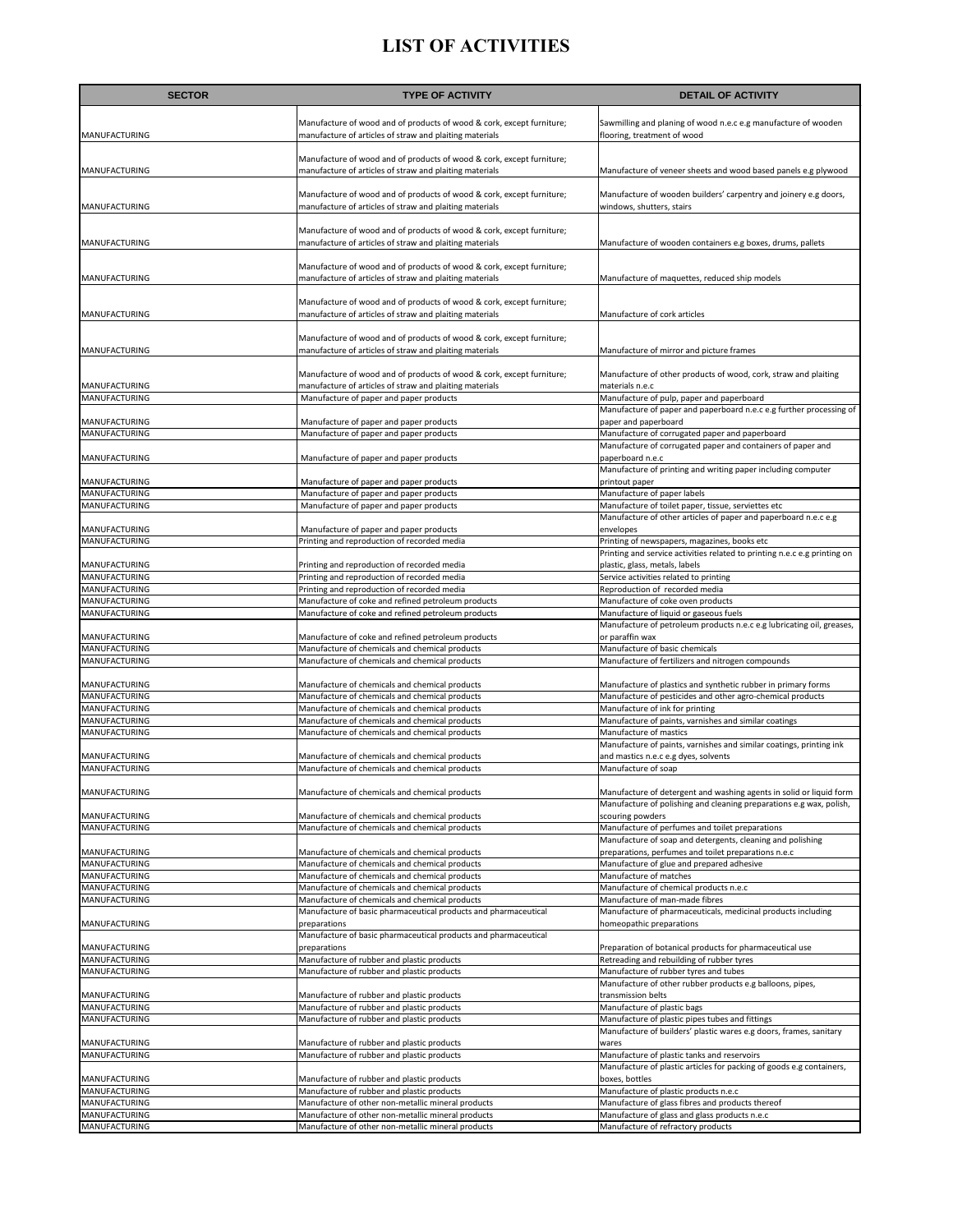| <b>SECTOR</b>                  | <b>TYPE OF ACTIVITY</b>                                                                                  | <b>DETAIL OF ACTIVITY</b>                                                                                                                |
|--------------------------------|----------------------------------------------------------------------------------------------------------|------------------------------------------------------------------------------------------------------------------------------------------|
| MANUFACTURING                  | Manufacture of other non-metallic mineral products                                                       | Manufacture of clay and ceramic building materials e.g non-<br>refractory wall tiles, sanitary fixtures                                  |
|                                |                                                                                                          | Manufacture of porcelain and ceramic furniture n.e.c e.g statuettes,                                                                     |
| MANUFACTURING<br>MANUFACTURING | Manufacture of other non-metallic mineral products<br>Manufacture of other non-metallic mineral products | pots, jars<br>Manufacture of lime                                                                                                        |
| MANUFACTURING                  | Manufacture of other non-metallic mineral products                                                       | Manufacture of plaster                                                                                                                   |
| MANUFACTURING<br>MANUFACTURING | Manufacture of other non-metallic mineral products                                                       | Manufacture of cement<br>Manufacture of concrete blocks                                                                                  |
|                                | Manufacture of other non-metallic mineral products                                                       | Manufacture of articles of plaster for use in construction e.g boards,                                                                   |
| MANUFACTURING                  | Manufacture of other non-metallic mineral products                                                       | sheets<br>Manufacture of articles of cement, concrete or artificial stone n.e.c                                                          |
| MANUFACTURING                  | Manufacture of other non-metallic mineral products                                                       | e.g flowerpots, ballustres                                                                                                               |
| MANUFACTURING                  | Manufacture of other non-metallic mineral products                                                       | Cutting, shaping and finishing of stone (e.g tombalist)                                                                                  |
| MANUFACTURING                  | Manufacture of other non-metallic mineral products                                                       | Cutting, shaping and finishing of stone n.e.c (e.g stone furniture)<br>Manufacture of other non-metallic mineral products e.g sandpaper, |
| MANUFACTURING                  | Manufacture of other non-metallic mineral products                                                       | sharpening stone (mineral insulating materials)                                                                                          |
| MANUFACTURING                  | Manufacturing of basic metals                                                                            | Manufacture of basic iron and steel                                                                                                      |
| MANUFACTURING<br>MANUFACTURING | Manufacturing of basic metals<br>Manufacturing of basic metals                                           | Manufacture of basic precious metals including wires<br>Manufacture of non-ferrous metals including wires and foils                      |
|                                |                                                                                                          | Casting of iron and steel including manufacture of tubes, pipes etc, of                                                                  |
| MANUFACTURING                  | Manufacturing of basic metals                                                                            | cast iron and steel                                                                                                                      |
| MANUFACTURING                  | Manufacturing of basic metals                                                                            | Casting of non-ferrous metals<br>Manufacture of structural metal products (e.g doors, frame, shutters,                                   |
| MANUFACTURING                  | Manufacture of fabricated metal products, except machinery and equipment                                 | metal frame works)                                                                                                                       |
| MANUFACTURING                  | Manufacture of fabricated metal products, except machinery and equipment                                 | Manufacture of tanks, reservoirs and containers of metal of types<br>normally installed as fixtures for storage or manufacturing use     |
| MANUFACTURING                  | Manufacture of fabricated metal products, except machinery and equipment                                 | Manufacture of steam generators, except hot water boilers                                                                                |
|                                |                                                                                                          |                                                                                                                                          |
| MANUFACTURING                  | Manufacture of fabricated metal products, except machinery and equipment                                 | Manufacture of weapons and ammunitions<br>Forging, pressing, stamping and roll-forming of metal; powder                                  |
| MANUFACTURING                  | Manufacture of fabricated metal products, except machinery and equipment                                 | metallurgy                                                                                                                               |
| MANUFACTURING                  | Manufacture of fabricated metal products, except machinery and equipment                                 | Welding of metalwork pieces                                                                                                              |
| MANUFACTURING                  | Manufacture of fabricated metal products, except machinery and equipment                                 | Turning of metalwork pieces                                                                                                              |
| MANUFACTURING                  | Manufacture of fabricated metal products, except machinery and equipment                                 | Galvanizing of metal                                                                                                                     |
| MANUFACTURING                  | Manufacture of fabricated metal products, except machinery and equipment                                 | Engraving of metals                                                                                                                      |
| MANUFACTURING                  | Manufacture of fabricated metal products, except machinery and equipment                                 | Non metallic coating of metals                                                                                                           |
| MANUFACTURING                  | Manufacture of fabricated metal products, except machinery and equipment                                 | Treatment and coating of metals; machining n.e.c                                                                                         |
| MANUFACTURING                  | Manufacture of fabricated metal products, except machinery and equipment                                 | Manufacture of cutlery                                                                                                                   |
| MANUFACTURING                  | Manufacture of fabricated metal products, except machinery and equipment                                 | Manufacture of handtools                                                                                                                 |
| MANUFACTURING                  | Manufacture of fabricated metal products, except machinery and equipment                                 | Manufacture of cutlery, hand tools and general hardware n.e.c                                                                            |
| MANUFACTURING                  | Manufacture of fabricated metal products, except machinery and equipment                                 | Tinsmith                                                                                                                                 |
| MANUFACTURING                  | Manufacture of fabricated metal products, except machinery and equipment                                 | Manufacture of articles of wire e.g wire fencing                                                                                         |
| MANUFACTURING                  | Manufacture of fabricated metal products, except machinery and equipment                                 | Manufacture of fabricated metal products n.e.c                                                                                           |
| MANUFACTURING                  | Manufacture of computer, electronic and optical products                                                 | Manufacture of cables (printer, monitor and USB)                                                                                         |
| MANUFACTURING                  | Manufacture of computer, electronic and optical products                                                 | Manufacture of electronic components and boards n.e.c                                                                                    |
| MANUFACTURING                  | Manufacture of computer, electronic and optical products                                                 | Manufacture of computers                                                                                                                 |
| MANUFACTURING                  | Manufacture of computer, electronic and optical products                                                 | Manufacture of peripheral equipment, e.g printers, keyboards                                                                             |
| MANUFACTURING                  | Manufacture of computer, electronic and optical products                                                 | Manufacture of radio and television transmitters                                                                                         |
| MANUFACTURING                  | Manufacture of computer, electronic and optical products                                                 | Manufacture of telephones incl. cellular phones                                                                                          |
| MANUFACTURING                  | Manufacture of computer, electronic and optical products                                                 | Manufacture of communication equipment n.e.c                                                                                             |
| MANUFACTURING                  | Manufacture of computer, electronic and optical products                                                 | Manufacture of televisions<br>Manufacture of video, sound recording or reproducing apparatus and                                         |
| MANUFACTURING                  | Manufacture of computer, electronic and optical products                                                 | related goods                                                                                                                            |
| MANUFACTURING                  | Manufacture of computer, electronic and optical products                                                 | Manufacture of consumer electronics n.e.c                                                                                                |
| MANUFACTURING                  | Manufacture of computer, electronic and optical products                                                 | Manufacture of measuring, testing, navigating and control equipment                                                                      |
| MANUFACTURING                  | Manufacture of computer, electronic and optical products                                                 | Manufacture of watches & clocks<br>Manufacture of irradiation, electromedical and electrotherapeutic                                     |
| MANUFACTURING                  | Manufacture of computer, electronic and optical products                                                 | equipment (e.g. scanners, hearing aids)                                                                                                  |
| MANUFACTURING                  | Manufacture of computer, electronic and optical products                                                 | Manufacture of optical instruments and photographic equipment                                                                            |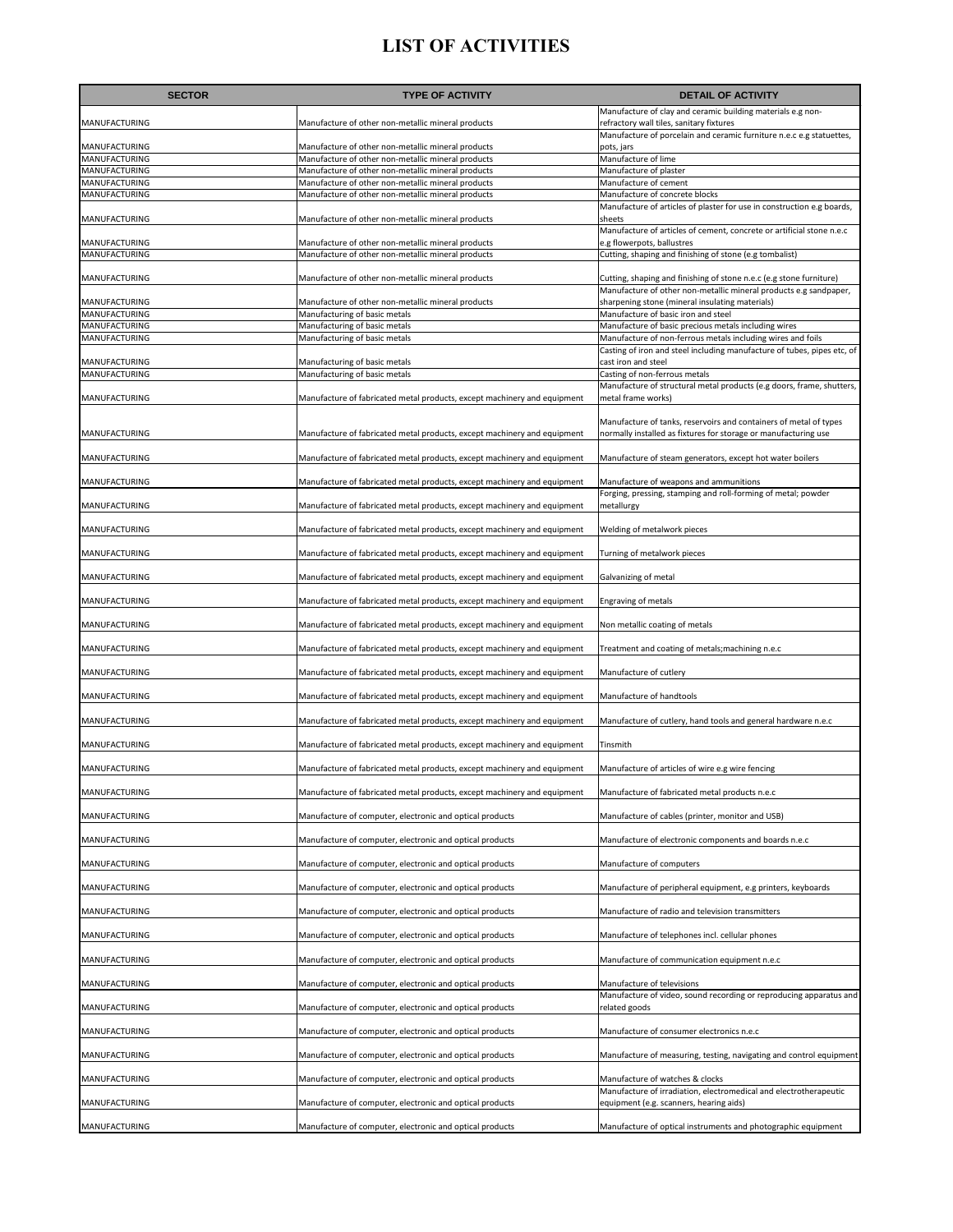| <b>SECTOR</b>                         | <b>TYPE OF ACTIVITY</b>                                                                        | <b>DETAIL OF ACTIVITY</b>                                                                                                            |
|---------------------------------------|------------------------------------------------------------------------------------------------|--------------------------------------------------------------------------------------------------------------------------------------|
| MANUFACTURING                         | Manufacture of computer, electronic and optical products                                       | Manufacture of audio tapes, video tapes and cassettes                                                                                |
| MANUFACTURING                         | Manufacture of computer, electronic and optical products                                       | Manufacture of blank diskettes and optical discs                                                                                     |
| MANUFACTURING                         | Manufacture of computer, electronic and optical products                                       | Manufacture of magnetic and optical media n.e.c                                                                                      |
| MANUFACTURING                         | Manufacture of electrical equipment                                                            | Manufacture of electric motors, generators and transformers                                                                          |
| MANUFACTURING                         | Manufacture of electrical equipment                                                            | Manufacture of electricity distribution and control apparatus                                                                        |
| MANUFACTURING                         | Manufacture of electrical equipment                                                            | Manufacture of batteries and accumulators                                                                                            |
| MANUFACTURING                         | Manufacture of electrical equipment                                                            | Manufacture of fibre optic cables                                                                                                    |
| MANUFACTURING                         | Manufacture of electrical equipment                                                            | Manufacture of other electronic and electric wires and cables                                                                        |
| MANUFACTURING                         | Manufacture of electrical equipment                                                            | Manufacture of wiring devices e.g switch boxes, sockets                                                                              |
| MANUFACTURING                         | Manufacture of electrical equipment                                                            | Manufacture of electrical lamps and lighting equipment                                                                               |
| MANUFACTURING                         | Manufacture of electrical equipment                                                            | Manufacture of lighting fixtures and equipment n.e.c                                                                                 |
| MANUFACTURING                         | Manufacture of electrical equipment                                                            | Manufacture of domestic appliances                                                                                                   |
| MANUFACTURING                         | Manufacture of electrical equipment                                                            | Manufacture of other electrical equipment                                                                                            |
|                                       |                                                                                                | Manufacture of engines and turbines except aircraft, vehicle and                                                                     |
| <b>MANUFACTURING</b><br>MANUFACTURING | Manufacture of machinery and equipment n.e.c.<br>Manufacture of machinery and equipment n.e.c. | cycle engines<br>Manufacture of fluid power equiment                                                                                 |
| MANUFACTURING                         | Manufacture of machinery and equipment n.e.c.                                                  | Manufacture of other pumps, compressors, taps and valves                                                                             |
|                                       |                                                                                                |                                                                                                                                      |
| MANUFACTURING                         | Manufacture of machinery and equipment n.e.c.                                                  | Manufacture of bearings, gears, gearing and driving elements                                                                         |
| MANUFACTURING                         | Manufacture of machinery and equipment n.e.c.                                                  | Manufacture of ovens, furnaces and furnace burners                                                                                   |
| MANUFACTURING                         | Manufacture of machinery and equipment n.e.c.                                                  | Manufacture of lifting and handling equipment<br>Manufacture of office machinery and equipment (except computers                     |
| MANUFACTURING                         | Manufacture of machinery and equipment n.e.c.                                                  | and peripheral equipment)                                                                                                            |
| MANUFACTURING                         | Manufacture of machinery and equipment n.e.c.                                                  | Manufacture of power driven hand tools                                                                                               |
| MANUFACTURING                         | Manufacture of machinery and equipment n.e.c.                                                  | Manufacture of other general-purpose machinery                                                                                       |
| MANUFACTURING                         | Manufacture of machinery and equipment n.e.c.                                                  | Manufacture of agricultural and forestry machinery                                                                                   |
| MANUFACTURING                         | Manufacture of machinery and equipment n.e.c.                                                  | Manufacture of metal-forming machinery and machine tools                                                                             |
| MANUFACTURING                         | Manufacture of machinery and equipment n.e.c.                                                  | Manufacture of machinery for metallurgy                                                                                              |
|                                       |                                                                                                |                                                                                                                                      |
| MANUFACTURING                         | Manufacture of machinery and equipment n.e.c.                                                  | Manufacture of machinery for mining, quarrying and construction                                                                      |
| <b>MANUFACTURING</b>                  | Manufacture of machinery and equipment n.e.c.                                                  | Manufacture of machinery for food, beverage and tobacco<br>processing                                                                |
|                                       |                                                                                                |                                                                                                                                      |
| MANUFACTURING<br>MANUFACTURING        | Manufacture of machinery and equipment n.e.c.                                                  | Manufacture of machinery for textile, apparel and leather production                                                                 |
|                                       | Manufacture of machinery and equipment n.e.c.                                                  | Manufacture of special-purpose machinery n.e.c                                                                                       |
| MANUFACTURING                         | Manufacture of motor vehicles, trailers and semi-trailers                                      | Manufacture of motor vehicles                                                                                                        |
| MANUFACTURING                         | Manufacture of motor vehicles, trailers and semi-trailers                                      | Manufacture of bodies (coachwork) for motor vehicles including cabs                                                                  |
| MANUFACTURING                         | Manufacture of motor vehicles, trailers and semi-trailers                                      | Manufacture of trailers and semi-trailers except for use in agriculture                                                              |
| MANUFACTURING                         | Manufacture of motor vehicles, trailers and semi-trailers                                      | Manufacture of bodies (coachwork) for motor vehicles; manufacture<br>of trailers and semi-trailers n.e.c e.g containers for carriage |
| MANUFACTURING                         | Manufacture of motor vehicles, trailers and semi-trailers                                      | Manufacture of parts and accessories for motor vehicles and their<br>engines                                                         |
| MANUFACTURING                         | Manufacture of other transport equipment                                                       | Building of ships and floating structures                                                                                            |
| MANUFACTURING                         | Manufacture of other transport equipment                                                       | Building of pleasure and sporting boats                                                                                              |
| <b>MANUFACTURING</b>                  | Manufacture of other transport equipment                                                       | Manufacture of railway, locomotives and rolling stock                                                                                |
| MANUFACTURING                         | Manufacture of other transport equipment                                                       | Manufacture of air and spacecraft and related machinery                                                                              |
| MANUFACTURING                         | Manufacture of other transport equipment                                                       | Manufacture of military fighting vehicles                                                                                            |
| <b>MANUFACTURING</b>                  | Manufacture of other transport equipment                                                       | Manufacture of motorcycles                                                                                                           |
| MANUFACTURING                         | Manufacture of other transport equipment                                                       | Manufacture of bicycles and invalid carriages                                                                                        |
| MANUFACTURING                         | Manufacture of other transport equipment                                                       | Manufacture of transport equipment n.e.c.                                                                                            |
| <b>MANUFACTURING</b>                  | Manufacture of furniture                                                                       | Manufacture of furniture - wooden                                                                                                    |
| MANUFACTURING                         | Manufacture of furniture                                                                       | Manufacture of furniture - metal                                                                                                     |
| MANUFACTURING                         | Manufacture of furniture                                                                       | Manufacture of furniture - plastic                                                                                                   |
| MANUFACTURING                         | Manufacture of furniture                                                                       | Manufacture of furniture - other materials e.g. rattan                                                                               |
| MANUFACTURING                         | Manufacture of furniture                                                                       | Manufacture of mattresses                                                                                                            |
| <b>MANUFACTURING</b>                  | Manufacture of furniture                                                                       | Manufacture of furniture n.e.c e.g. upholstery                                                                                       |
| MANUFACTURING                         | Other manufacturing                                                                            | Diamond cutting and processing                                                                                                       |
| MANUFACTURING                         | Other manufacturing                                                                            | Jeweller                                                                                                                             |
|                                       |                                                                                                |                                                                                                                                      |
| MANUFACTURING                         | Other manufacturing                                                                            | Manufacture of jewellery, bijouterie and related articles n.e.c                                                                      |
| MANUFACTURING                         | Other manufacturing                                                                            | Manufacture of imitation jewellery and related articles                                                                              |
| <b>MANUFACTURING</b>                  | Other manufacturing                                                                            | Manufacture of musical instruments                                                                                                   |
| <b>MANUFACTURING</b>                  | Other manufacturing                                                                            | Manufacture of sports goods                                                                                                          |
| MANUFACTURING                         | Other manufacturing                                                                            | Manufacture of plush toys                                                                                                            |
| MANUFACTURING                         | Other manufacturing                                                                            | Manufacture of masks and figurines                                                                                                   |
| MANUFACTURING<br>MANUFACTURING        | Other manufacturing<br>Other manufacturing                                                     | Manufacture of games and toys n.e.c<br>Manufacture of orthopedic and prosthetic devices                                              |
|                                       |                                                                                                |                                                                                                                                      |
| MANUFACTURING                         | Other manufacturing                                                                            | Manufacture of medical, surgical, dental and veterinary furniture                                                                    |
| MANUFACTURING                         | Other manufacturing                                                                            | Manufacture of artificial teeth, dental fillings and cements                                                                         |
| MANUFACTURING                         | Other manufacturing                                                                            | Manufacture of medical and dental instruments and supplies n.e.c                                                                     |
| MANUFACTURING                         | Other manufacturing                                                                            | Manufacture of artificial flowers, fruit and foliage, bouquets etc                                                                   |
| MANUFACTURING                         | Other manufacturing                                                                            | Manufacture of broom, brush and mop                                                                                                  |
| MANUFACTURING                         | Other manufacturing                                                                            | Manufacture of candles                                                                                                               |
| MANUFACTURING                         | Other manufacturing                                                                            | Manufacture of protective safety equipment                                                                                           |
| MANUFACTURING                         | Other manufacturing                                                                            | Manufacture of coffins only                                                                                                          |
| MANUFACTURING                         | Other manufacturing                                                                            | Manufacture of handicraft products                                                                                                   |
| MANUFACTURING                         | Other manufacturing                                                                            | Other manufacturing n.e.c                                                                                                            |
|                                       |                                                                                                |                                                                                                                                      |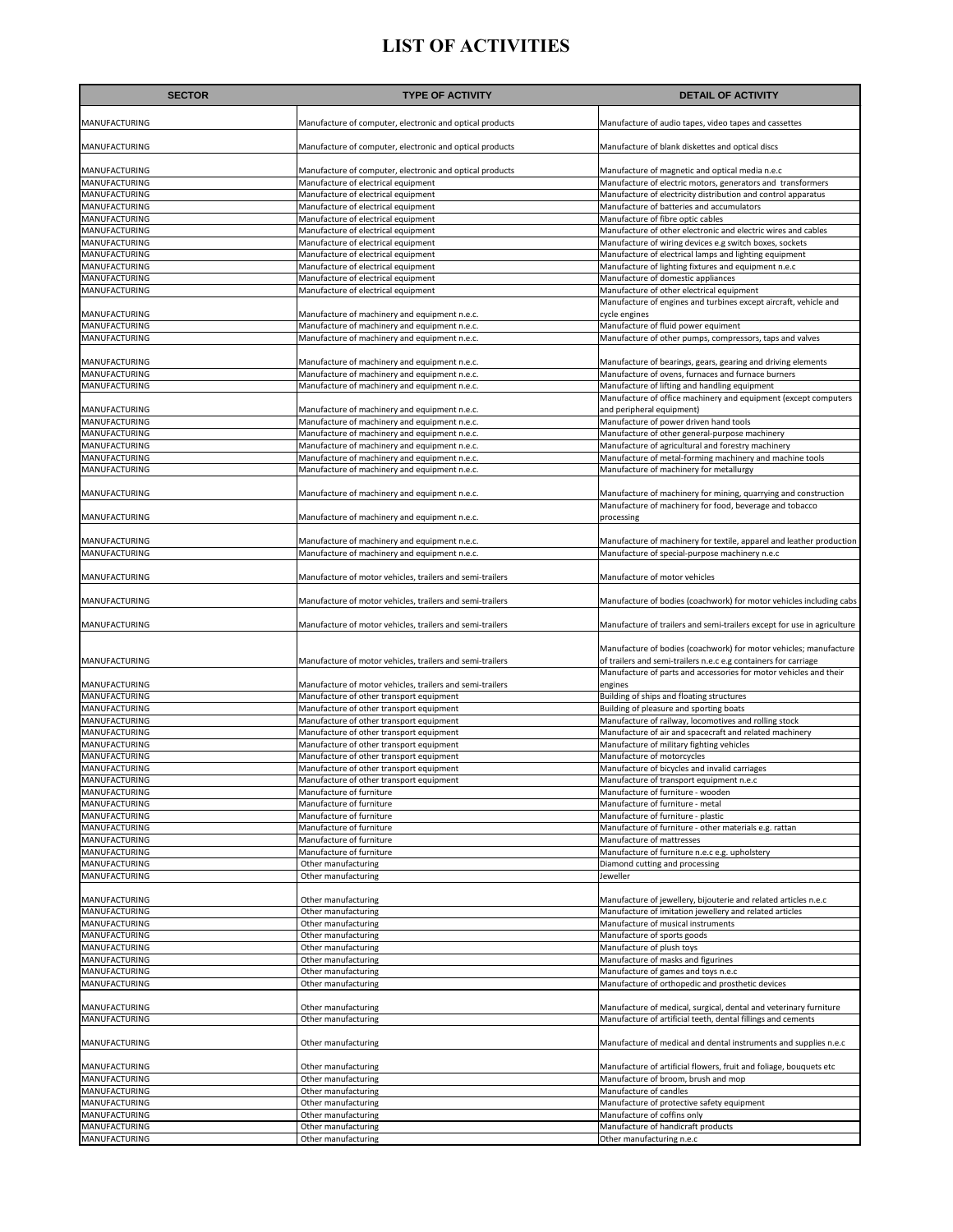| <b>SECTOR</b>                                                          | <b>TYPE OF ACTIVITY</b>                                                                                  | <b>DETAIL OF ACTIVITY</b>                                                                                  |
|------------------------------------------------------------------------|----------------------------------------------------------------------------------------------------------|------------------------------------------------------------------------------------------------------------|
| MANUFACTURING                                                          | Repair and installation of machinery and equipment                                                       | Repair of fabricated metal products                                                                        |
| MANUFACTURING                                                          | Repair and installation of machinery and equipment                                                       | Repair of machinery                                                                                        |
| MANUFACTURING                                                          | Repair and installation of machinery and equipment                                                       | Repair of electronic and optical instrument                                                                |
| MANUFACTURING                                                          | Repair and installation of machinery and equipment                                                       | Repair of electrical equipment                                                                             |
| MANUFACTURING<br>MANUFACTURING                                         | Repair and installation of machinery and equipment<br>Repair and installation of machinery and equipment | Repair of transport equipment, except motor vehicles<br>Repair of other equipment n.e.c                    |
| MANUFACTURING                                                          | Repair and installation of machinery and equipment                                                       | Installation of industrial machinery and equipment                                                         |
| ELECTRICITY, GAS, STEAM AND AIR CONDITIONING                           |                                                                                                          |                                                                                                            |
| SUPPLY                                                                 | Electricity, gas, steam and air conditioning supply                                                      | Electric power generation, transmission and distribution                                                   |
| ELECTRICITY, GAS, STEAM AND AIR CONDITIONING<br>SUPPLY                 | Electricity, gas, steam and air conditioning supply                                                      | Manufacture of gas; distribution of gaseous fuels through mains                                            |
| ELECTRICITY, GAS, STEAM AND AIR CONDITIONING                           |                                                                                                          |                                                                                                            |
| <b>SUPPLY</b>                                                          | Electricity, gas, steam and air conditioning supply                                                      | Steam and air conditioning supply                                                                          |
| WATER SUPPLY; SEWERAGE, WASTE MANAGEMENT AND                           |                                                                                                          |                                                                                                            |
| <b>REMEDIATION ACTIVITIES</b>                                          | Water collection, treatment and supply                                                                   | Water collection, treatment and supply                                                                     |
|                                                                        |                                                                                                          |                                                                                                            |
| WATER SUPPLY; SEWERAGE, WASTE MANAGEMENT AND                           |                                                                                                          |                                                                                                            |
| REMEDIATION ACTIVITIES                                                 | Sewerage                                                                                                 | Operation of sewer systems and treatment facilities                                                        |
| WATER SUPPLY; SEWERAGE, WASTE MANAGEMENT AND                           |                                                                                                          |                                                                                                            |
| REMEDIATION ACTIVITIES                                                 | Sewerage                                                                                                 | Collecting and transporting of human and industrial wastewater                                             |
|                                                                        |                                                                                                          |                                                                                                            |
| WATER SUPPLY; SEWERAGE, WASTE MANAGEMENT AND                           |                                                                                                          |                                                                                                            |
| REMEDIATION ACTIVITIES                                                 | Sewerage                                                                                                 | Sewerage n.e.c                                                                                             |
| WATER SUPPLY; SEWERAGE, WASTE MANAGEMENT AND                           |                                                                                                          |                                                                                                            |
| REMEDIATION ACTIVITIES                                                 | Waste collection, treatment and disposal activities; materials recovery                                  | Collection of non-hazardous waste                                                                          |
|                                                                        |                                                                                                          |                                                                                                            |
| WATER SUPPLY; SEWERAGE, WASTE MANAGEMENT AND<br>REMEDIATION ACTIVITIES | Waste collection, treatment and disposal activities; materials recovery                                  | Collection of hazardous waste                                                                              |
|                                                                        |                                                                                                          |                                                                                                            |
| WATER SUPPLY; SEWERAGE, WASTE MANAGEMENT AND                           |                                                                                                          |                                                                                                            |
| REMEDIATION ACTIVITIES                                                 | Waste collection, treatment and disposal activities; materials recovery                                  | Treatment and disposal of non-hazardous waste                                                              |
| WATER SUPPLY; SEWERAGE, WASTE MANAGEMENT AND                           |                                                                                                          |                                                                                                            |
| REMEDIATION ACTIVITIES                                                 | Waste collection, treatment and disposal activities; materials recovery                                  | Treatment and disposal of hazardous waste                                                                  |
|                                                                        |                                                                                                          |                                                                                                            |
| WATER SUPPLY; SEWERAGE, WASTE MANAGEMENT AND                           |                                                                                                          |                                                                                                            |
| REMEDIATION ACTIVITIES                                                 | Waste collection, treatment and disposal activities; materials recovery                                  | Processing of metal waste and scrap                                                                        |
| WATER SUPPLY; SEWERAGE, WASTE MANAGEMENT AND                           |                                                                                                          |                                                                                                            |
| REMEDIATION ACTIVITIES                                                 | Waste collection, treatment and disposal activities; materials recovery                                  | Processing of non-metal waste and scrap                                                                    |
| WATER SUPPLY; SEWERAGE, WASTE MANAGEMENT AND                           |                                                                                                          |                                                                                                            |
| REMEDIATION ACTIVITIES                                                 | Waste collection, treatment and disposal activities; materials recovery                                  | Materials recovery n.e.c                                                                                   |
|                                                                        |                                                                                                          |                                                                                                            |
| WATER SUPPLY; SEWERAGE, WASTE MANAGEMENT AND                           |                                                                                                          |                                                                                                            |
| REMEDIATION ACTIVITIES<br>CONSTRUCTION                                 | Remediation activities and other waste management services<br>Construction of buildings                  | Remediation activities and other waste management services<br>Construction of buildings (residential)      |
| <b>CONSTRUCTION</b>                                                    | Construction of buildings                                                                                | Construction of buildings (non-residential)                                                                |
| CONSTRUCTION                                                           | Construction of buildings                                                                                | Development of building projects for sale                                                                  |
| CONSTRUCTION                                                           | Construction of buildings                                                                                | Construction activities n.e.c                                                                              |
| CONSTRUCTION                                                           | Civil engineering                                                                                        | Construction of roads and railways<br>Construction of utility projects e.g. pipelines, communication and   |
| CONSTRUCTION                                                           | Civil engineering                                                                                        | power lines                                                                                                |
|                                                                        |                                                                                                          | Construction of other civil engineering projects e.g industrial facilities,                                |
| CONSTRUCTION                                                           | Civil engineering                                                                                        | dams, marinas                                                                                              |
| CONSTRUCTION                                                           | Civil engineering                                                                                        | Land subdivision with improvement e.g adding of roads, utility<br>infrastructure                           |
| CONSTRUCTION                                                           | Specialised construction activities                                                                      | Demolition of buildings                                                                                    |
|                                                                        |                                                                                                          | Site preparation e.g renting of equipment with operator, earth                                             |
| CONSTRUCTION                                                           | Specialised construction activities                                                                      | moving                                                                                                     |
| CONSTRUCTION<br>CONSTRUCTION                                           | Specialised construction activities<br>Specialised construction activities                               | <b>Electrical installation</b><br>Plumbing, heat and air conditioning installation                         |
| CONSTRUCTION                                                           | Specialised construction activities                                                                      | Other construction installation                                                                            |
| CONSTRUCTION                                                           | Specialised construction activities                                                                      | Painting of buildings                                                                                      |
| CONSTRUCTION                                                           | Specialised construction activities                                                                      | Floor and wall laying and tiling                                                                           |
| CONSTRUCTION<br>CONSTRUCTION                                           | Specialised construction activities<br>Specialised construction activities                               | Other building completion and finishing<br>Water proofing works                                            |
| CONSTRUCTION                                                           | Specialised construction activities                                                                      | Scaffolds and work platform erecting excluding renting                                                     |
| CONSTRUCTION                                                           | Specialised construction activities                                                                      | Roof covering for residential buildings                                                                    |
|                                                                        |                                                                                                          |                                                                                                            |
| CONSTRUCTION<br>CONSTRUCTION                                           | Specialised construction activities<br>Specialised construction activities                               | Renting of construction machinery and equipment with operator<br>Specialised construction activities n.e.c |
|                                                                        |                                                                                                          |                                                                                                            |
| WHOLESALE AND RETAIL TRADE; REPAIR OF MOTOR                            |                                                                                                          |                                                                                                            |
| VEHICLES AND MOTORCYCLES                                               | Wholesale and retail trade and repair of motor vehicles and motorcycles                                  | Sale of motor vehicles                                                                                     |
| WHOLESALE AND RETAIL TRADE; REPAIR OF MOTOR                            |                                                                                                          |                                                                                                            |
| VEHICLES AND MOTORCYCLES                                               | Wholesale and retail trade and repair of motor vehicles and motorcycles                                  | General repair of motor vehicles (garage)                                                                  |
|                                                                        |                                                                                                          |                                                                                                            |
| WHOLESALE AND RETAIL TRADE; REPAIR OF MOTOR                            |                                                                                                          |                                                                                                            |
| VEHICLES AND MOTORCYCLES                                               | Wholesale and retail trade and repair of motor vehicles and motorcycles                                  | Mechanical repair of motor vehicles                                                                        |
| WHOLESALE AND RETAIL TRADE; REPAIR OF MOTOR                            |                                                                                                          |                                                                                                            |
| VEHICLES AND MOTORCYCLES                                               | Wholesale and retail trade and repair of motor vehicles and motorcycles                                  | Electrical repair of motor vehicles                                                                        |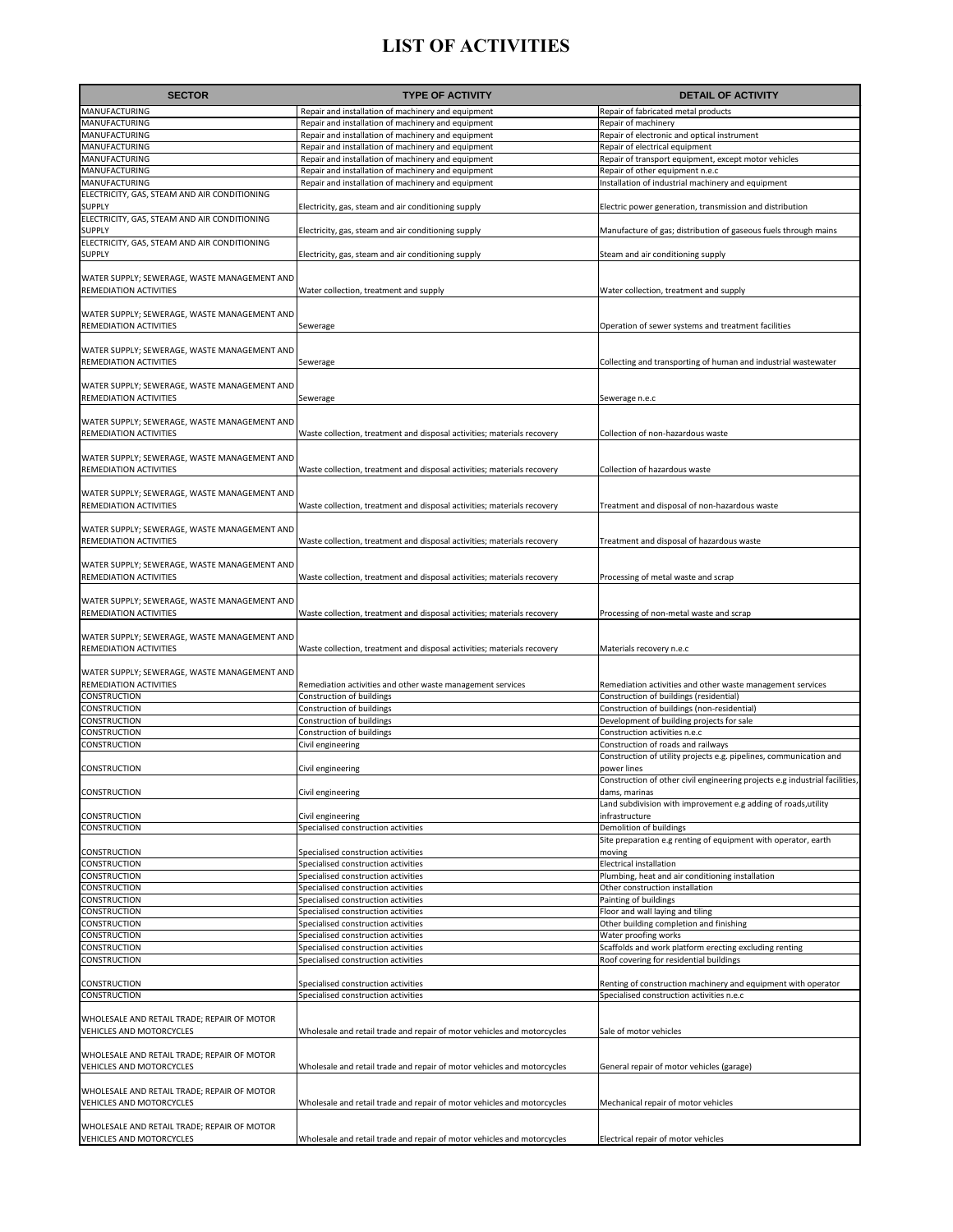| <b>SECTOR</b>                                                           | <b>TYPE OF ACTIVITY</b>                                                 | <b>DETAIL OF ACTIVITY</b>                                             |
|-------------------------------------------------------------------------|-------------------------------------------------------------------------|-----------------------------------------------------------------------|
| WHOLESALE AND RETAIL TRADE; REPAIR OF MOTOR<br>VEHICLES AND MOTORCYCLES | Wholesale and retail trade and repair of motor vehicles and motorcycles | Bodywork repair (panel beating)                                       |
| WHOLESALE AND RETAIL TRADE; REPAIR OF MOTOR<br>VEHICLES AND MOTORCYCLES | Wholesale and retail trade and repair of motor vehicles and motorcycles | Tyre and tube repair                                                  |
| WHOLESALE AND RETAIL TRADE; REPAIR OF MOTOR<br>VEHICLES AND MOTORCYCLES | Wholesale and retail trade and repair of motor vehicles and motorcycles | Painting of motor vehicles                                            |
| WHOLESALE AND RETAIL TRADE; REPAIR OF MOTOR<br>VEHICLES AND MOTORCYCLES | Wholesale and retail trade and repair of motor vehicles and motorcycles | Car wash                                                              |
| WHOLESALE AND RETAIL TRADE; REPAIR OF MOTOR<br>VEHICLES AND MOTORCYCLES | Wholesale and retail trade and repair of motor vehicles and motorcycles | Maintenance and repair of motor vehicles n.e.c                        |
| WHOLESALE AND RETAIL TRADE; REPAIR OF MOTOR<br>VEHICLES AND MOTORCYCLES | Wholesale and retail trade and repair of motor vehicles and motorcycles | Sale of motor vehicles parts and accessories                          |
| WHOLESALE AND RETAIL TRADE; REPAIR OF MOTOR<br>VEHICLES AND MOTORCYCLES | Wholesale and retail trade and repair of motor vehicles and motorcycles | Sale of motorcycles                                                   |
| WHOLESALE AND RETAIL TRADE; REPAIR OF MOTOR<br>VEHICLES AND MOTORCYCLES | Wholesale and retail trade and repair of motor vehicles and motorcycles | Maintenance and repair of motorcycles                                 |
| WHOLESALE AND RETAIL TRADE; REPAIR OF MOTOR<br>VEHICLES AND MOTORCYCLES | Wholesale and retail trade and repair of motor vehicles and motorcycles | Sale of parts and accessories for motorcycles                         |
| WHOLESALE AND RETAIL TRADE; REPAIR OF MOTOR<br>VEHICLES AND MOTORCYCLES | Wholesale trade, except for motor vehicles and motorcycles              | Commission agent                                                      |
| WHOLESALE AND RETAIL TRADE; REPAIR OF MOTOR<br>VEHICLES AND MOTORCYCLES | Wholesale trade, except for motor vehicles and motorcycles              | Wholesale auctioneering house                                         |
| WHOLESALE AND RETAIL TRADE; REPAIR OF MOTOR<br>VEHICLES AND MOTORCYCLES | Wholesale trade, except for motor vehicles and motorcycles              | Auctioneer keeping no auction room                                    |
| WHOLESALE AND RETAIL TRADE; REPAIR OF MOTOR<br>VEHICLES AND MOTORCYCLES | Wholesale trade, except for motor vehicles and motorcycles              | Import and export                                                     |
| WHOLESALE AND RETAIL TRADE; REPAIR OF MOTOR<br>VEHICLES AND MOTORCYCLES | Wholesale trade, except for motor vehicles and motorcycles              | Wholesale on a fee or contract basis n.e.c                            |
| WHOLESALE AND RETAIL TRADE; REPAIR OF MOTOR<br>VEHICLES AND MOTORCYCLES | Wholesale trade, except for motor vehicles and motorcycles              | Wholesale of agricultural raw materials and live animals              |
| WHOLESALE AND RETAIL TRADE; REPAIR OF MOTOR<br>VEHICLES AND MOTORCYCLES | Wholesale trade, except for motor vehicles and motorcycles              | Wholesale of food, beverages and tobacco                              |
| WHOLESALE AND RETAIL TRADE; REPAIR OF MOTOR<br>VEHICLES AND MOTORCYCLES | Wholesale trade, except for motor vehicles and motorcycles              | Wholesale of clothing and clothing accessories                        |
| WHOLESALE AND RETAIL TRADE; REPAIR OF MOTOR<br>VEHICLES AND MOTORCYCLES | Wholesale trade, except for motor vehicles and motorcycles              | Wholesale of footwear and leather goods                               |
| WHOLESALE AND RETAIL TRADE; REPAIR OF MOTOR<br>VEHICLES AND MOTORCYCLES | Wholesale trade, except for motor vehicles and motorcycles              | Wholesale of textiles                                                 |
| WHOLESALE AND RETAIL TRADE; REPAIR OF MOTOR<br>VEHICLES AND MOTORCYCLES | Wholesale trade, except for motor vehicles and motorcycles              | Wholesale of textiles, clothing and footwear n.e.c                    |
| WHOLESALE AND RETAIL TRADE; REPAIR OF MOTOR<br>VEHICLES AND MOTORCYCLES | Wholesale trade, except for motor vehicles and motorcycles              | Wholesale of pharmaceutical and medical goods                         |
| WHOLESALE AND RETAIL TRADE; REPAIR OF MOTOR<br>VEHICLES AND MOTORCYCLES | Wholesale trade, except for motor vehicles and motorcycles              | Wholesale of household appliances                                     |
| WHOLESALE AND RETAIL TRADE; REPAIR OF MOTOR<br>VEHICLES AND MOTORCYCLES | Wholesale trade, except for motor vehicles and motorcycles              | Wholesale of perfumeries and cosmetics                                |
| WHOLESALE AND RETAIL TRADE; REPAIR OF MOTOR<br>VEHICLES AND MOTORCYCLES | Wholesale trade, except for motor vehicles and motorcycles              | Wholesale of bicycles and parts                                       |
| WHOLESALE AND RETAIL TRADE; REPAIR OF MOTOR<br>VEHICLES AND MOTORCYCLES | Wholesale trade, except for motor vehicles and motorcycles              | Wholesale of consumer electronics                                     |
| WHOLESALE AND RETAIL TRADE; REPAIR OF MOTOR<br>VEHICLES AND MOTORCYCLES | Wholesale trade, except for motor vehicles and motorcycles              | Wholesale of household goods n.e.c                                    |
| WHOLESALE AND RETAIL TRADE; REPAIR OF MOTOR<br>VEHICLES AND MOTORCYCLES | Wholesale trade, except for motor vehicles and motorcycles              | Wholesale of computers, computer peripheral equipment and<br>software |
| WHOLESALE AND RETAIL TRADE; REPAIR OF MOTOR<br>VEHICLES AND MOTORCYCLES | Wholesale trade, except for motor vehicles and motorcycles              | Wholesale of electronic and telecommunications equipment and<br>parts |
| WHOLESALE AND RETAIL TRADE; REPAIR OF MOTOR<br>VEHICLES AND MOTORCYCLES | Wholesale trade, except for motor vehicles and motorcycles              | Wholesale of agricultural machinery, equipment and supplies           |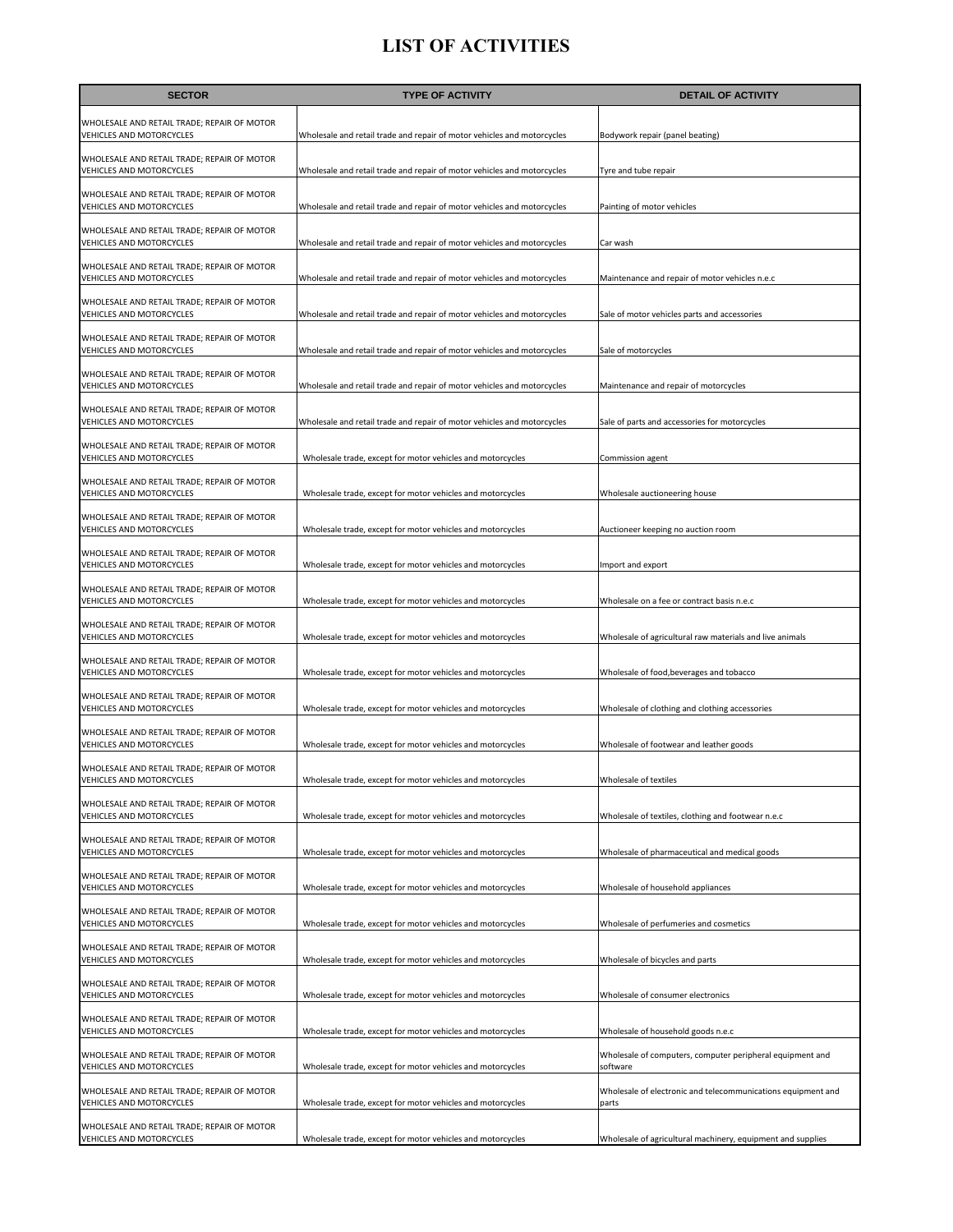| <b>SECTOR</b>                                                                  | <b>TYPE OF ACTIVITY</b>                                    | <b>DETAIL OF ACTIVITY</b>                                                                                                               |
|--------------------------------------------------------------------------------|------------------------------------------------------------|-----------------------------------------------------------------------------------------------------------------------------------------|
| WHOLESALE AND RETAIL TRADE; REPAIR OF MOTOR<br>VEHICLES AND MOTORCYCLES        | Wholesale trade, except for motor vehicles and motorcycles | Wholesale of machinery and equipment n.e.c                                                                                              |
| WHOLESALE AND RETAIL TRADE; REPAIR OF MOTOR<br>VEHICLES AND MOTORCYCLES        | Wholesale trade, except for motor vehicles and motorcycles | Wholesale of solid, liquid and gaseous fuels and related products                                                                       |
| WHOLESALE AND RETAIL TRADE; REPAIR OF MOTOR<br>VEHICLES AND MOTORCYCLES        | Wholesale trade, except for motor vehicles and motorcycles | Wholesale of metals and ores                                                                                                            |
| WHOLESALE AND RETAIL TRADE; REPAIR OF MOTOR<br>VEHICLES AND MOTORCYCLES        | Wholesale trade, except for motor vehicles and motorcycles | Wholesale of construction materials, hardware, plumbing and<br>heating equipment and supplies                                           |
| WHOLESALE AND RETAIL TRADE; REPAIR OF MOTOR<br>VEHICLES AND MOTORCYCLES        | Wholesale trade, except for motor vehicles and motorcycles | Wholesale of chemical products, pesticides, herbicides and fertiliser                                                                   |
| WHOLESALE AND RETAIL TRADE; REPAIR OF MOTOR<br>VEHICLES AND MOTORCYCLES        | Wholesale trade, except for motor vehicles and motorcycles | Wholesale of intermediate products, waste and scrap n.e.c                                                                               |
| WHOLESALE AND RETAIL TRADE; REPAIR OF MOTOR<br>VEHICLES AND MOTORCYCLES        | Wholesale trade, except for motor vehicles and motorcycles | Non-specialised wholesale trade                                                                                                         |
| WHOLESALE AND RETAIL TRADE; REPAIR OF MOTOR<br>VEHICLES AND MOTORCYCLES        | Retail trade, except for motor vehicles and motorcycles    | General retailer in stores - Foodstuff predominant                                                                                      |
| WHOLESALE AND RETAIL TRADE; REPAIR OF MOTOR<br>VEHICLES AND MOTORCYCLES        | Retail trade, except for motor vehicles and motorcycles    | Supermarket (foodstuff predominant)                                                                                                     |
| WHOLESALE AND RETAIL TRADE; REPAIR OF MOTOR<br>VEHICLES AND MOTORCYCLES        | Retail trade, except for motor vehicles and motorcycles    | Tabagie                                                                                                                                 |
| WHOLESALE AND RETAIL TRADE; REPAIR OF MOTOR<br>VEHICLES AND MOTORCYCLES        | Retail trade, except for motor vehicles and motorcycles    | General retailer in stores - Non-foodstuff predominant                                                                                  |
| WHOLESALE AND RETAIL TRADE; REPAIR OF MOTOR<br>VEHICLES AND MOTORCYCLES        | Retail trade, except for motor vehicles and motorcycles    | Hypermarket carrying a general line of goods                                                                                            |
| WHOLESALE AND RETAIL TRADE; REPAIR OF MOTOR<br>VEHICLES AND MOTORCYCLES        | Retail trade, except for motor vehicles and motorcycles    | Retail sale of meat and meat products in stores                                                                                         |
| WHOLESALE AND RETAIL TRADE; REPAIR OF MOTOR<br>VEHICLES AND MOTORCYCLES        | Retail trade, except for motor vehicles and motorcycles    | Retail sale of fruits and vegetables in stores                                                                                          |
| WHOLESALE AND RETAIL TRADE; REPAIR OF MOTOR<br>VEHICLES AND MOTORCYCLES        | Retail trade, except for motor vehicles and motorcycles    | Retail sale of fish and seafood products in stores                                                                                      |
| WHOLESALE AND RETAIL TRADE; REPAIR OF MOTOR<br>VEHICLES AND MOTORCYCLES        | Retail trade, except for motor vehicles and motorcycles    | Pastry shop                                                                                                                             |
| WHOLESALE AND RETAIL TRADE; REPAIR OF MOTOR<br>VEHICLES AND MOTORCYCLES        | Retail trade, except for motor vehicles and motorcycles    | Retail sale of poultry in stores                                                                                                        |
| WHOLESALE AND RETAIL TRADE; REPAIR OF MOTOR<br><b>VEHICLES AND MOTORCYCLES</b> | Retail trade, except for motor vehicles and motorcycles    | Retail sale of food in specialised stores n.e.c                                                                                         |
| WHOLESALE AND RETAIL TRADE; REPAIR OF MOTOR<br><b>VEHICLES AND MOTORCYCLES</b> | Retail trade, except for motor vehicles and motorcycles    | Retail sale of beverages in specialised stores (not consumed on the<br>premises                                                         |
| WHOLESALE AND RETAIL TRADE; REPAIR OF MOTOR<br>VEHICLES AND MOTORCYCLES        | Retail trade, except for motor vehicles and motorcycles    | Retail sale of tobacco in stores                                                                                                        |
| WHOLESALE AND RETAIL TRADE; REPAIR OF MOTOR<br>VEHICLES AND MOTORCYCLES        | Retail trade, except for motor vehicles and motorcycles    | Retail sale of automotive fuel                                                                                                          |
| WHOLESALE AND RETAIL TRADE; REPAIR OF MOTOR<br>VEHICLES AND MOTORCYCLES        | Retail trade, except for motor vehicles and motorcycles    | Retail sale of computers, peripheral equipment in stores                                                                                |
| WHOLESALE AND RETAIL TRADE; REPAIR OF MOTOR<br>VEHICLES AND MOTORCYCLES        | Retail trade, except for motor vehicles and motorcycles    | Retail sale of telecommunication equipment in stores                                                                                    |
| WHOLESALE AND RETAIL TRADE; REPAIR OF MOTOR<br>VEHICLES AND MOTORCYCLES        | Retail trade, except for motor vehicles and motorcycles    | Retail sale of computers, peripheral units, software and<br>telecommunications equipment in specialised stores n.e.c e.g video<br>games |
| WHOLESALE AND RETAIL TRADE; REPAIR OF MOTOR<br>VEHICLES AND MOTORCYCLES        | Retail trade, except for motor vehicles and motorcycles    | Retail sale of audio and video equipment in specialised stores                                                                          |
| WHOLESALE AND RETAIL TRADE; REPAIR OF MOTOR<br>VEHICLES AND MOTORCYCLES        | Retail trade, except for motor vehicles and motorcycles    | Retail sale of textiles (including haberdashery) in specialised stores                                                                  |
| WHOLESALE AND RETAIL TRADE; REPAIR OF MOTOR<br>VEHICLES AND MOTORCYCLES        | Retail trade, except for motor vehicles and motorcycles    | Retail sale of hardware, paints and glass in specialised stores                                                                         |
| WHOLESALE AND RETAIL TRADE; REPAIR OF MOTOR<br>VEHICLES AND MOTORCYCLES        | Retail trade, except for motor vehicles and motorcycles    | Timber merchant                                                                                                                         |
| WHOLESALE AND RETAIL TRADE; REPAIR OF MOTOR<br>VEHICLES AND MOTORCYCLES        | Retail trade, except for motor vehicles and motorcycles    | Retail sale of hardware, paints and glass in specialised stores n.e.c                                                                   |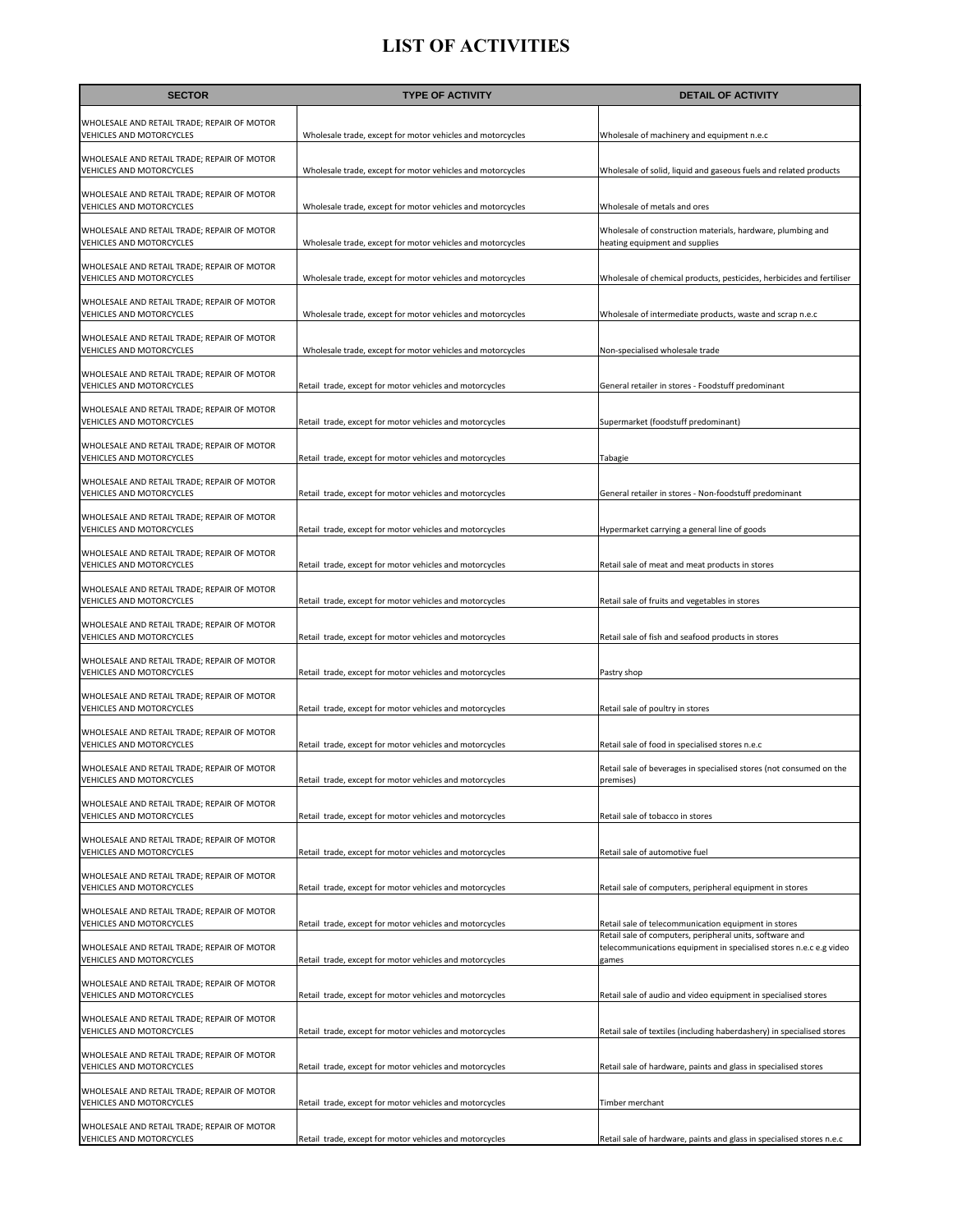| <b>SECTOR</b>                                                           | <b>TYPE OF ACTIVITY</b>                                 | <b>DETAIL OF ACTIVITY</b>                                                                                                           |
|-------------------------------------------------------------------------|---------------------------------------------------------|-------------------------------------------------------------------------------------------------------------------------------------|
| WHOLESALE AND RETAIL TRADE; REPAIR OF MOTOR<br>VEHICLES AND MOTORCYCLES | Retail trade, except for motor vehicles and motorcycles | Retail sale of carpets, rugs, wall and floor coverings in specialised<br>stores                                                     |
| WHOLESALE AND RETAIL TRADE; REPAIR OF MOTOR<br>VEHICLES AND MOTORCYCLES | Retail trade, except for motor vehicles and motorcycles | Retail sale of household furniture in stores                                                                                        |
| WHOLESALE AND RETAIL TRADE; REPAIR OF MOTOR<br>VEHICLES AND MOTORCYCLES | Retail trade, except for motor vehicles and motorcycles | Retail sale of household appliances in stores                                                                                       |
| WHOLESALE AND RETAIL TRADE; REPAIR OF MOTOR<br>VEHICLES AND MOTORCYCLES | Retail trade, except for motor vehicles and motorcycles | Retail sale of electrical household appliances, furniture, lighting<br>equipment and household articles in specialised stores n.e.c |
| WHOLESALE AND RETAIL TRADE; REPAIR OF MOTOR<br>VEHICLES AND MOTORCYCLES | Retail trade, except for motor vehicles and motorcycles | Bookshop                                                                                                                            |
| WHOLESALE AND RETAIL TRADE; REPAIR OF MOTOR<br>VEHICLES AND MOTORCYCLES | Retail trade, except for motor vehicles and motorcycles | Retail sale of stationery and office supplies in stores                                                                             |
| WHOLESALE AND RETAIL TRADE; REPAIR OF MOTOR<br>VEHICLES AND MOTORCYCLES | Retail trade, except for motor vehicles and motorcycles | Retail sale of books, newspapers and stationery in specialised stores<br>n.e.c                                                      |
| WHOLESALE AND RETAIL TRADE; REPAIR OF MOTOR<br>VEHICLES AND MOTORCYCLES | Retail trade, except for motor vehicles and motorcycles | Retail sale of music and video recordings in specialised stores                                                                     |
| WHOLESALE AND RETAIL TRADE; REPAIR OF MOTOR<br>VEHICLES AND MOTORCYCLES | Retail trade, except for motor vehicles and motorcycles | Retail sale of sporting equipment in specialised stores                                                                             |
| WHOLESALE AND RETAIL TRADE; REPAIR OF MOTOR<br>VEHICLES AND MOTORCYCLES | Retail trade, except for motor vehicles and motorcycles | Retail sale of games and toys (except video games) in specialised<br>stores                                                         |
| WHOLESALE AND RETAIL TRADE; REPAIR OF MOTOR<br>VEHICLES AND MOTORCYCLES | Retail trade, except for motor vehicles and motorcycles | Retail sale of clothing and accessories in stores                                                                                   |
| WHOLESALE AND RETAIL TRADE; REPAIR OF MOTOR<br>VEHICLES AND MOTORCYCLES | Retail trade, except for motor vehicles and motorcycles | Retail sale of leather goods in stores                                                                                              |
| WHOLESALE AND RETAIL TRADE; REPAIR OF MOTOR<br>VEHICLES AND MOTORCYCLES | Retail trade, except for motor vehicles and motorcycles | Retail sale of footwear in stores                                                                                                   |
| WHOLESALE AND RETAIL TRADE; REPAIR OF MOTOR<br>VEHICLES AND MOTORCYCLES | Retail trade, except for motor vehicles and motorcycles | Retail sale of clothing, footwear and leather articles in specialised<br>stores n.e.c                                               |
| WHOLESALE AND RETAIL TRADE; REPAIR OF MOTOR<br>VEHICLES AND MOTORCYCLES | Retail trade, except for motor vehicles and motorcycles | Retail sale of pharmaceutical goods in stores                                                                                       |
| WHOLESALE AND RETAIL TRADE; REPAIR OF MOTOR<br>VEHICLES AND MOTORCYCLES | Retail trade, except for motor vehicles and motorcycles | Retail sale of medical and orthopaedic goods in stores                                                                              |
| WHOLESALE AND RETAIL TRADE; REPAIR OF MOTOR<br>VEHICLES AND MOTORCYCLES | Retail trade, except for motor vehicles and motorcycles | Retail sale of perfumery and cosmetic articles in stores                                                                            |
| WHOLESALE AND RETAIL TRADE; REPAIR OF MOTOR<br>VEHICLES AND MOTORCYCLES | Retail trade, except for motor vehicles and motorcycles | Gas seller                                                                                                                          |
| WHOLESALE AND RETAIL TRADE; REPAIR OF MOTOR<br>VEHICLES AND MOTORCYCLES | Retail trade, except for motor vehicles and motorcycles | Jeweller's shop                                                                                                                     |
| WHOLESALE AND RETAIL TRADE; REPAIR OF MOTOR<br>VEHICLES AND MOTORCYCLES | Retail trade, except for motor vehicles and motorcycles | Florist in stores                                                                                                                   |
| WHOLESALE AND RETAIL TRADE; REPAIR OF MOTOR<br>VEHICLES AND MOTORCYCLES | Retail trade, except for motor vehicles and motorcycles | Retail sale of souvenirs, craftwork and religious articles in stores                                                                |
| WHOLESALE AND RETAIL TRADE; REPAIR OF MOTOR<br>VEHICLES AND MOTORCYCLES | Retail trade, except for motor vehicles and motorcycles | Activities of opticians                                                                                                             |
| WHOLESALE AND RETAIL TRADE; REPAIR OF MOTOR<br>VEHICLES AND MOTORCYCLES | Retail trade, except for motor vehicles and motorcycles | Retail sale of aquarium and pet animals and fish in stores                                                                          |
| WHOLESALE AND RETAIL TRADE; REPAIR OF MOTOR<br>VEHICLES AND MOTORCYCLES | Retail trade, except for motor vehicles and motorcycles | Retail sale of pesticides, herbicides and fertilisers in stores                                                                     |
| WHOLESALE AND RETAIL TRADE; REPAIR OF MOTOR<br>VEHICLES AND MOTORCYCLES | Retail trade, except for motor vehicles and motorcycles | Retail sale of new goods in specialised stores n.e.c                                                                                |
| WHOLESALE AND RETAIL TRADE; REPAIR OF MOTOR<br>VEHICLES AND MOTORCYCLES | Retail trade, except for motor vehicles and motorcycles | Retail sale of second-hand motor vehicle spare parts                                                                                |
| WHOLESALE AND RETAIL TRADE; REPAIR OF MOTOR<br>VEHICLES AND MOTORCYCLES | Retail trade, except for motor vehicles and motorcycles | Activities of auctioning house (retail)                                                                                             |
| WHOLESALE AND RETAIL TRADE; REPAIR OF MOTOR<br>VEHICLES AND MOTORCYCLES | Retail trade, except for motor vehicles and motorcycles | Retail sale of second-hand goods in stores n.e.c                                                                                    |
| WHOLESALE AND RETAIL TRADE; REPAIR OF MOTOR<br>VEHICLES AND MOTORCYCLES | Retail trade, except for motor vehicles and motorcycles | Retail sale of meat and fish in fairs and markets                                                                                   |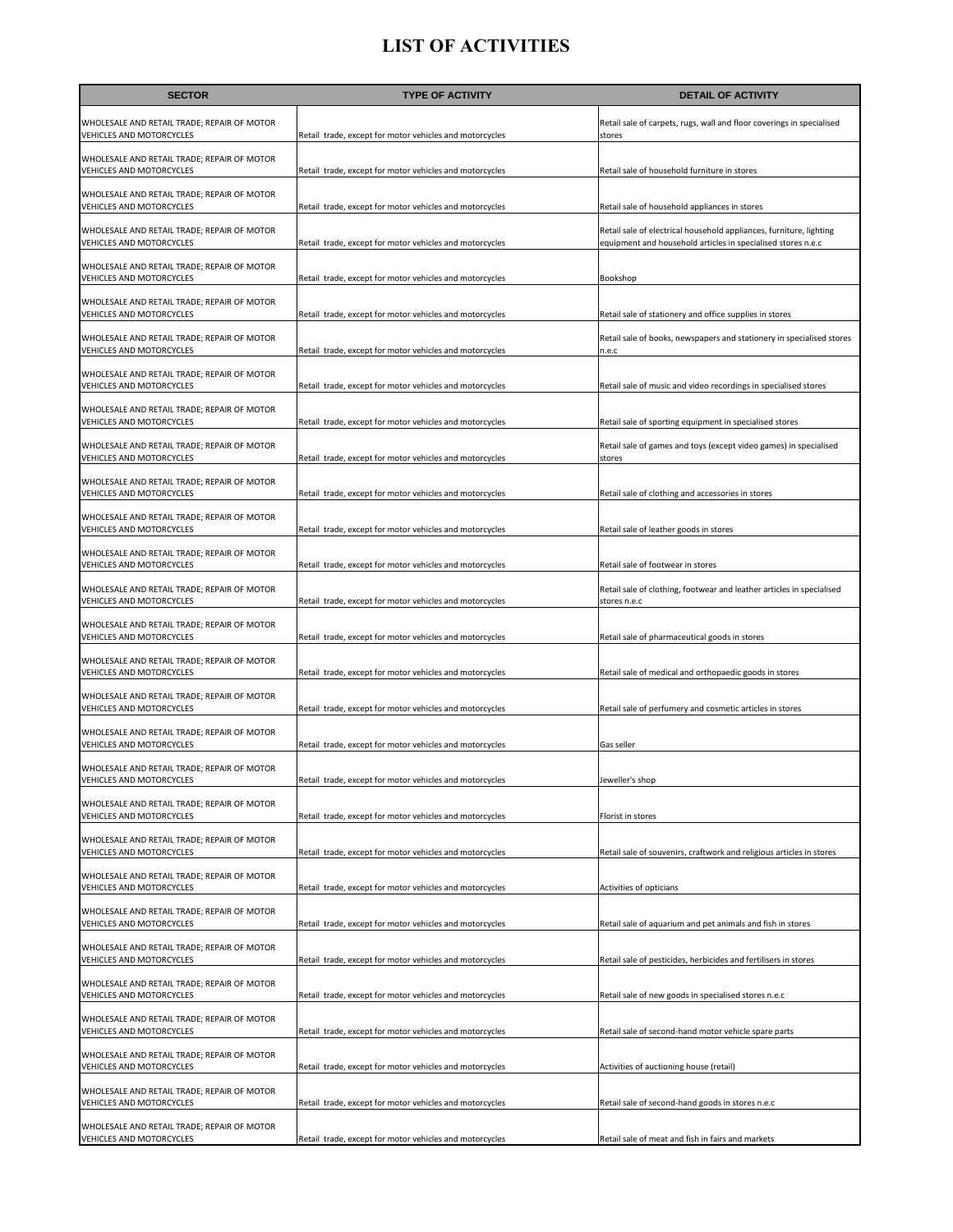| <b>SECTOR</b>                                                           | <b>TYPE OF ACTIVITY</b>                                                                  | <b>DETAIL OF ACTIVITY</b>                                                                                     |
|-------------------------------------------------------------------------|------------------------------------------------------------------------------------------|---------------------------------------------------------------------------------------------------------------|
|                                                                         |                                                                                          |                                                                                                               |
| WHOLESALE AND RETAIL TRADE; REPAIR OF MOTOR<br>VEHICLES AND MOTORCYCLES | Retail trade, except for motor vehicles and motorcycles                                  | Retail sale of meat and fish along the road                                                                   |
|                                                                         |                                                                                          |                                                                                                               |
| WHOLESALE AND RETAIL TRADE; REPAIR OF MOTOR<br>VEHICLES AND MOTORCYCLES | Retail trade, except for motor vehicles and motorcycles                                  | Retail sale of fresh vegetables and fruits in fairs and markets                                               |
|                                                                         |                                                                                          |                                                                                                               |
| WHOLESALE AND RETAIL TRADE; REPAIR OF MOTOR<br>VEHICLES AND MOTORCYCLES | Retail trade, except for motor vehicles and motorcycles                                  | Retail sale of fresh vegetables and fruits along the road                                                     |
|                                                                         |                                                                                          |                                                                                                               |
| WHOLESALE AND RETAIL TRADE; REPAIR OF MOTOR<br>VEHICLES AND MOTORCYCLES | Retail trade, except for motor vehicles and motorcycles                                  | Retail sale of fresh vegetables and fruits along the beach                                                    |
|                                                                         |                                                                                          |                                                                                                               |
| WHOLESALE AND RETAIL TRADE; REPAIR OF MOTOR<br>VEHICLES AND MOTORCYCLES | Retail trade, except for motor vehicles and motorcycles                                  | Retail sale of other foodstuff, beverages and tobacco in fairs and<br>markets                                 |
|                                                                         |                                                                                          |                                                                                                               |
| WHOLESALE AND RETAIL TRADE; REPAIR OF MOTOR<br>VEHICLES AND MOTORCYCLES | Retail trade, except for motor vehicles and motorcycles                                  | Retail sale of other foodstuff, beverages and tobacco along the road                                          |
| WHOLESALE AND RETAIL TRADE; REPAIR OF MOTOR                             |                                                                                          |                                                                                                               |
| VEHICLES AND MOTORCYCLES                                                | Retail trade, except for motor vehicles and motorcycles                                  | Retail sale of other foodstuff, beverages and tobacco along the beach                                         |
| WHOLESALE AND RETAIL TRADE; REPAIR OF MOTOR                             |                                                                                          |                                                                                                               |
| VEHICLES AND MOTORCYCLES                                                | Retail trade, except for motor vehicles and motorcycles                                  | Retail sale of textiles, clothing and footwear in fairs and markets                                           |
| WHOLESALE AND RETAIL TRADE; REPAIR OF MOTOR                             |                                                                                          |                                                                                                               |
| VEHICLES AND MOTORCYCLES                                                | Retail trade, except for motor vehicles and motorcycles                                  | Retail sale of textiles, clothing and footwear along the road                                                 |
| WHOLESALE AND RETAIL TRADE; REPAIR OF MOTOR                             |                                                                                          |                                                                                                               |
| VEHICLES AND MOTORCYCLES                                                | Retail trade, except for motor vehicles and motorcycles                                  | Retail sale of textiles, clothing and footwear along the beach                                                |
|                                                                         |                                                                                          |                                                                                                               |
| WHOLESALE AND RETAIL TRADE; REPAIR OF MOTOR<br>VEHICLES AND MOTORCYCLES | Retail trade, except for motor vehicles and motorcycles                                  | Retail sale of other non foodstuff in fairs and markets                                                       |
|                                                                         |                                                                                          |                                                                                                               |
| WHOLESALE AND RETAIL TRADE; REPAIR OF MOTOR<br>VEHICLES AND MOTORCYCLES | Retail trade, except for motor vehicles and motorcycles                                  | Retail sale of other non foodstuff along the road                                                             |
|                                                                         |                                                                                          |                                                                                                               |
| WHOLESALE AND RETAIL TRADE; REPAIR OF MOTOR<br>VEHICLES AND MOTORCYCLES | Retail trade, except for motor vehicles and motorcycles                                  | Retail sale of other non foodstuff along the beach                                                            |
|                                                                         |                                                                                          |                                                                                                               |
| WHOLESALE AND RETAIL TRADE; REPAIR OF MOTOR<br>VEHICLES AND MOTORCYCLES | Retail trade, except for motor vehicles and motorcycles                                  | Retail sale via mail order houses or via internet                                                             |
|                                                                         |                                                                                          |                                                                                                               |
| WHOLESALE AND RETAIL TRADE; REPAIR OF MOTOR<br>VEHICLES AND MOTORCYCLES | Retail trade, except for motor vehicles and motorcycles                                  | Direct retail sales or door to door sales                                                                     |
|                                                                         |                                                                                          |                                                                                                               |
| WHOLESALE AND RETAIL TRADE; REPAIR OF MOTOR<br>VEHICLES AND MOTORCYCLES | Retail trade, except for motor vehicles and motorcycles                                  | Retail sale through vending machine                                                                           |
|                                                                         |                                                                                          |                                                                                                               |
| WHOLESALE AND RETAIL TRADE; REPAIR OF MOTOR<br>VEHICLES AND MOTORCYCLES | Retail trade, except for motor vehicles and motorcycles                                  | Activities of non-store auctions (retail)                                                                     |
|                                                                         |                                                                                          |                                                                                                               |
| WHOLESALE AND RETAIL TRADE; REPAIR OF MOTOR<br>VEHICLES AND MOTORCYCLES | Retail trade, except for motor vehicles and motorcycles                                  | Retail sale (non store) by commission agents                                                                  |
|                                                                         |                                                                                          |                                                                                                               |
| WHOLESALE AND RETAIL TRADE; REPAIR OF MOTOR<br>VEHICLES AND MOTORCYCLES | Retail trade, except for motor vehicles and motorcycles                                  | Retail sale not in stores, stalls and markets n.e.c                                                           |
| TRANSPORTATION AND STORAGE                                              | Land transport and transport via pipelines                                               | Passenger rail transport interurban                                                                           |
| TRANSPORTATION AND STORAGE<br>TRANSPORTATION AND STORAGE                | Land transport and transport via pipelines<br>Land transport and transport via pipelines | Freight rail transport<br><b>Bus transport</b>                                                                |
| TRANSPORTATION AND STORAGE                                              | Land transport and transport via pipelines                                               | Scheduled passenger land transport n.e.c                                                                      |
| TRANSPORTATION AND STORAGE                                              | Land transport and transport via pipelines                                               | Taxi operation                                                                                                |
| TRANSPORTATION AND STORAGE<br>TRANSPORTATION AND STORAGE                | Land transport and transport via pipelines<br>Land transport and transport via pipelines | Contract cars (with driver)<br>School buses                                                                   |
| TRANSPORTATION AND STORAGE                                              | Land transport and transport via pipelines                                               | Operation of buses for transport of employees                                                                 |
| TRANSPORTATION AND STORAGE                                              | Land transport and transport via pipelines                                               | Excursions and other occasional coach services                                                                |
| TRANSPORTATION AND STORAGE                                              | Land transport and transport via pipelines                                               | Other passenger land transport n.e.c                                                                          |
| TRANSPORTATION AND STORAGE                                              | Land transport and transport via pipelines                                               | Freight transport by road - Lorry                                                                             |
| TRANSPORTATION AND STORAGE<br>TRANSPORTATION AND STORAGE                | Land transport and transport via pipelines<br>Land transport and transport via pipelines | Freight transport by road - Van<br>Container transport by road                                                |
| TRANSPORTATION AND STORAGE                                              | Land transport and transport via pipelines                                               | Freight transport by road n.e.c                                                                               |
| TRANSPORTATION AND STORAGE                                              | Land transport and transport via pipelines                                               | Transport via pipelines                                                                                       |
| TRANSPORTATION AND STORAGE                                              | Water transport                                                                          | Sea passenger transport                                                                                       |
| TRANSPORTATION AND STORAGE                                              | Water transport                                                                          | Coastal water passenger transport                                                                             |
| TRANSPORTATION AND STORAGE<br>TRANSPORTATION AND STORAGE                | Water transport<br>Water transport                                                       | Operation of excursion, cruise or sightseeing boats<br>Renting of pleasure boats with crew or fishing cruises |
| TRANSPORTATION AND STORAGE                                              | Water transport                                                                          | Sea and coastal freight water transport                                                                       |
| TRANSPORTATION AND STORAGE                                              | Water transport                                                                          | Inland passenger water transport                                                                              |
| TRANSPORTATION AND STORAGE                                              | Water transport                                                                          | Inland freight water transport                                                                                |
| TRANSPORTATION AND STORAGE                                              | Air transport                                                                            | Passenger air transport (scheduled)                                                                           |
| TRANSPORTATION AND STORAGE                                              | Air transport                                                                            | Passenger air transport (non-scheduled)                                                                       |
| TRANSPORTATION AND STORAGE<br>TRANSPORTATION AND STORAGE                | Air transport<br>Air transport                                                           | Freight air transport (scheduled)<br>Freight air transport (non-scheduled)                                    |
| TRANSPORTATION AND STORAGE                                              | Air transport                                                                            | Freight air transport n.e.c                                                                                   |
| TRANSPORTATION AND STORAGE                                              | Warehousing and support activities for transportation                                    | General merchandise warehouse                                                                                 |
| TRANSPORTATION AND STORAGE                                              | Warehousing and support activities for transportation                                    | Storage of goods in foreign trade zones                                                                       |
| TRANSPORTATION AND STORAGE                                              | Warehousing and support activities for transportation                                    | Bulk storage of pesticides and dangerous chemicals                                                            |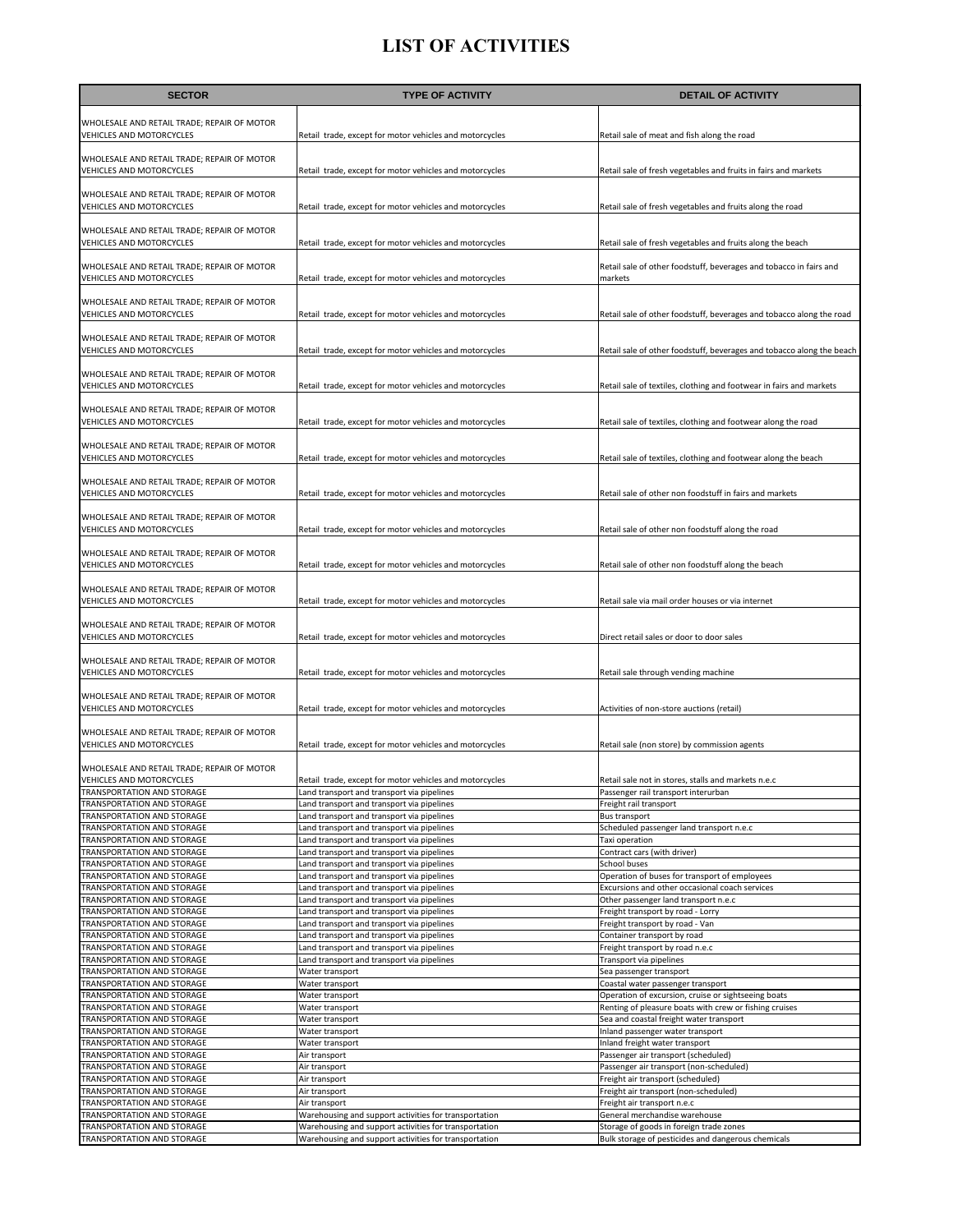| <b>SECTOR</b>                                                  | <b>TYPE OF ACTIVITY</b>                                                                                                                          | <b>DETAIL OF ACTIVITY</b>                                                                                 |
|----------------------------------------------------------------|--------------------------------------------------------------------------------------------------------------------------------------------------|-----------------------------------------------------------------------------------------------------------|
| TRANSPORTATION AND STORAGE                                     | Warehousing and support activities for transportation                                                                                            | Refrigerated warehouse                                                                                    |
| <b>TRANSPORTATION AND STORAGE</b>                              | Warehousing and support activities for transportation                                                                                            | Operation of grain silos                                                                                  |
| TRANSPORTATION AND STORAGE                                     | Warehousing and support activities for transportation                                                                                            | Bonded warehouse                                                                                          |
| <b>TRANSPORTATION AND STORAGE</b>                              | Warehousing and support activities for transportation                                                                                            | Warehouse and storage n.e.c                                                                               |
| TRANSPORTATION AND STORAGE                                     | Warehousing and support activities for transportation                                                                                            | Operation of car-parks                                                                                    |
| TRANSPORTATION AND STORAGE                                     | Warehousing and support activities for transportation                                                                                            | Towing services                                                                                           |
| TRANSPORTATION AND STORAGE<br>TRANSPORTATION AND STORAGE       | Warehousing and support activities for transportation<br>Warehousing and support activities for transportation                                   | Other service activities n.e.c<br>Service activities incidental to water transportation                   |
| <b>TRANSPORTATION AND STORAGE</b>                              | Warehousing and support activities for transportation                                                                                            | Service activities incidental to air transportation                                                       |
| TRANSPORTATION AND STORAGE                                     | Warehousing and support activities for transportation                                                                                            | Cargo handling                                                                                            |
| <b>TRANSPORTATION AND STORAGE</b>                              | Warehousing and support activities for transportation                                                                                            | Clearing and forwarding activities                                                                        |
| TRANSPORTATION AND STORAGE                                     | Warehousing and support activities for transportation                                                                                            | Activities of customs agents                                                                              |
| TRANSPORTATION AND STORAGE                                     | Warehousing and support activities for transportation                                                                                            | Shipping agent                                                                                            |
| TRANSPORTATION AND STORAGE<br>TRANSPORTATION AND STORAGE       | Warehousing and support activities for transportation<br>Postal and courier activities                                                           | Transportation support activities n.e.c<br>Postal activities operating under universal service obligation |
| TRANSPORTATION AND STORAGE                                     | Postal and courier activities                                                                                                                    | Courier activities not operating under universal service obligation                                       |
| ACCOMODATION AND FOOD SERVICE ACTIVITIES                       | Accomodation                                                                                                                                     | Large hotels (more than 80 rooms)                                                                         |
| ACCOMODATION AND FOOD SERVICE ACTIVITIES                       | Accomodation                                                                                                                                     | Small hotels (up to 80 rooms)                                                                             |
| ACCOMODATION AND FOOD SERVICE ACTIVITIES                       | Accomodation                                                                                                                                     | Guest houses                                                                                              |
| ACCOMODATION AND FOOD SERVICE ACTIVITIES                       | Accomodation                                                                                                                                     | Tourist residences                                                                                        |
| ACCOMODATION AND FOOD SERVICE ACTIVITIES                       | Accomodation                                                                                                                                     | Short-term accomodation activities n.e.c                                                                  |
| ACCOMODATION AND FOOD SERVICE ACTIVITIES                       | Accomodation                                                                                                                                     | Camping grounds, recreational vehicle parks and trailor parks                                             |
| ACCOMODATION AND FOOD SERVICE ACTIVITIES                       | Accomodation                                                                                                                                     | Accomodation n.e.c e.g workers hostels, boarding houses                                                   |
|                                                                |                                                                                                                                                  |                                                                                                           |
| ACCOMODATION AND FOOD SERVICE ACTIVITIES                       | Food and beverage service activities                                                                                                             | Restaurants (including liquor)                                                                            |
| ACCOMODATION AND FOOD SERVICE ACTIVITIES                       | Food and beverage service activities                                                                                                             | Restaurants (excluding liquor)                                                                            |
| ACCOMODATION AND FOOD SERVICE ACTIVITIES                       | Food and beverage service activities                                                                                                             | Victualler, selling cooked food on and off premises                                                       |
| ACCOMODATION AND FOOD SERVICE ACTIVITIES                       | Food and beverage service activities                                                                                                             | Ice cream truck vendors                                                                                   |
| ACCOMODATION AND FOOD SERVICE ACTIVITIES                       | Food and beverage service activities                                                                                                             | Mobile food carts                                                                                         |
| ACCOMODATION AND FOOD SERVICE ACTIVITIES                       | Food and beverage service activities                                                                                                             | Food preparations in market stalls                                                                        |
| ACCOMODATION AND FOOD SERVICE ACTIVITIES                       | Food and beverage service activities                                                                                                             | Restaurants and mobile food service activities n.e.c                                                      |
| ACCOMODATION AND FOOD SERVICE ACTIVITIES                       | Food and beverage service activities                                                                                                             | Event catering e.g for wedding                                                                            |
| ACCOMODATION AND FOOD SERVICE ACTIVITIES                       | Food and beverage service activities                                                                                                             | Schools and other canteens<br>Other food service contractors e.g for transportation companies, at         |
| ACCOMODATION AND FOOD SERVICE ACTIVITIES                       | Food and beverage service activities                                                                                                             | sports facilities                                                                                         |
| ACCOMODATION AND FOOD SERVICE ACTIVITIES                       | Food and beverage service activities                                                                                                             | Bars                                                                                                      |
| ACCOMODATION AND FOOD SERVICE ACTIVITIES                       | Food and beverage service activities                                                                                                             | Coffee and tea shops                                                                                      |
| <b>ACCOMODATION AND FOOD SERVICE ACTIVITIES</b>                | Food and beverage service activities                                                                                                             | Mobile beverage vendors                                                                                   |
| ACCOMODATION AND FOOD SERVICE ACTIVITIES                       | Food and beverage service activities                                                                                                             | Beverage serving activities n.e.c                                                                         |
| INFORMATION AND COMMUNICATION                                  | Publishing activities                                                                                                                            | Publishing of books                                                                                       |
| INFORMATION AND COMMUNICATION                                  | Publishing activities                                                                                                                            | Publishing of directories and mailing lists                                                               |
| INFORMATION AND COMMUNICATION<br>NFORMATION AND COMMUNICATION  | Publishing activities<br>Publishing activities                                                                                                   | Publishing of newspapers, journals and periodicals<br>Publishing of greeting and post cards, posters etc  |
| INFORMATION AND COMMUNICATION                                  | Publishing activities                                                                                                                            | Online publishing of information e.g statistics                                                           |
| INFORMATION AND COMMUNICATION                                  | Publishing activities                                                                                                                            | Software publishing                                                                                       |
| INFORMATION AND COMMUNICATION                                  | Motion picture, video and television programme production, sound recording<br>and music publishing activities                                    | Production of motion pictures, videos, television programmes or<br>television commercials                 |
| INFORMATION AND COMMUNICATION                                  | Motion picture, video and television programme production, sound recording<br>and music publishing activities                                    | Computer-produced graphics, animation and special effects                                                 |
|                                                                | Motion picture, video and television programme production, sound recording                                                                       | Motion picture, video and television programme, post-production                                           |
| INFORMATION AND COMMUNICATION<br>INFORMATION AND COMMUNICATION | and music publishing activities<br>Motion picture, video and television programme production, sound recording<br>and music publishing activities | activities n.e.c<br>Motion picture, video and television programme distribution<br>activities             |
| INFORMATION AND COMMUNICATION                                  | Motion picture, video and television programme production, sound recording<br>and music publishing activities                                    | Motion picture projection activities                                                                      |
| INFORMATION AND COMMUNICATION                                  | Motion picture, video and television programme production, sound recording<br>and music publishing activities                                    | Sound recording activities                                                                                |
|                                                                | Motion picture, video and television programme production, sound recording                                                                       |                                                                                                           |
| INFORMATION AND COMMUNICATION                                  | and music publishing activities                                                                                                                  | Music publishing activities                                                                               |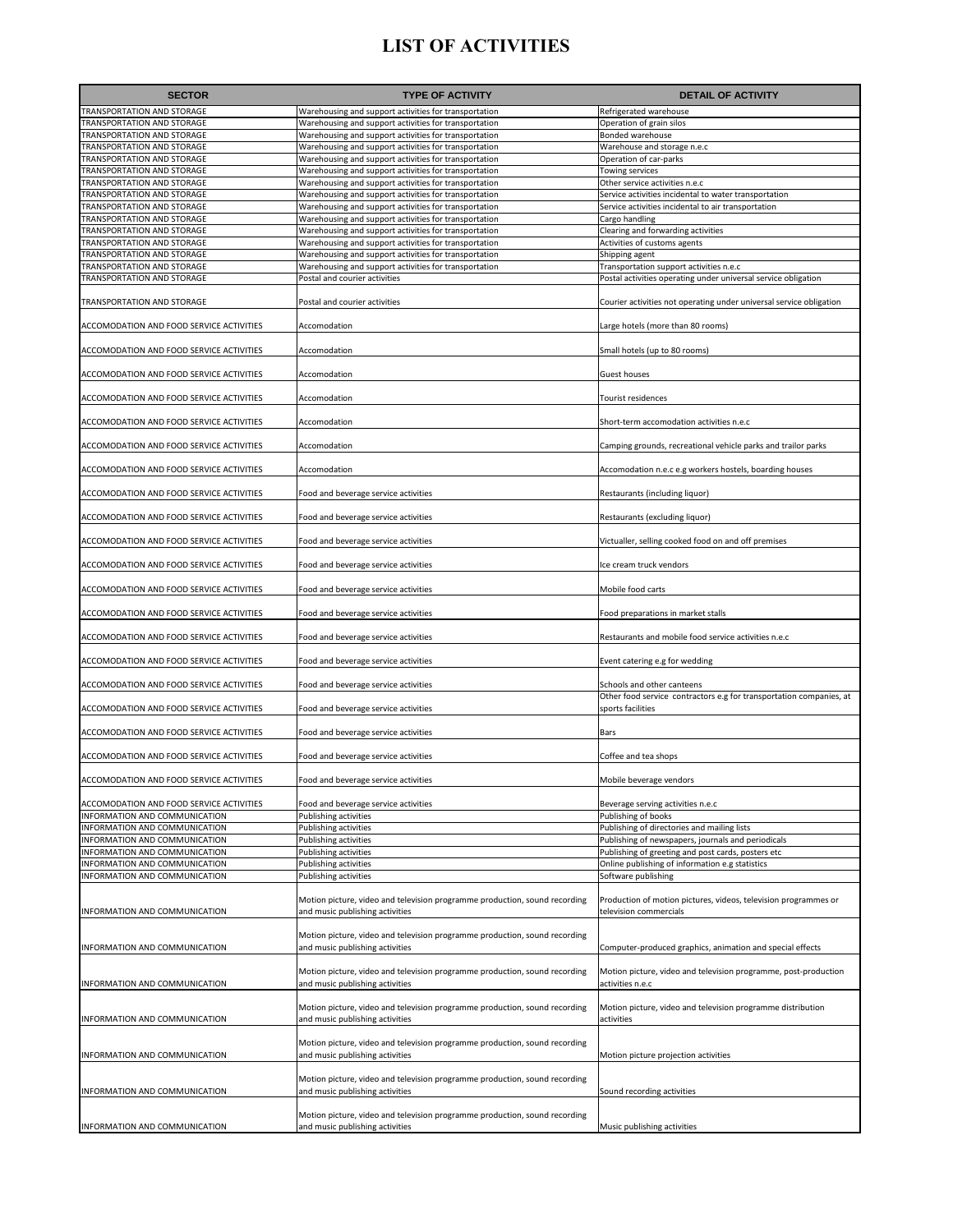| <b>SECTOR</b>                                                  | <b>TYPE OF ACTIVITY</b>                                                       | <b>DETAIL OF ACTIVITY</b>                                                                                                          |
|----------------------------------------------------------------|-------------------------------------------------------------------------------|------------------------------------------------------------------------------------------------------------------------------------|
|                                                                | Motion picture, video and television programme production, sound recording    |                                                                                                                                    |
| INFORMATION AND COMMUNICATION                                  | and music publishing activities                                               | Sound recording and music publishing activities n.e.c                                                                              |
| INFORMATION AND COMMUNICATION                                  | Programming and broadcasting activities                                       | Radio broadcasting                                                                                                                 |
| INFORMATION AND COMMUNICATION                                  | Programming and broadcasting activities                                       | <b>Television broadcasting</b>                                                                                                     |
| INFORMATION AND COMMUNICATION                                  | Programming and broadcasting activities                                       | Cable and other subscription programming (television)                                                                              |
| INFORMATION AND COMMUNICATION                                  | Programming and broadcasting activities                                       | Television programming and broadcasting activities n.e.c                                                                           |
| INFORMATION AND COMMUNICATION                                  | Telecommunications                                                            | Wired telecommunications activities                                                                                                |
| INFORMATION AND COMMUNICATION                                  | Telecommunications                                                            | Wireless telecommunications activities                                                                                             |
| INFORMATION AND COMMUNICATION                                  | Telecommunications                                                            | Satellite telecommunications activities                                                                                            |
| INFORMATION AND COMMUNICATION                                  | Telecommunications                                                            | Provision of telephone and internet access e.g cybercafe<br>Provision of specialised telecommunications applications e.g satellite |
| INFORMATION AND COMMUNICATION                                  | Telecommunications                                                            | tracking                                                                                                                           |
| INFORMATION AND COMMUNICATION                                  | Telecommunications                                                            | Telecommunications activities n.e.c                                                                                                |
|                                                                |                                                                               |                                                                                                                                    |
| INFORMATION AND COMMUNICATION                                  | Computer programming, consultancy and related activities                      | Computer programming                                                                                                               |
|                                                                |                                                                               |                                                                                                                                    |
| INFORMATION AND COMMUNICATION                                  | Computer programming, consultancy and related activities                      | Computer consultancy and computer facilities management activities                                                                 |
|                                                                |                                                                               | Other information technology and computer service activities e.g                                                                   |
| INFORMATION AND COMMUNICATION                                  | Computer programming, consultancy and related activities                      | computer disaster recovery                                                                                                         |
| INFORMATION AND COMMUNICATION                                  | Information service activities                                                | Data processing activities                                                                                                         |
| INFORMATION AND COMMUNICATION                                  | Information service activities                                                | Specialised hosting activities e.g web hosting                                                                                     |
| INFORMATION AND COMMUNICATION<br>INFORMATION AND COMMUNICATION | Information service activities                                                | Data processing, hosting and related activities n.e.c<br>Web portals                                                               |
| <b>INFORMATION AND COMMUNICATION</b>                           | Information service activities<br>Information service activities              | News agency activities                                                                                                             |
|                                                                |                                                                               | Other information service activities n.e.c e.g telephone based                                                                     |
| INFORMATION AND COMMUNICATION                                  | Information service activities                                                | information service                                                                                                                |
|                                                                |                                                                               |                                                                                                                                    |
| FINANCIAL AND INSURANCE ACTIVITIES                             | Financial service activities, except insurance and pension funding            | Central banking                                                                                                                    |
| FINANCIAL AND INSURANCE ACTIVITIES                             | Financial service activities, except insurance and pension funding            | Offshore banking                                                                                                                   |
|                                                                |                                                                               |                                                                                                                                    |
| FINANCIAL AND INSURANCE ACTIVITIES                             | Financial service activities, except insurance and pension funding            | Commercial banks                                                                                                                   |
| FINANCIAL AND INSURANCE ACTIVITIES                             | Financial service activities, except insurance and pension funding            | Monetary intermediation n.e.c e.g credit unions                                                                                    |
| FINANCIAL AND INSURANCE ACTIVITIES                             | Financial service activities, except insurance and pension funding            | Activities of holding companies, without managing                                                                                  |
| FINANCIAL AND INSURANCE ACTIVITIES                             | Financial service activities, except insurance and pension funding            | Trusts, funds and similar financial entities, without managing                                                                     |
| FINANCIAL AND INSURANCE ACTIVITIES                             | Financial service activities, except insurance and pension funding            | <b>Financial leasing</b>                                                                                                           |
| FINANCIAL AND INSURANCE ACTIVITIES                             | Financial service activities, except insurance and pension funding            | Granting of consumer credit                                                                                                        |
| FINANCIAL AND INSURANCE ACTIVITIES                             | Financial service activities, except insurance and pension funding            | Long term finance to industry                                                                                                      |
| FINANCIAL AND INSURANCE ACTIVITIES                             | Financial service activities, except insurance and pension funding            | Credit granting n.e.c                                                                                                              |
| FINANCIAL AND INSURANCE ACTIVITIES                             | Financial service activities, except insurance and pension funding            |                                                                                                                                    |
| FINANCIAL AND INSURANCE ACTIVITIES                             |                                                                               | Financial service activities n.e.c e.g own account investment activities                                                           |
|                                                                | Insurance, reinsurance and pension funding, except compulsory social security | Life insurance                                                                                                                     |
| FINANCIAL AND INSURANCE ACTIVITIES                             | Insurance, reinsurance and pension funding, except compulsory social security | Non-life insurance                                                                                                                 |
| FINANCIAL AND INSURANCE ACTIVITIES                             | Insurance, reinsurance and pension funding, except compulsory social security | Reinsurance (life)                                                                                                                 |
| FINANCIAL AND INSURANCE ACTIVITIES                             | Insurance, reinsurance and pension funding, except compulsory social security | Reinsurance (non-life)                                                                                                             |
| FINANCIAL AND INSURANCE ACTIVITIES                             | Insurance, reinsurance and pension funding, except compulsory social security | Pension funding                                                                                                                    |
| FINANCIAL AND INSURANCE ACTIVITIES                             | Activities auxiliary to financial service and insurance activities            | Administration of financial markets e.g. stock and security exchanges                                                              |
| FINANCIAL AND INSURANCE ACTIVITIES                             | Activities auxiliary to financial service and insurance activities            | Activities of bureaux de change                                                                                                    |
| FINANCIAL AND INSURANCE ACTIVITIES                             | Activities auxiliary to financial service and insurance activities            | Dealing in financial markets on behalf of others e.g. stock broking                                                                |
| FINANCIAL AND INSURANCE ACTIVITIES                             | Activities auxiliary to financial service and insurance activities            | Trustee, fiduciary and custody services                                                                                            |
| FINANCIAL AND INSURANCE ACTIVITIES                             | Activities auxiliary to financial service and insurance activities            | Activities auxiliary to financial service activities n.e.c                                                                         |
| FINANCIAL AND INSURANCE ACTIVITIES                             | Activities auxiliary to financial service and insurance activities            | Risk and damage evaluation                                                                                                         |
| FINANCIAL AND INSURANCE ACTIVITIES                             | Activities auxiliary to financial service and insurance activities            | Activities of insurance agents and brokers                                                                                         |
| FINANCIAL AND INSURANCE ACTIVITIES                             | Activities auxiliary to financial service and insurance activities            | Activities auxiliary to insurance and pension funding n.e.c e.g<br>actuarial services                                              |
| FINANCIAL AND INSURANCE ACTIVITIES                             | Activities auxiliary to financial service and insurance activities            | Fund management activities                                                                                                         |
| REAL ESTATE ACTIVITIES                                         | Real estate activities                                                        | Real estate activities with own or leased property                                                                                 |
| REAL ESTATE ACTIVITIES                                         | Real estate activities                                                        | Real estate activities on a fee or contract basis                                                                                  |
|                                                                |                                                                               |                                                                                                                                    |
| PROFESSIONAL, SCIENTIFIC AND TECHNICAL ACTIVITIES              | Legal and accounting activities                                               | Attorney                                                                                                                           |
| PROFESSIONAL, SCIENTIFIC AND TECHNICAL ACTIVITIES              | Legal and accounting activities                                               | Notary                                                                                                                             |
| PROFESSIONAL, SCIENTIFIC AND TECHNICAL ACTIVITIES              | Legal and accounting activities                                               | Barrister                                                                                                                          |
| PROFESSIONAL, SCIENTIFIC AND TECHNICAL ACTIVITIES              | Legal and accounting activities                                               | Legal activities n.e.c e.g arbitrators                                                                                             |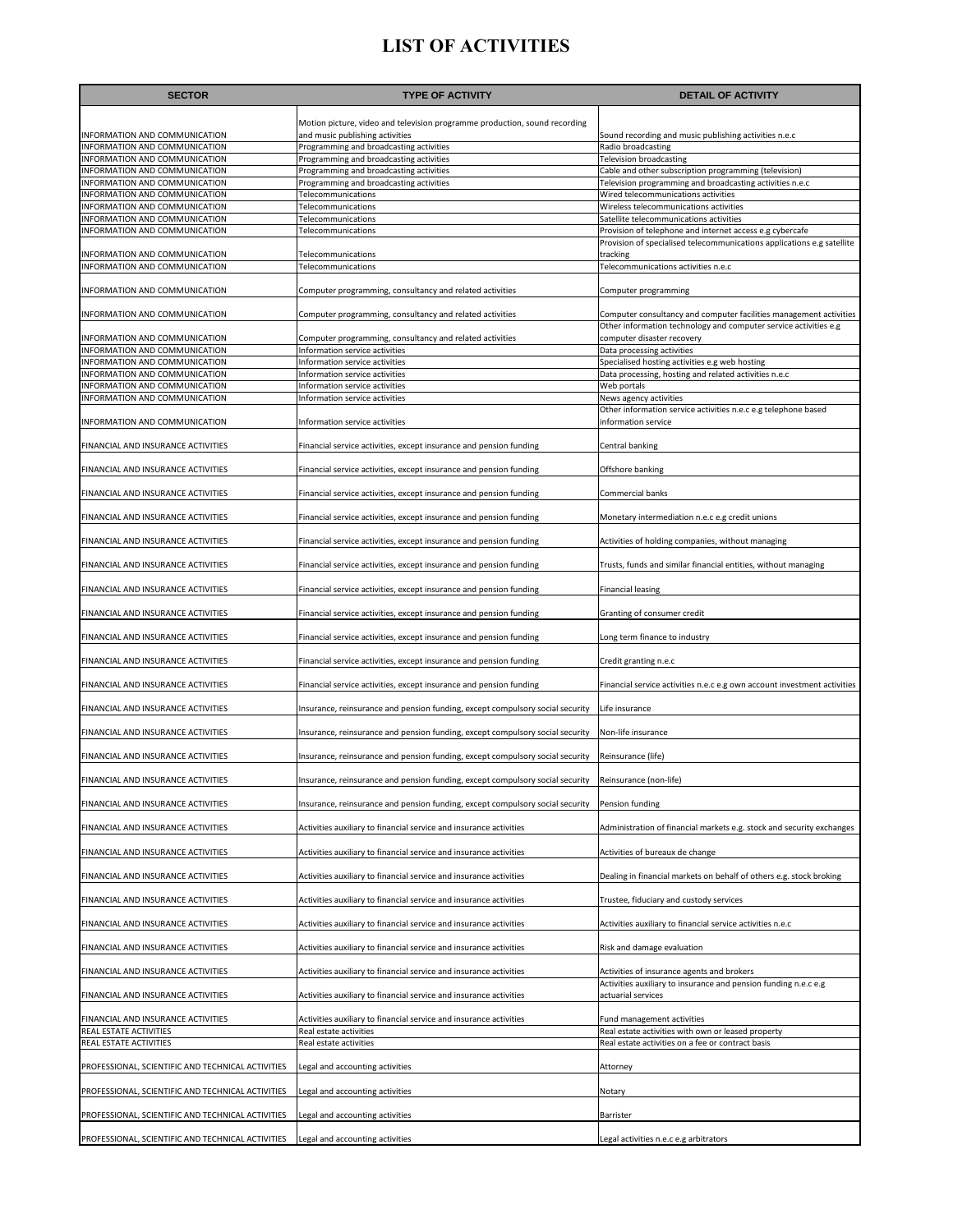| <b>SECTOR</b>                                     | <b>TYPE OF ACTIVITY</b>                                                  | <b>DETAIL OF ACTIVITY</b>                                                                                                                    |
|---------------------------------------------------|--------------------------------------------------------------------------|----------------------------------------------------------------------------------------------------------------------------------------------|
| PROFESSIONAL, SCIENTIFIC AND TECHNICAL ACTIVITIES | Legal and accounting activities                                          | Accounting activities mainly                                                                                                                 |
| PROFESSIONAL, SCIENTIFIC AND TECHNICAL ACTIVITIES | Legal and accounting activities                                          | Auditing activities mainly                                                                                                                   |
| PROFESSIONAL, SCIENTIFIC AND TECHNICAL ACTIVITIES | Legal and accounting activities                                          | Tax consultancy                                                                                                                              |
| PROFESSIONAL, SCIENTIFIC AND TECHNICAL ACTIVITIES | Legal and accounting activities                                          | Book-keeping activities                                                                                                                      |
| PROFESSIONAL, SCIENTIFIC AND TECHNICAL ACTIVITIES | Activities of head offices; management consultancy activities            | Activities of head offices                                                                                                                   |
| PROFESSIONAL, SCIENTIFIC AND TECHNICAL ACTIVITIES | Activities of head offices; management consultancy activities            | Management consultancy activities                                                                                                            |
| PROFESSIONAL, SCIENTIFIC AND TECHNICAL ACTIVITIES | Architectural and engineering activities; technical testing and analysis | Architectural activities                                                                                                                     |
| PROFESSIONAL, SCIENTIFIC AND TECHNICAL ACTIVITIES | Architectural and engineering activities; technical testing and analysis | <b>Engineering activities</b>                                                                                                                |
| PROFESSIONAL, SCIENTIFIC AND TECHNICAL ACTIVITIES | Architectural and engineering activities; technical testing and analysis | Land surveying                                                                                                                               |
| PROFESSIONAL, SCIENTIFIC AND TECHNICAL ACTIVITIES | Architectural and engineering activities; technical testing and analysis | Architectural and engineering activities; and related technical<br>consultancy n.e.c                                                         |
| PROFESSIONAL, SCIENTIFIC AND TECHNICAL ACTIVITIES | Architectural and engineering activities; technical testing and analysis | Technical testing and analysis                                                                                                               |
| PROFESSIONAL, SCIENTIFIC AND TECHNICAL ACTIVITIES | Scientific research and development                                      | Research and experimental development on natural sciences and<br>engineering<br>Research and experimental development on social sciences and |
| PROFESSIONAL, SCIENTIFIC AND TECHNICAL ACTIVITIES | Scientific research and development                                      | humanities                                                                                                                                   |
| PROFESSIONAL, SCIENTIFIC AND TECHNICAL ACTIVITIES | Advertising and market research                                          | Advertising activities                                                                                                                       |
| PROFESSIONAL, SCIENTIFIC AND TECHNICAL ACTIVITIES | Advertising and market research                                          | Marketing activities                                                                                                                         |
| PROFESSIONAL, SCIENTIFIC AND TECHNICAL ACTIVITIES | Advertising and market research                                          | Advertising activities n.e.c                                                                                                                 |
| PROFESSIONAL, SCIENTIFIC AND TECHNICAL ACTIVITIES | Advertising and market research                                          | Market research and public opinion polling                                                                                                   |
| PROFESSIONAL, SCIENTIFIC AND TECHNICAL ACTIVITIES | Other professional, scientific and technical activities                  | Fashion design                                                                                                                               |
| PROFESSIONAL, SCIENTIFIC AND TECHNICAL ACTIVITIES | Other professional, scientific and technical activities                  | Graphic design                                                                                                                               |
| PROFESSIONAL, SCIENTIFIC AND TECHNICAL ACTIVITIES | Other professional, scientific and technical activities                  | Interior decorations                                                                                                                         |
| PROFESSIONAL, SCIENTIFIC AND TECHNICAL ACTIVITIES | Other professional, scientific and technical activities                  | Specialised design activities n.e.c                                                                                                          |
| PROFESSIONAL, SCIENTIFIC AND TECHNICAL ACTIVITIES | Other professional, scientific and technical activities                  | Photographic activities                                                                                                                      |
| PROFESSIONAL, SCIENTIFIC AND TECHNICAL ACTIVITIES | Other professional, scientific and technical activities                  | Quantity surveying                                                                                                                           |
| PROFESSIONAL, SCIENTIFIC AND TECHNICAL ACTIVITIES | Other professional, scientific and technical activities                  | Other professional, scientific and technical activities n.e.c                                                                                |
| PROFESSIONAL, SCIENTIFIC AND TECHNICAL ACTIVITIES | Veterinary activities                                                    | Veterinary activities                                                                                                                        |
| ADMINISTRATIVE AND SUPPORT SERVICE ACTIVITIES     | Rental and leasing activities                                            | Renting of passenger car (without driver)                                                                                                    |
| ADMINISTRATIVE AND SUPPORT SERVICE ACTIVITIES     | Rental and leasing activities                                            | Renting and leasing of motor vehicles n.e.c                                                                                                  |
| ADMINISTRATIVE AND SUPPORT SERVICE ACTIVITIES     | Rental and leasing activities                                            | Renting and leasing of recreational and sports goods                                                                                         |
| ADMINISTRATIVE AND SUPPORT SERVICE ACTIVITIES     | Rental and leasing activities                                            | Renting of video tapes and cassettes, CDs, DVDs etc (video club)                                                                             |
| ADMINISTRATIVE AND SUPPORT SERVICE ACTIVITIES     | Rental and leasing activities                                            | Renting of tents                                                                                                                             |
| ADMINISTRATIVE AND SUPPORT SERVICE ACTIVITIES     | Rental and leasing activities                                            | Renting and leasing of personal and household goods n.e.c<br>Renting and leasing of agricultural machinery and equipment                     |
| ADMINISTRATIVE AND SUPPORT SERVICE ACTIVITIES     | Rental and leasing activities                                            | (without operator)<br>Renting of construction and civil engineering machinery and                                                            |
| ADMINISTRATIVE AND SUPPORT SERVICE ACTIVITIES     | Rental and leasing activities                                            | equipment without operator                                                                                                                   |
| ADMINISTRATIVE AND SUPPORT SERVICE ACTIVITIES     | Rental and leasing activities                                            | Renting of office machinery and equipment without operator<br>Renting of land transport equipment (other than motor vehicles)                |
| ADMINISTRATIVE AND SUPPORT SERVICE ACTIVITIES     | Rental and leasing activities                                            | without driver                                                                                                                               |
| ADMINISTRATIVE AND SUPPORT SERVICE ACTIVITIES     | Rental and leasing activities                                            | Renting of water transport equipment                                                                                                         |
| ADMINISTRATIVE AND SUPPORT SERVICE ACTIVITIES     | Rental and leasing activities                                            | Renting of computers and peripheral equipment                                                                                                |
| ADMINISTRATIVE AND SUPPORT SERVICE ACTIVITIES     | Rental and leasing activities                                            | Renting of radio, television and communication equipment<br>Renting and leasing of other machinery, equipment and tangible                   |
| ADMINISTRATIVE AND SUPPORT SERVICE ACTIVITIES     | Rental and leasing activities                                            | goods n.e.c                                                                                                                                  |
| ADMINISTRATIVE AND SUPPORT SERVICE ACTIVITIES     | Rental and leasing activities                                            | Leasing of intellectual property and similar products except<br>copyrighted works                                                            |
| ADMINISTRATIVE AND SUPPORT SERVICE ACTIVITIES     | <b>Employment activities</b>                                             | Activities of employment placement agencies<br>Temporary employment agency activities with supply of own                                     |
| ADMINISTRATIVE AND SUPPORT SERVICE ACTIVITIES     | <b>Employment activities</b>                                             | employees                                                                                                                                    |
| ADMINISTRATIVE AND SUPPORT SERVICE ACTIVITIES     | <b>Employment activities</b>                                             | Other human resources provision                                                                                                              |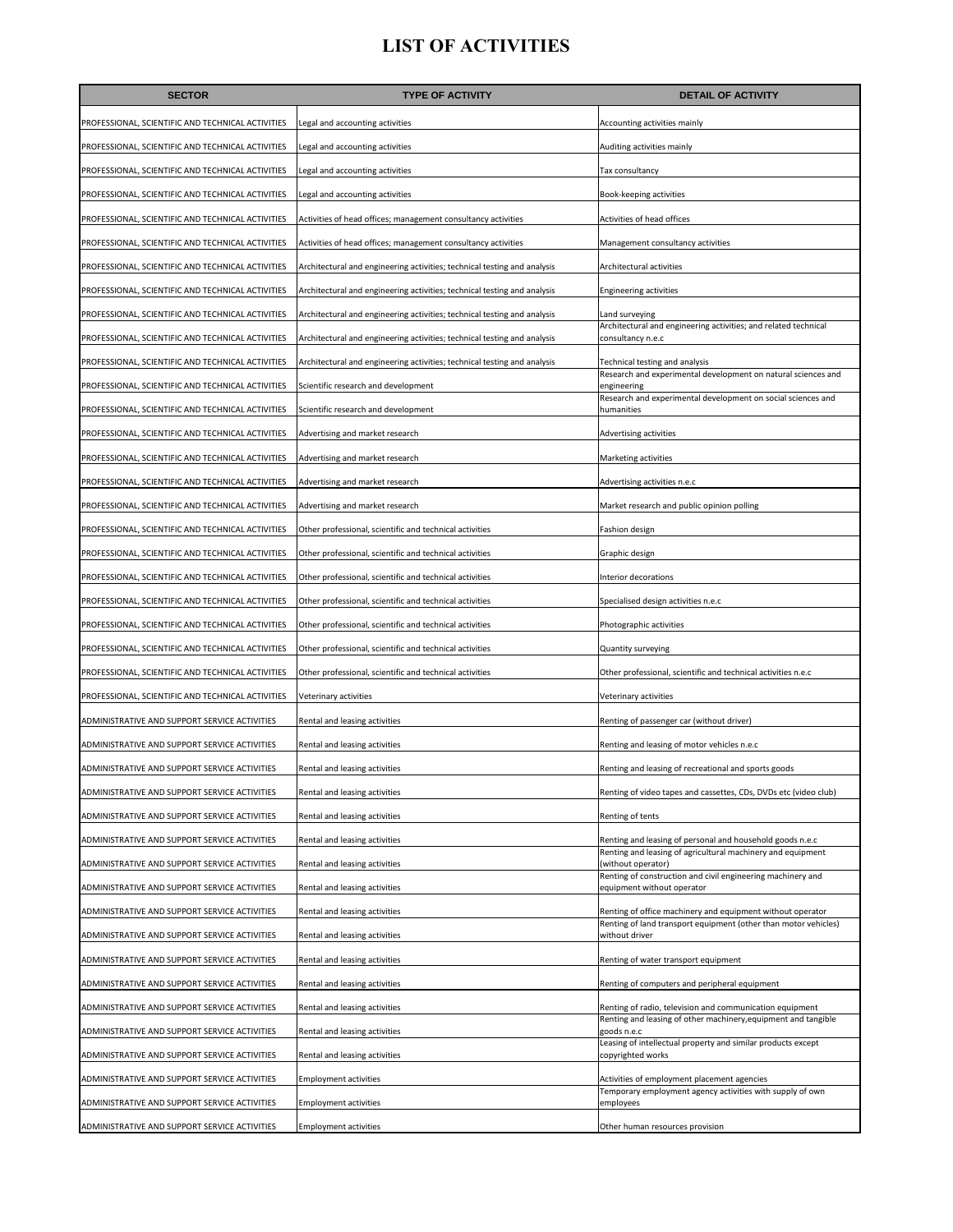| <b>SECTOR</b>                                                           | <b>TYPE OF ACTIVITY</b>                                                     | <b>DETAIL OF ACTIVITY</b>                                                                                                                    |
|-------------------------------------------------------------------------|-----------------------------------------------------------------------------|----------------------------------------------------------------------------------------------------------------------------------------------|
| ADMINISTRATIVE AND SUPPORT SERVICE ACTIVITIES                           | Travel agency, tour operator, reservation service and related activities    | Travel agency activities                                                                                                                     |
| ADMINISTRATIVE AND SUPPORT SERVICE ACTIVITIES                           | Travel agency, tour operator, reservation service and related activities    | Tour operator activities                                                                                                                     |
| ADMINISTRATIVE AND SUPPORT SERVICE ACTIVITIES                           | Travel agency, tour operator, reservation service and related activities    | Activities of tourist guides                                                                                                                 |
| ADMINISTRATIVE AND SUPPORT SERVICE ACTIVITIES                           | Travel agency, tour operator, reservation service and related activities    | Ticket sales activities for theatrical, sports and other amusement and<br>entertainment events                                               |
| ADMINISTRATIVE AND SUPPORT SERVICE ACTIVITIES                           | Travel agency, tour operator, reservation service and related activities    | Reservation service and related activities n.e.c                                                                                             |
| ADMINISTRATIVE AND SUPPORT SERVICE ACTIVITIES                           | Security and investigation activities                                       | Private security activities                                                                                                                  |
| ADMINISTRATIVE AND SUPPORT SERVICE ACTIVITIES                           | Security and investigation activities                                       | Security systems service activities                                                                                                          |
| ADMINISTRATIVE AND SUPPORT SERVICE ACTIVITIES                           | Security and investigation activities                                       | Investigation activities                                                                                                                     |
| ADMINISTRATIVE AND SUPPORT SERVICE ACTIVITIES                           | Services to buildings and landscape activities                              | Combined facilities support activities                                                                                                       |
| ADMINISTRATIVE AND SUPPORT SERVICE ACTIVITIES                           | Services to buildings and landscape activities                              | General cleaning of buildings                                                                                                                |
| ADMINISTRATIVE AND SUPPORT SERVICE ACTIVITIES                           | Services to buildings and landscape activities                              | Disinfecting and exterminating activities                                                                                                    |
| ADMINISTRATIVE AND SUPPORT SERVICE ACTIVITIES                           | Services to buildings and landscape activities                              | <b>Street cleaning</b>                                                                                                                       |
| ADMINISTRATIVE AND SUPPORT SERVICE ACTIVITIES                           | Services to buildings and landscape activities                              | Other building and industrial cleaning activities n.e.c                                                                                      |
| ADMINISTRATIVE AND SUPPORT SERVICE ACTIVITIES                           | Services to buildings and landscape activities                              | Care and maintenance of parks and gardens                                                                                                    |
| ADMINISTRATIVE AND SUPPORT SERVICE ACTIVITIES                           | Services to buildings and landscape activities                              | Care and maintenance of greenery for buildings and sports ground                                                                             |
| ADMINISTRATIVE AND SUPPORT SERVICE ACTIVITIES                           | Services to buildings and landscape activities                              | Landscape care and maintenance service activities n.e.c                                                                                      |
| ADMINISTRATIVE AND SUPPORT SERVICE ACTIVITIES                           | Office administrative, office support and other business support activities | Combined office administrative service activities for others (offshore)<br>Combined office administrative service activities for others (non |
| ADMINISTRATIVE AND SUPPORT SERVICE ACTIVITIES                           | Office administrative, office support and other business support activities | offshore)                                                                                                                                    |
| ADMINISTRATIVE AND SUPPORT SERVICE ACTIVITIES                           | Office administrative, office support and other business support activities | Photocopying and duplicating activities                                                                                                      |
| ADMINISTRATIVE AND SUPPORT SERVICE ACTIVITIES                           | Office administrative, office support and other business support activities | Secretarial support services<br>Photocopying, document preparation and other specialised office                                              |
| ADMINISTRATIVE AND SUPPORT SERVICE ACTIVITIES                           | Office administrative, office support and other business support activities | support activities n.e.c                                                                                                                     |
| ADMINISTRATIVE AND SUPPORT SERVICE ACTIVITIES                           | Office administrative, office support and other business support activities | Activities of call centres                                                                                                                   |
| ADMINISTRATIVE AND SUPPORT SERVICE ACTIVITIES                           | Office administrative, office support and other business support activities | Organisations of conventions and trade shows                                                                                                 |
| ADMINISTRATIVE AND SUPPORT SERVICE ACTIVITIES                           | Office administrative, office support and other business support activities | Activities of collection agencies and credit bureaus                                                                                         |
| ADMINISTRATIVE AND SUPPORT SERVICE ACTIVITIES                           | Office administrative, office support and other business support activities | Packaging activities                                                                                                                         |
| ADMINISTRATIVE AND SUPPORT SERVICE ACTIVITIES                           | Office administrative, office support and other business support activities | Business support service activities n.e.c                                                                                                    |
| PUBLIC ADMINISTRATION AND DEFENCE; COMPULSORY<br>SOCIAL SECURITY        | Public administration and defence; compulsory social security               | General (overall) public service activities                                                                                                  |
| PUBLIC ADMINISTRATION AND DEFENCE; COMPULSORY                           |                                                                             | Regulation of the activities of providing health care, education,                                                                            |
| SOCIAL SECURITY                                                         | Public administration and defence; compulsory social security               | cultural services and other social services, excluding social security                                                                       |
| PUBLIC ADMINISTRATION AND DEFENCE; COMPULSORY<br><b>SOCIAL SECURITY</b> | Public administration and defence; compulsory social security               | Regulation of and contribution to more efficient operation of<br>business                                                                    |
| PUBLIC ADMINISTRATION AND DEFENCE; COMPULSORY                           |                                                                             |                                                                                                                                              |
| SOCIAL SECURITY                                                         | Public administration and defence; compulsory social security               | Foreign affairs                                                                                                                              |
| PUBLIC ADMINISTRATION AND DEFENCE; COMPULSORY<br>SOCIAL SECURITY        | Public administration and defence; compulsory social security               | Defence activities                                                                                                                           |
| PUBLIC ADMINISTRATION AND DEFENCE; COMPULSORY<br>SOCIAL SECURITY        | Public administration and defence; compulsory social security               | Police services                                                                                                                              |
| PUBLIC ADMINISTRATION AND DEFENCE; COMPULSORY<br><b>SOCIAL SECURITY</b> | Public administration and defence; compulsory social security               | Fire services                                                                                                                                |
| PUBLIC ADMINISTRATION AND DEFENCE; COMPULSORY<br>SOCIAL SECURITY        | Public administration and defence; compulsory social security               | Prison administration and correctional services                                                                                              |
| PUBLIC ADMINISTRATION AND DEFENCE; COMPULSORY<br>SOCIAL SECURITY        | Public administration and defence; compulsory social security               | Administration and operation of administrative civil and criminal law<br>courts and the judicial system                                      |
| PUBLIC ADMINISTRATION AND DEFENCE; COMPULSORY<br>SOCIAL SECURITY        | Public administration and defence; compulsory social security               | Public order and safety activities n.e.c                                                                                                     |
| PUBLIC ADMINISTRATION AND DEFENCE; COMPULSORY<br>SOCIAL SECURITY        | Public administration and defence; compulsory social security               | Compulsory social security activities                                                                                                        |
| <b>EDUCATION</b><br>EDUCATION                                           | Education<br>Education                                                      | Pre-primary education<br>Primary education                                                                                                   |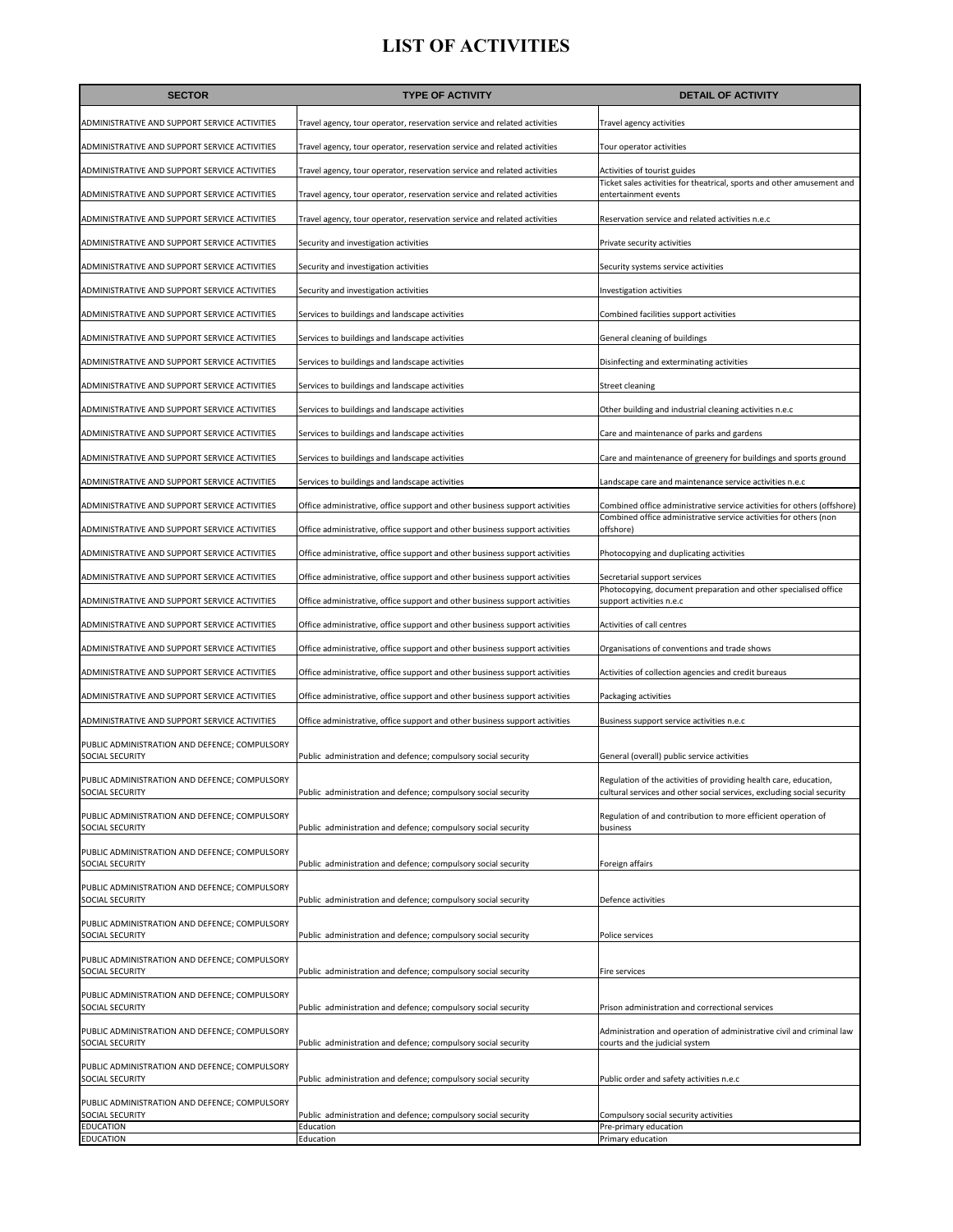| <b>SECTOR</b>                           | <b>TYPE OF ACTIVITY</b>                                     | <b>DETAIL OF ACTIVITY</b>                                                                                                              |
|-----------------------------------------|-------------------------------------------------------------|----------------------------------------------------------------------------------------------------------------------------------------|
| EDUCATION                               | Education                                                   | Literacy programmes for adults (primary level)                                                                                         |
| EDUCATION                               | Education                                                   | Pre-primary and primary education n.e.c e.g special education for<br>handicapped students                                              |
| EDUCATION                               | Education                                                   | General secondary education                                                                                                            |
| EDUCATION                               | Education                                                   | Technical and vocational secondary education                                                                                           |
| EDUCATION<br>EDUCATION                  | Education<br>Education                                      | Post secondary non-tertiary education<br>Tertiary education provided by universities                                                   |
| EDUCATION                               | Education                                                   | Tertiary education provided by colleges                                                                                                |
| EDUCATION                               | Education                                                   | Tertiary education provided by training institutions                                                                                   |
| EDUCATION<br><b>EDUCATION</b>           | Education<br>Education                                      | Higher education n.e.c<br>Sports and recreation education e.g swimming, yoga                                                           |
| EDUCATION                               | Education                                                   | Cultural education, non-academic e.g. dance and music instruction                                                                      |
| EDUCATION                               | Education                                                   | Driving schools                                                                                                                        |
| EDUCATION<br><b>EDUCATION</b>           | Education<br>Education                                      | Computer training not leading to a certificate<br>Education n.e.c.                                                                     |
| EDUCATION                               | Education                                                   | Educational support activities e.g. educational consulting                                                                             |
| HUMAN HEALTH AND SOCIAL WORK ACTIVITIES | Human health activities                                     | Public hospitals                                                                                                                       |
| HUMAN HEALTH AND SOCIAL WORK ACTIVITIES | Human health activities                                     | Private hospitals                                                                                                                      |
| HUMAN HEALTH AND SOCIAL WORK ACTIVITIES | Human health activities                                     | Medical practitioner - Generalist                                                                                                      |
| HUMAN HEALTH AND SOCIAL WORK ACTIVITIES | Human health activities                                     | Medical practitioner - Specialist                                                                                                      |
| HUMAN HEALTH AND SOCIAL WORK ACTIVITIES | Human health activities                                     | Dental practice activities                                                                                                             |
| HUMAN HEALTH AND SOCIAL WORK ACTIVITIES | Human health activities                                     | Medical and dental practice activities n.e.c e.g family planning centres                                                               |
| HUMAN HEALTH AND SOCIAL WORK ACTIVITIES | Human health activities                                     | Therapist, medical massage                                                                                                             |
| HUMAN HEALTH AND SOCIAL WORK ACTIVITIES | Human health activities                                     | Acupuncture                                                                                                                            |
| HUMAN HEALTH AND SOCIAL WORK ACTIVITIES | Human health activities                                     | <b>Medical laboratories</b>                                                                                                            |
| HUMAN HEALTH AND SOCIAL WORK ACTIVITIES | Human health activities                                     | Human health activities n.e.c e.g homeopathy, ambulance transport                                                                      |
| HUMAN HEALTH AND SOCIAL WORK ACTIVITIES | Residential care activities                                 | Residential nursing care activities e.g homes for elderly                                                                              |
| HUMAN HEALTH AND SOCIAL WORK ACTIVITIES | Residential care activities                                 | Residential nursing care activities for mental retardation, mental<br>health and substance abuse excluding hospital activities         |
| HUMAN HEALTH AND SOCIAL WORK ACTIVITIES | Residential care activities                                 | Residential care activities for the elderly and the disabled                                                                           |
| HUMAN HEALTH AND SOCIAL WORK ACTIVITIES | Residential care activities                                 | Residential care activities n.e.c e.g halfway homes, orphanages<br>Social work activities without accomodation for the elderly and the |
| HUMAN HEALTH AND SOCIAL WORK ACTIVITIES | Social work activities without accomodation                 | disabled                                                                                                                               |
| HUMAN HEALTH AND SOCIAL WORK ACTIVITIES | Social work activities without accomodation                 | Child day-care activities                                                                                                              |
| HUMAN HEALTH AND SOCIAL WORK ACTIVITIES | Social work activities without accomodation                 | Youth welfare and services without accomodation                                                                                        |
| HUMAN HEALTH AND SOCIAL WORK ACTIVITIES | Social work activities without accomodation                 | Family services without accomodation                                                                                                   |
| HUMAN HEALTH AND SOCIAL WORK ACTIVITIES | Social work activities without accomodation                 | Social work activities without accomodation n.e.c                                                                                      |
| ARTS, ENTERTAINMENT AND RECREATION      | Creative, arts and entertainment activities                 | Creative, arts and entertainment activities                                                                                            |
| ARTS, ENTERTAINMENT AND RECREATION      | Librairies, archives, museums and other cultural activities | Librairies and archives activities                                                                                                     |
| ARTS, ENTERTAINMENT AND RECREATION      | Librairies, archives, museums and other cultural activities | Museums activities and operation of historical sites and buildings                                                                     |
| ARTS, ENTERTAINMENT AND RECREATION      | Librairies, archives, museums and other cultural activities | Botanical and zoological gardens and nature reserves activities                                                                        |
| ARTS, ENTERTAINMENT AND RECREATION      | Gambling and betting activities                             | Casino                                                                                                                                 |
| ARTS, ENTERTAINMENT AND RECREATION      | Gambling and betting activities                             | Tote organiser                                                                                                                         |
| ARTS, ENTERTAINMENT AND RECREATION      | Gambling and betting activities                             | Bookmaker operating at racecourse                                                                                                      |
| ARTS, ENTERTAINMENT AND RECREATION      | Gambling and betting activities                             | Bookmaker operating outside racecourse, incl. telebook shop                                                                            |
| ARTS, ENTERTAINMENT AND RECREATION      | Gambling and betting activities                             | Bookmaker conducting betting on football matches                                                                                       |
| ARTS, ENTERTAINMENT AND RECREATION      | Gambling and betting activities                             | Lottery and scratch cards organiser                                                                                                    |
| ARTS, ENTERTAINMENT AND RECREATION      | Gambling and betting activities                             | Coin-operated gambling machine                                                                                                         |
| ARTS, ENTERTAINMENT AND RECREATION      | Gambling and betting activities                             | Sale of lottery tickets                                                                                                                |
| ARTS, ENTERTAINMENT AND RECREATION      | Gambling and betting activities                             | Gambling and betting activities n.e.c                                                                                                  |
| ARTS, ENTERTAINMENT AND RECREATION      | Sports activities and amusement and recreation activities   | Bowling house                                                                                                                          |
| ARTS, ENTERTAINMENT AND RECREATION      | Sports activities and amusement and recreation activities   | Snooker/billard                                                                                                                        |